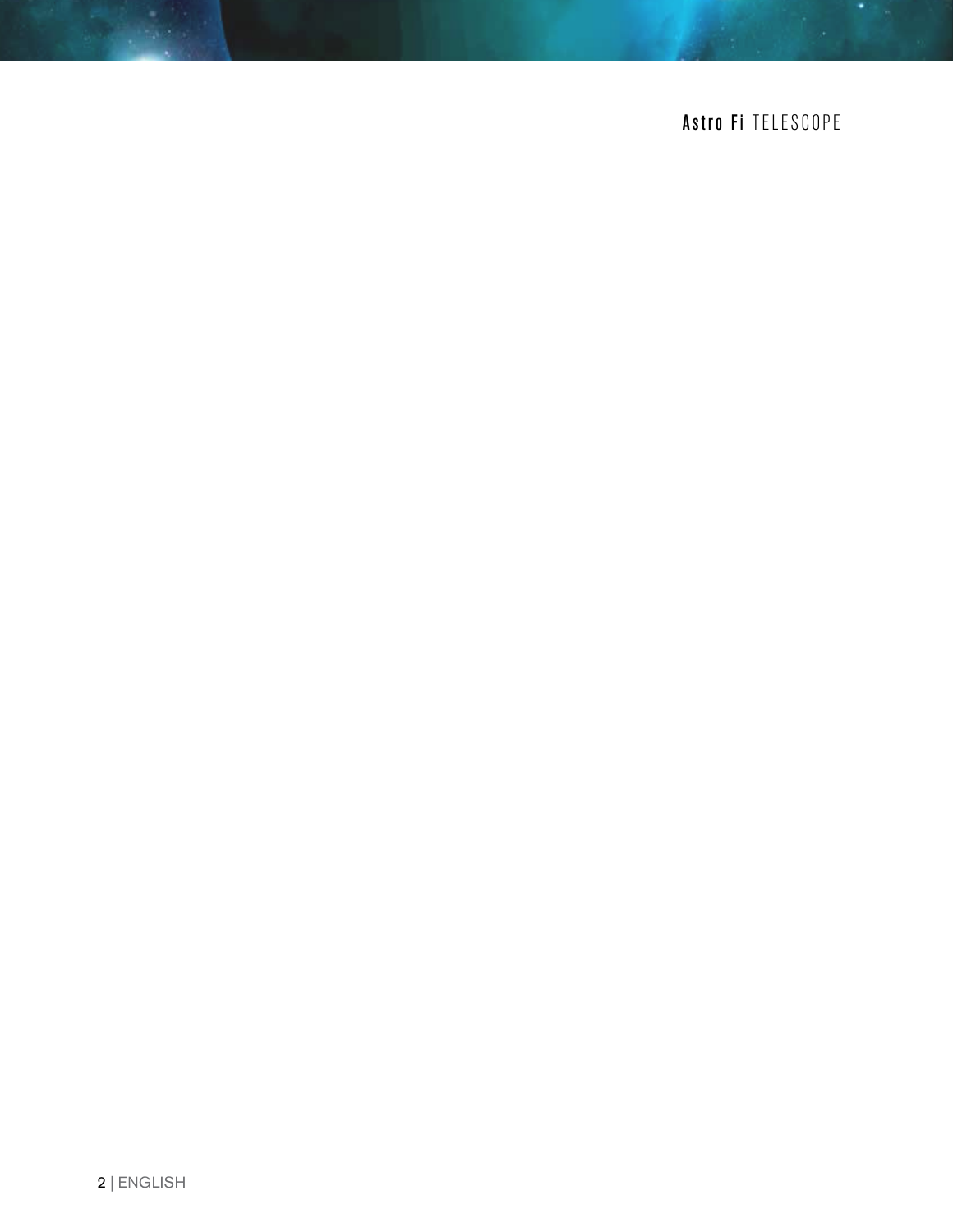# WHAT'S IN THE BOX

We recommend saving your telescope box so it can be used to store the telescope when it is not in use. Unpack the box carefully as some parts are small. Use the parts list below to verify that all parts and accessories are present.

### **PARTS LIST**





# $\triangle$  Solar Warning

Never look directly at the Sun with the naked eye or with a telescope (unless you have the proper solar filter). Permanent and irreversible eye damage may result.

Never use your telescope to project an image of the Sun onto any surface. Internal heat build-up can damage the telescope and any accessories attached to it.

Never use an eyepiece solar filter or a Herschel wedge. Internal heat build-up inside the telescope can cause these devices to crack or break, allowing unfiltered sunlight to pass through to the eye.

Do not leave the telescope unsupervised, either when children are present or adults who may not be familiar with the correct operating procedures of your telescope.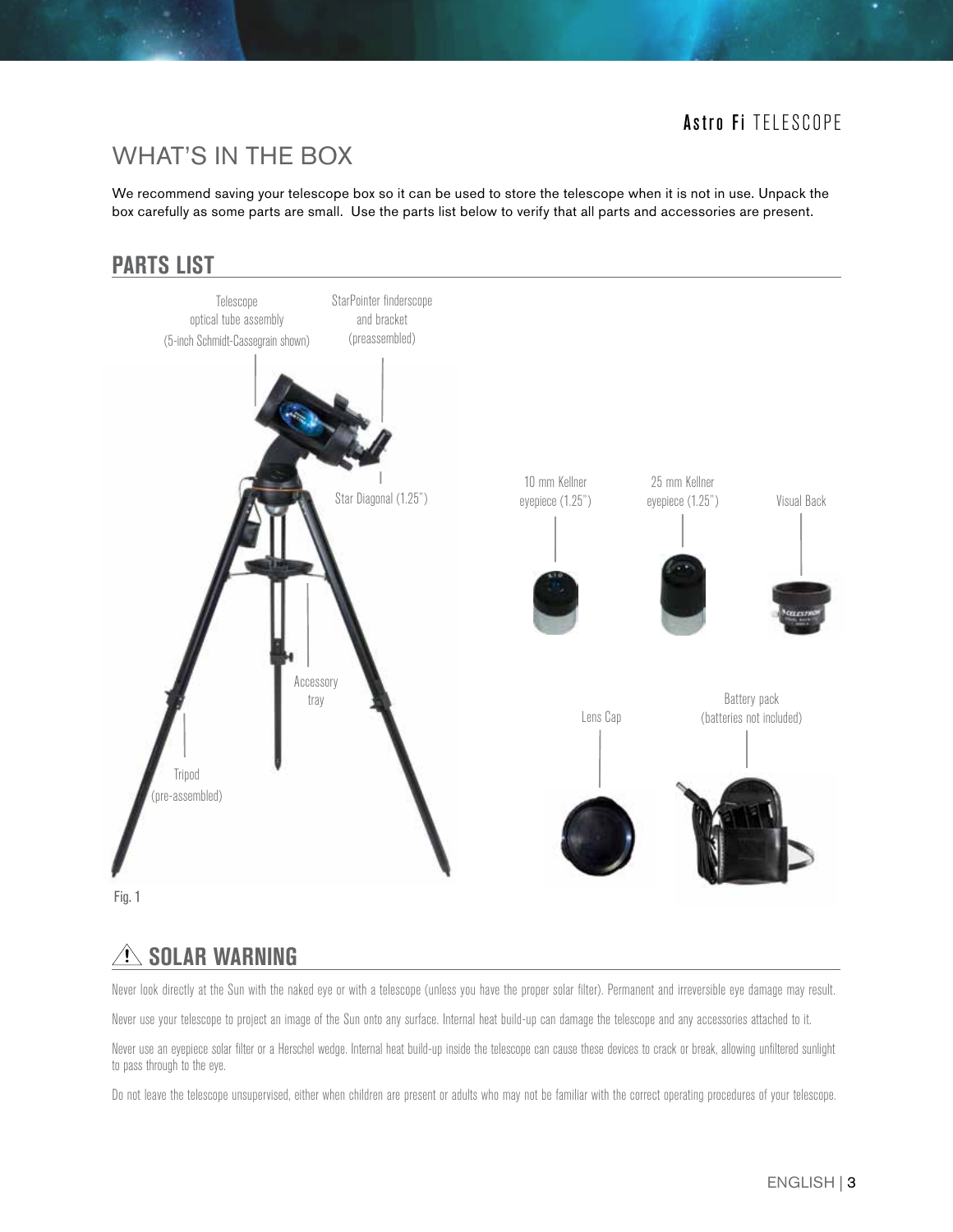#### **PREREQUISITES**

Your Astro Fi Telescope requires one of the following power sources:

- 8 x AA batteries
- 12 volt DC source with at least 1 ampere of current
- Celestron PowerTank (Sold Separately)

You will also need a smartphone or tablet to operate the telescope. Compatible devices include Apple iPhone or iPad with iOS 6 or later, and Samsung smartphones or tablets with Android 4.0. Visit celestron.com for a complete compatibility list.

Before you begin, you'll need to install the free Celestron SkyPortal app on your device. Download the app from the App Store or Google Play.

### **ASSEMBLING YOUR TELESCOPE**

You won't need tools to assemble the Astro Fi Telescope. Remove all the items from their packaging, then:

- **1.** Open the tripod until the center brace is fully extended (Figure 2).
- **2.** Thread the captive center bolt into the accessory tray (Figure 3).
- **3.** Place the fork arm assembly on the tripod and secure it using the captive knob under the top of the tripod (Figure 4).
- **4.** Attach the telescope optical tube by positioning the dovetail into the dovetail holder on the fork arm. Make sure the bottom of the dovetail is flat against the dovetail holder. Firmly tighten the thumb bolt. (Figure 5).
- **5.** Adjust the tripod to a comfortable height and level it, using the lock knobs to secure each of the tripod legs.
- **6.** Install eight AA batteries (not included) into the battery pack, noting the correct position for + and -. Leave the battery pack in the accessory tray.

**NOTE:** The accessory tray has a special holder suitable for your smartphone or small tablet.



Fig. 5

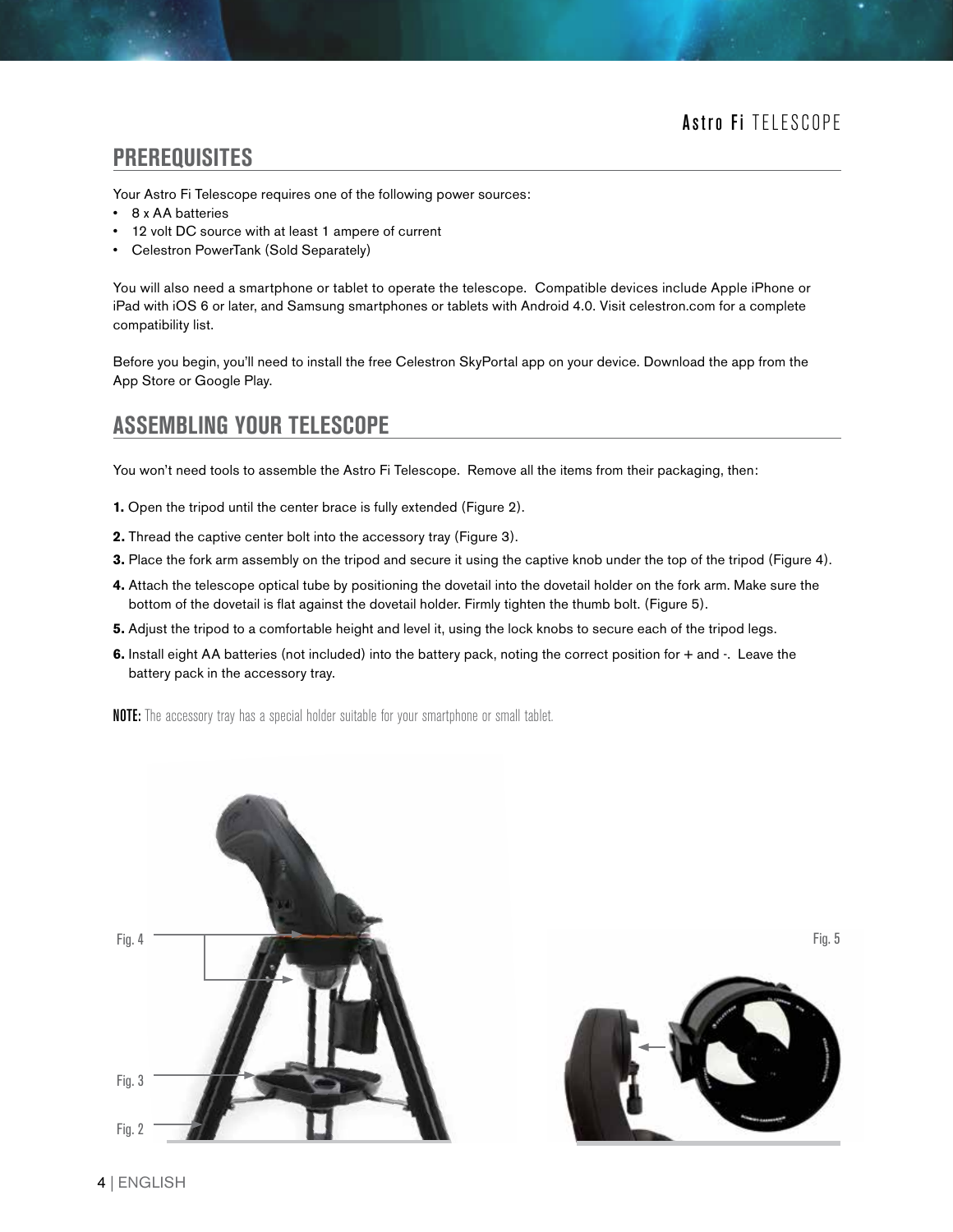### **THE EYEPIECES AND STAR DIAGONAL**

The Astro Fi 5 comes with two eyepieces, a low power 25mm and a high power 10mm. The eyepiece you choose determines your magnification and field of view. Whenever you set up your telescope, always start with the 25 mm eyepiece. After locating your target, you can switch to the higher power 10 mm eyepiece to get a more detailed view. Your telescope also comes with a star diagonal. The star diagonal positions the eyepiece at a more comfortable 90 degree angle to the telescope and provide a right side up image, though the image will be mirror reversed left to right.



Remove all dust caps, then insert the star diagonal into the visual back and tighten the 2 silver thumbscrews. Insert the 25 mm eyepiece and secure it by tightening the 2 thumbscrews on the star diagonal.

### **THE STARPOINTER FINDERSCOPE**

Your telescope comes with a StarPointer red-dot finderscope that you will use as a sighting tool when aiming the telescope at a distant target.

To install your StarPointer Finderscope:

- **1.** Locate the dovetail mount located on the top of the telescope tube.
- **2.** Slide the base of the StarPointer over the dovetail mount on the telescope. Lock it in place by tightening the silver thumbscrew.



Fig. 7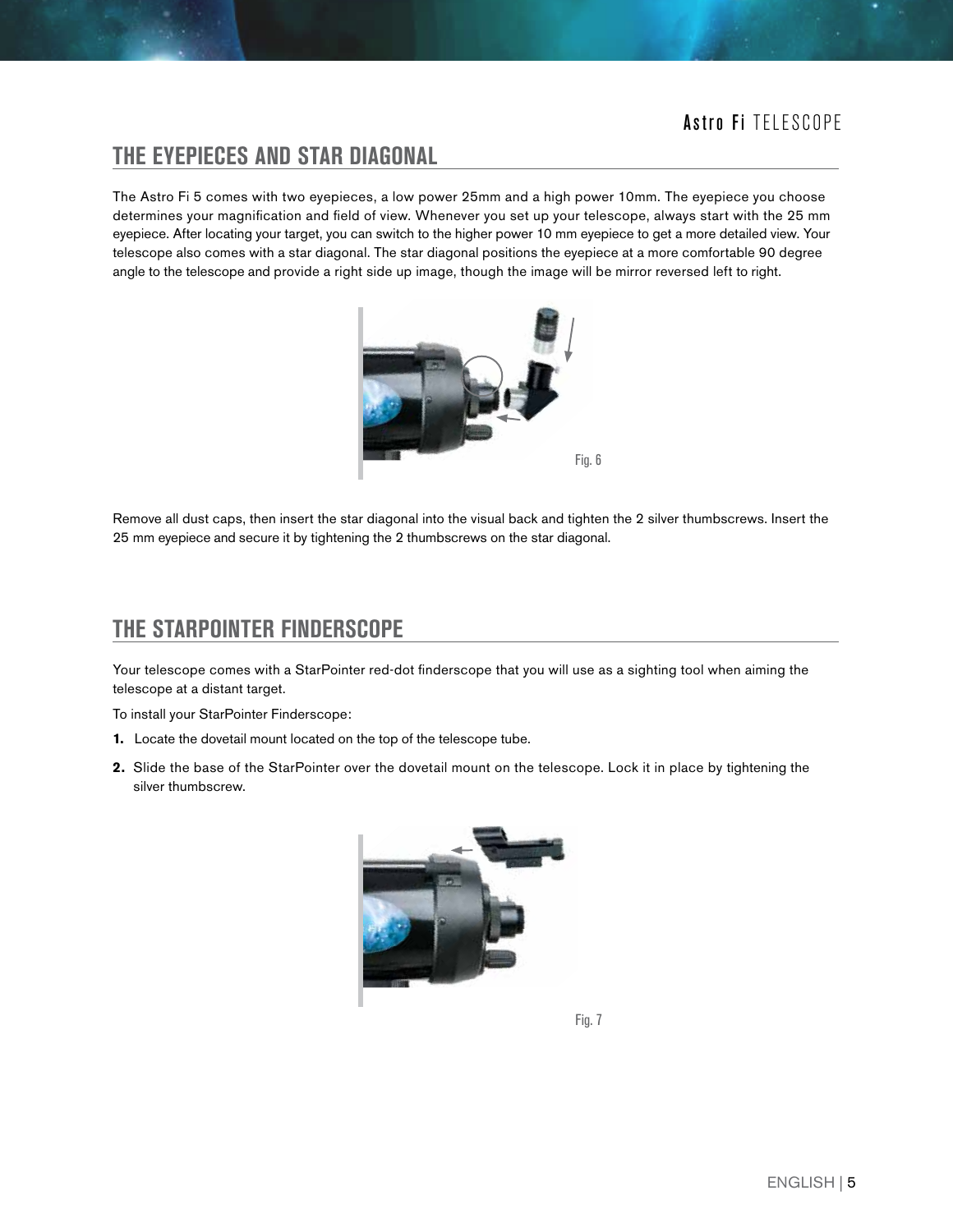#### **ALIGNING THE STARPOINTER FINDERSCOPE**

The first time you assemble your telescope, you will need to align the StarPointer finderscope with the main optics of the telescope. This step can be done without powering on the telescope. Although this step can be done out in the field at night, it is significantly easier to accomplish this outdoors in daylight. Once you have completed the finderscope alignment, you should not have to repeat this step unless the finderscope is bumped or dropped.

- **1.** Take the telescope outside during the day and, using your naked eye, find an easily recognizable object, such as a streetlight, car license plate, or tall tree. The object should be as far away as possible, but preferably at least a quarter mile away.
- **2.** Remove the main dust cover from the front of the telescope by pulling it straight off. Make sure your 25 mm eyepiece is installed in the focuser.
- **3.** Do not try to move the telescope left and right while it is off. Move the assembled tripod so the telescope is pointed in the direction of the object you chose in step 1.
- **4.** Look through the telescope and move it up and down until the object you chose lies in the center of the view. If the image is blurry, gently turn the focus knobs on either side of the telescope until it comes into sharp focus.

NOTE: The image you see in the eyepiece will appear mirror reversed. This is perfectly normal in an astronomical telescope.

- **5.** Once the object is centered in your 25 mm eyepiece, turn on the Red Dot Finder by rotating the power switch knob on the right side of the finder clockwise. You will hear an audible click to confirm that the finder has been turned on. This knob also controls the brightness of the red dot. Turn the knob all the way to the end to make the dot as bright as possible.
- **6.** With your head positioned about a foot behind the finder, look through the round window of the finder and locate the red dot. It will probably be close to, but not on top of, the object you see when you are looking through the 25 mm eyepiece.
- **7.** Without moving the telescope, use the two adjustment knobs located on the side and underneath the StarPointer finderscope (Figure 8). One controls the left-right motion of the dot. The other controls the up-down motion of the dot. Adjust both until the red dot appears over the object you are observing in the 25 mm eyepiece.

#### Your StarPointer Finder is now aligned!



**NOTE:** Be sure to turn off the Starpointer Finder when not in use to conserve battery power.

### **GET READY TO OBSERVE**

Now that your telescope is assembled and the StarPointer is aligned, let's connect it to your smartphone or tablet. We recommend you familiarize yourself with the telescope and app during the day before using it at night.

**CAUTION:** Remember to never point the telescope at the Sun during the day without using a proper full aperture solar filter!

- **1.** Plug the battery pack into the power port on the base of the telescope, (Figure 9). The red WiFi light on the arm will light, indicating power and WiFi-ready status. Make sure the small switch near the power socket is in the RIGHT position as shown in the figure.
- **2.** Go to your device's WiFi settings, and connect to the "Celestron-xx" network. Wait for your device to confirm that you have successfully connected.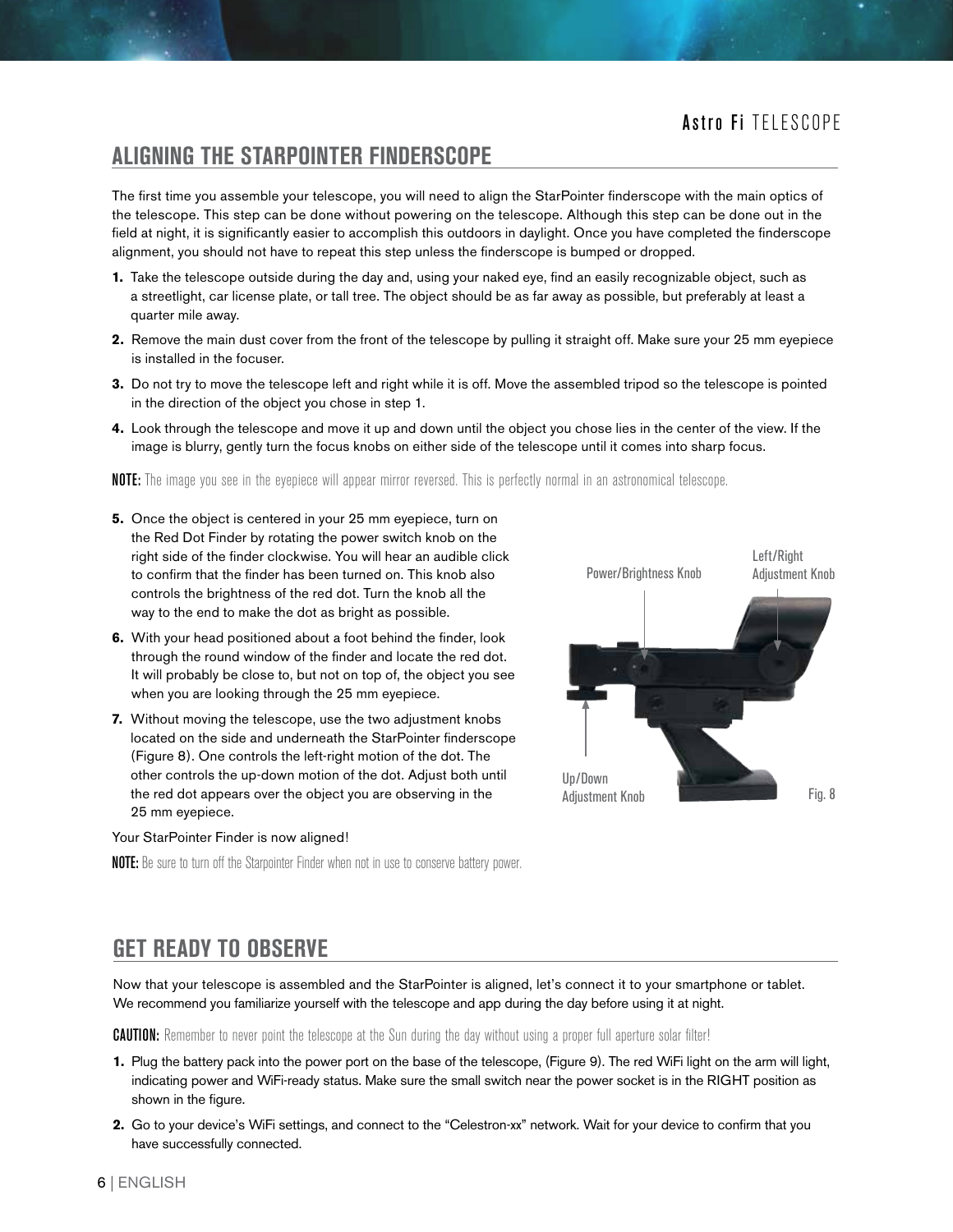- **3.** Open Celestron Sky Portal and select "Connect to Telescope". Arrows will appear on your screen for UP/DOWN and LEFT/RIGHT. These motions are referred to as altitude and azimuth, respectively.
- **4.** Use the arrows to move your telescope. A slider will adjust the motor speed.

Start by pointing at distant terrestrial objects. Locate something with your StarPointer first, then look at

the object using the 25 mm eyepiece. Switch to the 10 mm eyepiece, and notice how it increases the magnification and decreases the field of view. When you change eyepieces, you may have to readjust the focus slightly to get the sharpest image.

Now that you are familiar with your telescope, you are ready to begin observing the night sky!



WiFi switch on right position

### **ALIGNING YOUR ASTRO FI**

To take full advantage of your computerized Astro Fi 5, you must first align the telescope with the sky using the Celestron SkyPortal app. Once aligned, your telescope will automatically locate any celestial object you select on your screen! The telescope also automatically tracks objects in the sky as the Earth rotates. This keeps objects centered in the eyepiece, and makes it easy to share views with family and friends.

- **1.** Set up your telescope as you did during the day. Make sure your 25 mm eyepiece is installed. Set the tripod to a comfortable height and level it. Plug the battery pack into the power port on the telescope.
- **2.** Connect to the "Celestron-xx" WiFi network. Open the SkyPortal app and confirm the time and location on your screen. This should automatically update from your device, but if it does not, you can go into the app settings and update this manually. Select the telescope icon at on your screen, then press "Connect and Align".

The app will now walk you through each step. Simply follow the on-screen instructions.

### **TAKE YOUR ASTRO FI OUT FOR A SPIN!**

Now that your Astro Fi is aligned, the SkyPortal app will guide you through the universe using its interactive planetarium. Hold your device up to the sky, and you will easily be able to identify bright stars, constellations, planets and deep space objects outside of our Solar System. SkyPortal will point your telescope at any of these objects. Simply tap the object on your screen, and select "GoTo." You can also select the search icon to enter an object name, such as "Orion Nebula", "Jupiter", or "Pleiades."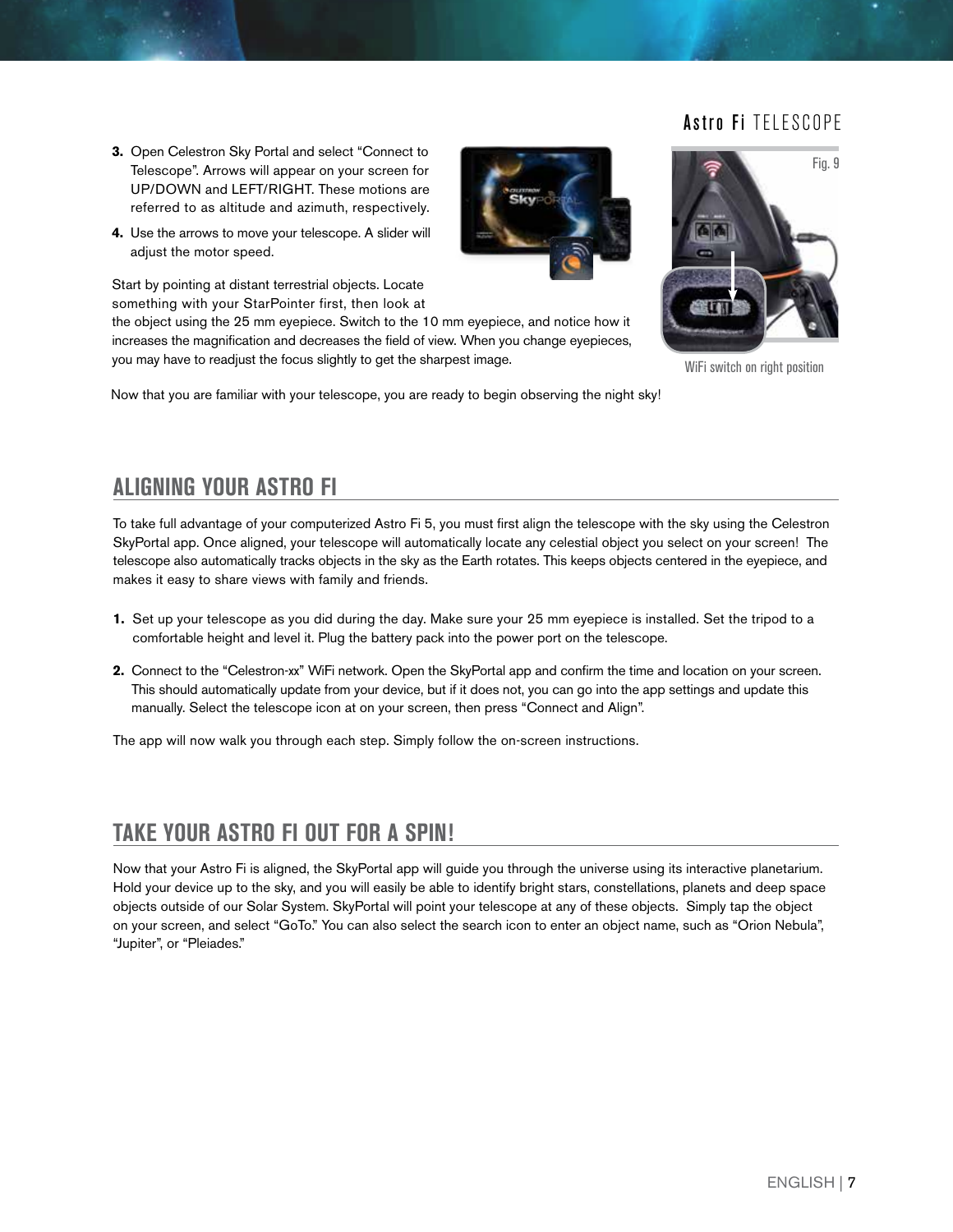#### **IMAGING WITH YOUR SMARTPHONE**

Now that you have observed with your telescope, the next step is taking a picture of what you are seeing. Your telescope has a smartphone adapter built right into the lens cap. To use this feature:

- **1.** Start by pulling the orange plug out of the camera opening in the lens cap. You can do this by pulling on the orange rubber lanyard located on the inside of the lens cap. The plug should pop right out. The plug and lanyard can be stowed out of the way by pressing the lanyard into the retaining clip located on the back of the lens cap next to the eyepiece holder.
- **2.** Turn the cap so that the outside of the cap is facing upward. Lift the bungee straps and slide your smartphone between the straps and the lens cap so that the camera is looking through the camera opening. The straps should give plenty of tension to hold the device against the cap and the black silicon ring will give enough friction to prevent the phone from sliding around.
- **HINT:** Depending on the design of your smartphone, the camera may be in the middle of the device or in one corner. You may want to change the angle of the bungee straps to better secure the phone. There are eight different anchor points to choose from around the edge of the lens cap. Simply reposition them to different anchor points to achieve the best results.
- **3.** Turn the cap over and make sure your camera lens is centered in the opening in the lens cap. The better you have this centered, the easier it will be to take images through the telescope.
- **4.** Loosen the set screws located on the eyepiece holder on the inside of the lens cap. Place the black portion of the eyepiece into the eyepiece holder and tighten the screws to secure the eyepiece in place.
- **5.** Now take the lens cap with the phone and eyepiece attached and insert the chrome barrel of the eyepiece into the diagonal on the back of the telescope's focuser. Secure it in place by tightening the set screws on the diagonal.
- **6.** Activate your camera app on your smartphone and adjust the focus, just as you would the eyepiece, this time using the image that appears on your screen.

NOTE: Make sure you turn the phone's flash off.

#### **7.** When the image appears sharp snap your image.

It is best to try this in the daytime first, then, once everything is setup correctly, take it outside and try shooting the Moon. Once you have practiced and are comfortable using the 20 mm eyepiece, try using the camera adapter with the 10 mm eyepiece for higher magnification.









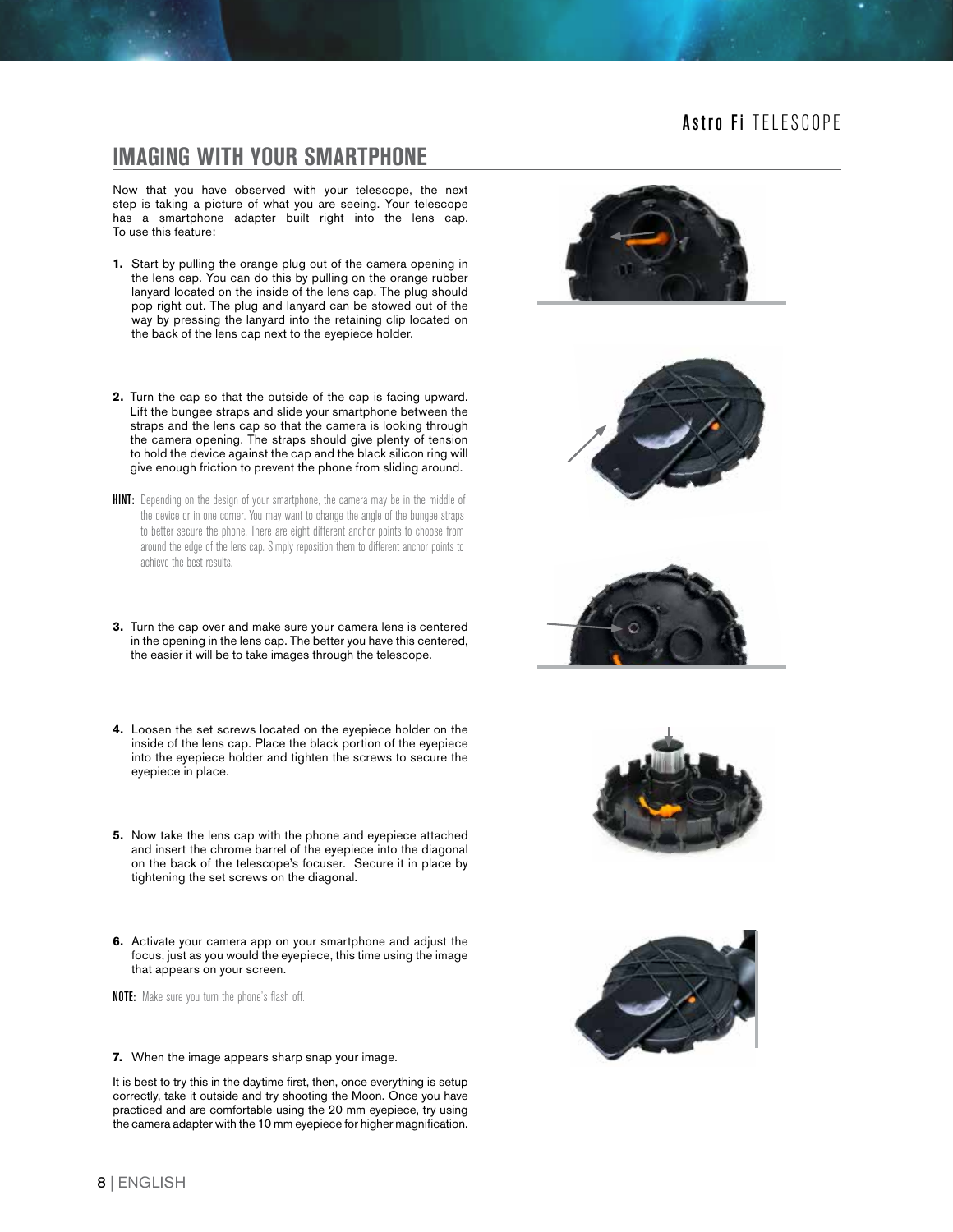#### **IMAGING TIPS AND TRICKS**

#### **Camera Controls**

The standard camera apps that come preinstalled with your smartphone offer very rudimentary controls and are designed to automatically adjust focus and exposure. This is not a problem for everyday photography such as landscapes or portraits, but can be a problem for imaging a planet or the Moon where you have a very bright object against a very black sky. The phone's camera tries to compensate for the imbalance of lighting by brightening up the dark areas, but this causes the bright areas to overexpose and blow-out the details. If your camera app settings do not allow you to manually select the focus point or have an option to disable the autofocus or auto-exposure, you may want to consider using a different camera app. You can find lots of aftermarket apps for iOS and Android that offer a greater amount of control for your camera. Many of these are free.

#### **Vibration**

To help eliminate any vibration induced when you touch the camera to snap the image, try using a shutter delay. Some apps offer a 2, 5, or 10 second delay before snapping the image. This will give the vibrations a chance to dissipate before actually taking the images.

#### **Subjects to Shoot**

Using this method, you should be able to take images of daytime terrestrial objects and nighttime astronomical images of the Moon and bright planets (Venus, Mars, Jupiter and Saturn). Unfortunately, smartphone camera sensors are not designed to work well in very low light, so it will not be possible to capture faint astronomical objects such as galaxies or nebulae in this manner.

#### **Magnification**

When looking at the Moon or planets with a stationary telescope, you will notice that the object appears to drift across the field of view. This is actually caused by the Earth's rotation. If you were looking visually through your 20 mm eyepiece, a planet would take approximately 3.0 minutes to drift across the entire eyepiece's field of view. If you are using the 10 mm eyepiece, it would only take 1.5 minutes. The smartphone does not use the entire eyepiece's field of view and only uses the center of it, making the motion appear even faster. When centering an astronomical object in the phone's field of view, try leading the target. Try to point the scope ahead of the planet so that it is just entering the field of view. This will maximize the amount of time it takes to drift across the entire field, allowing you more time to take images before needing to re-aim the telescope. The 10 mm will have a narrower field of view and will need to be adjusted more often as a result. Working with the 20 mm eyepiece will be easier at the start. Once you are comfortable with it, try stepping up to the 10 mm eyepiece.

#### **ADDITIONAL RESOURCES**

#### **How to Contact Celestron**

For assistance with this product, please contact our Technical Support department at (310) 328-9560, or you may contact Celestron Support online by going to our website (www.celestron.com) and clicking on the "Support" tab at the top of the page. Here, you may search through a comprehensive database of frequently asked questions or submit a request for assistance.

#### **Written correspondence may be sent to:**

Celestron • 2835 Columbia Street • Torrance, CA 90503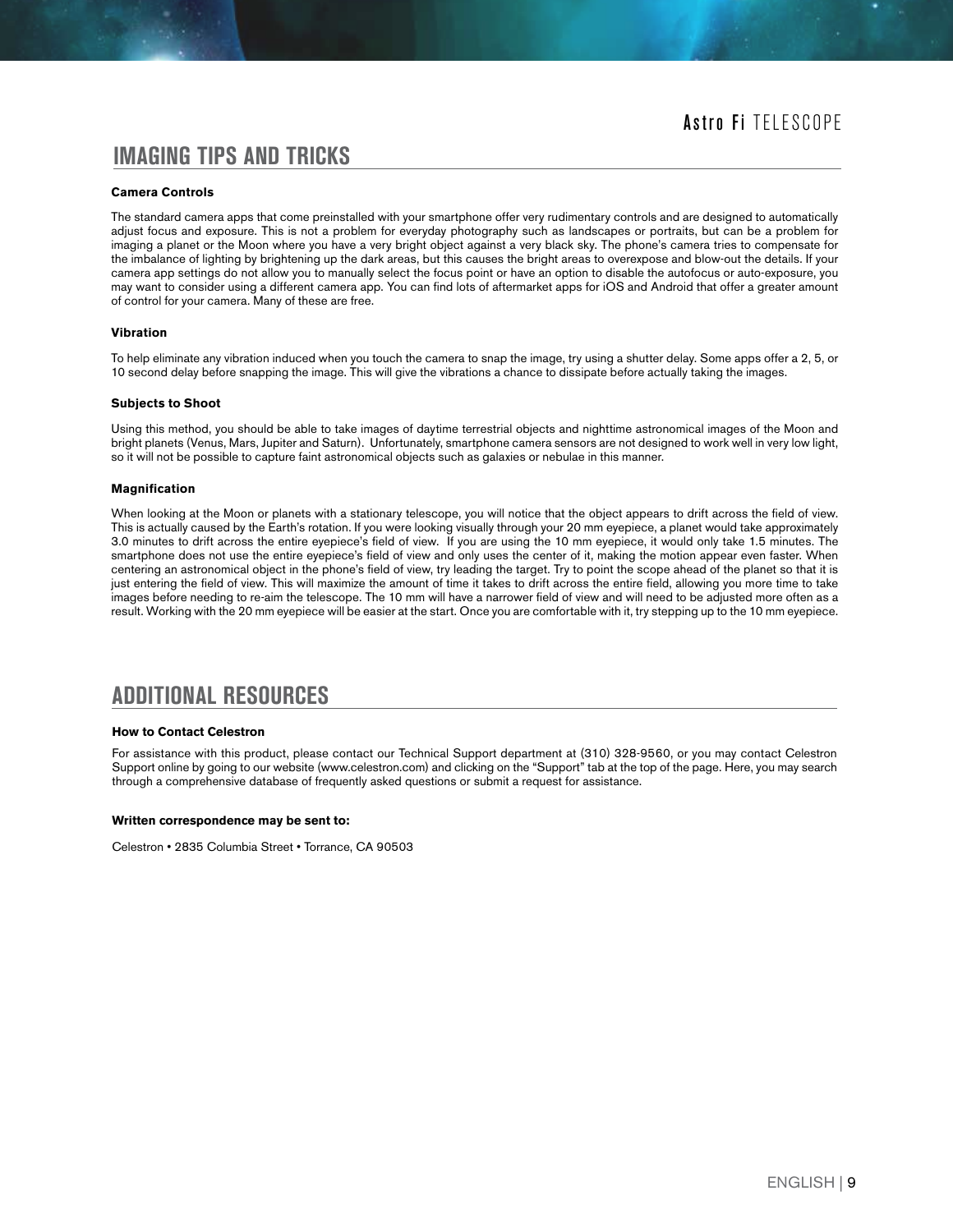# **SPECIFICATIONS**

| SKU#                                | 22204                                                         |  |
|-------------------------------------|---------------------------------------------------------------|--|
| <b>Optical Design</b>               | Schmidt-Cassegrain                                            |  |
| Aperture                            | 125 mm (4.9")                                                 |  |
| Focal Length                        | 1250 mm                                                       |  |
| <b>Focal Ratio</b>                  | f/10                                                          |  |
| <b>Optical Coatings</b>             | StarBright XLT                                                |  |
| Eyepiece / Magnification            | 25 mm Kellner (1.25") / 50x;<br>10 mm Kellner (1.25") / 125x  |  |
| Finderscope                         | StarPointer Red-Dot Finderscope                               |  |
| Resolution                          | Rayleigh: 1.11 arc seconds /<br>Dawes Limit: 0.93 arc seconds |  |
| <b>Light Gathering Power</b>        | 329x the unaided eye                                          |  |
| <b>Highest Useful Magnification</b> | 295x                                                          |  |
| Lowest Useful Magnification         | 18x                                                           |  |
| Limiting Stellar Magnitude          | 13                                                            |  |
| Tripod                              | Adjustable-height aluminum                                    |  |
| Warranty                            | 2-Years                                                       |  |
| Optical Tube Length                 | 13 inches (33 cm)                                             |  |
| Total Telescope Kit Weight          | 14.2 lbs                                                      |  |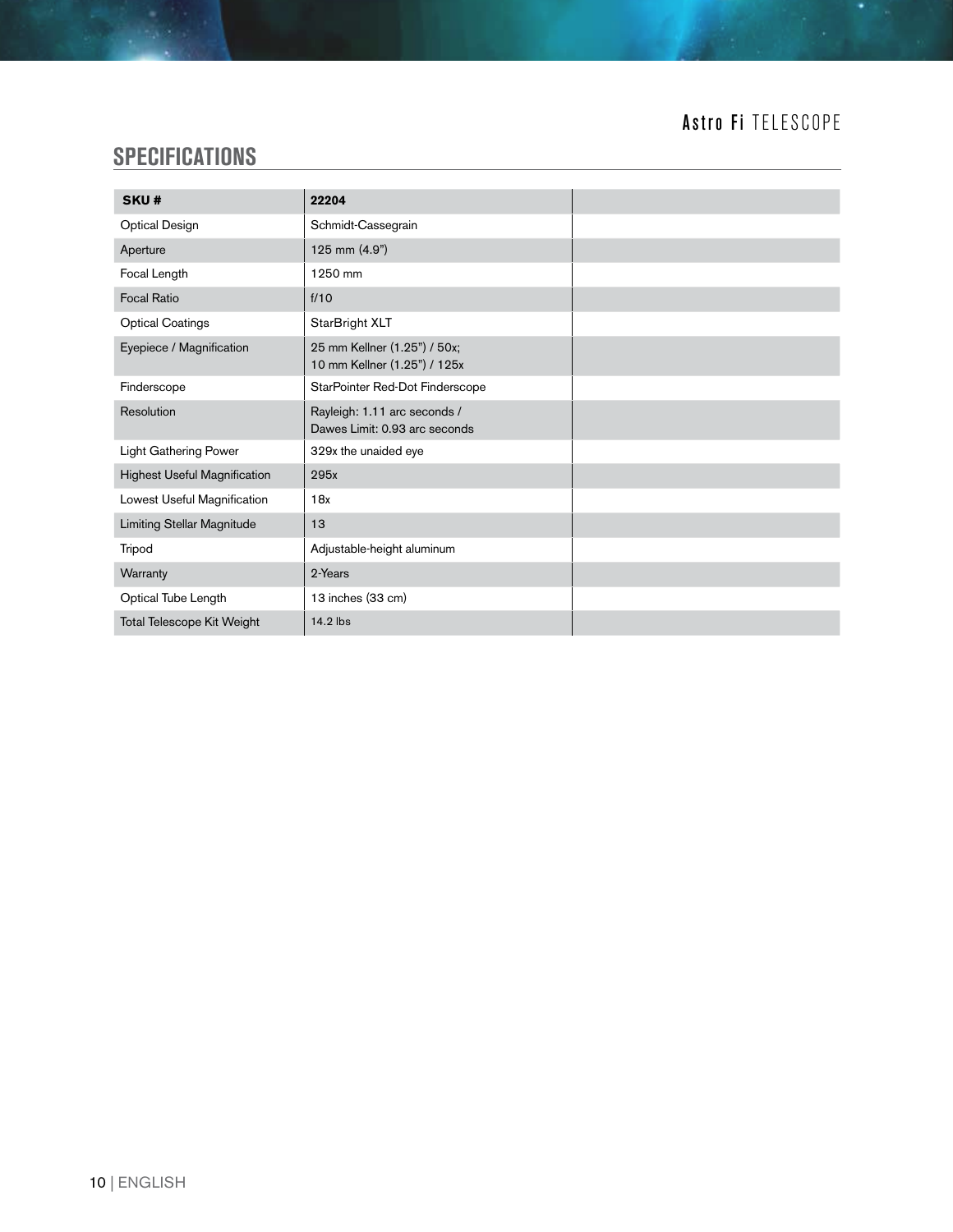# **NOTES**

# Astro Fi TELESCOPE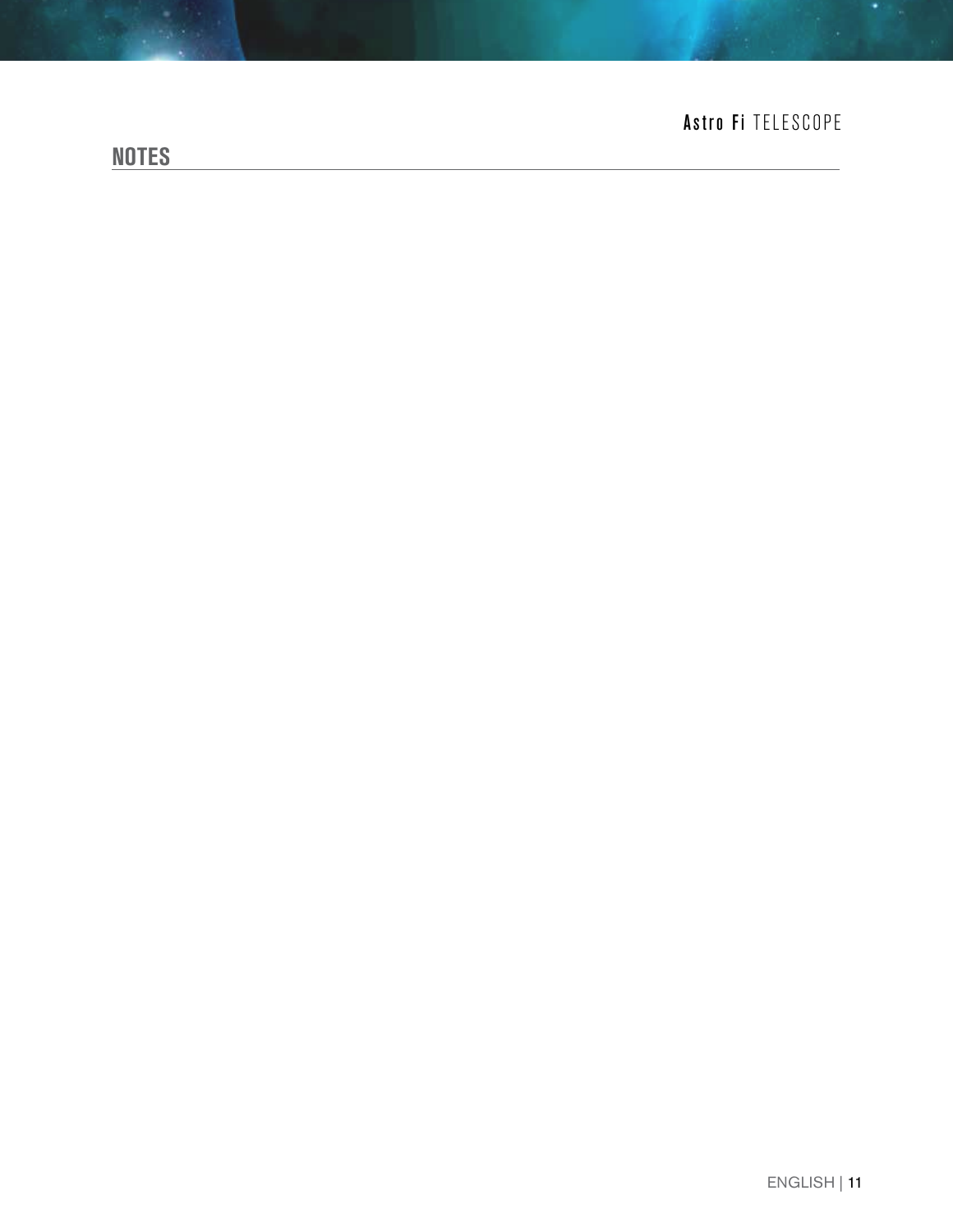#### **CELESTRON TWO YEAR LIMITED WARRANTY**

- A. Celestron warrants your telescope to be free from defects in materials and workmanship for two years. Celestron will repair or replace such product or part thereof which, upon inspection by Celestron, is found to be defective in materials or workmanship. As a condition to the obligation of Celestron to repair or replace such product, the product must be returned to Celestron together with proof-of-purchase satisfactory to Celestron.
- B. The Proper Return Authorization Number must be obtained from Celestron in advance of return. Call Celestron at (310) 328-9560 to receive the number to be displayed on the outside of your shipping container.

All returns must be accompanied by a written statement setting forth the name, address, and daytime telephone number of the owner, together with a brief description of any claimed defects. Parts or product for which replacement is made shall become the property of Celestron.

The customer shall be responsible for all costs of transportation and insurance, both to and from the factory of Celestron, and shall be required to prepay such costs.

Celestron shall use reasonable efforts to repair or replace any telescope covered by this warranty within thirty days of receipt. In the event repair or replacement shall require more than thirty days, Celestron shall notify the customer accordingly. Celestron reserves the right to replace any product which has been discontinued from its product line with a new product of comparable value and function.

#### This warranty shall be void and of no force of effect in the event a covered product has been modified in design or function, or subjected to abuse, misuse, mishandling or unauthorized repair. Further, product malfunction or deterioration due to normal wear is not covered by this warranty.

CELESTRON DISCLAIMS ANY WARRANTIES, EXPRESS OR IMPLIED, WHETHER OF MERCHANTABILITY OF FITNESS FOR A PARTICULAR USE, EXCEPT AS EXPRESSLY SET FORTH HEREIN. THE SOLE OBLIGATION OF CELESTRON UNDER THIS LIMITED WARRANTY SHALL BE TO REPAIR OR REPLACE THE COVERED PRODUCT, IN ACCORDANCE WITH THE TERMS SET FORTH HEREIN. CELESTRON EXPRESSLY DISCLAIMS ANY LOST PROFITS, GENERAL, SPECIAL, INDIRECT OR CONSEQUENTIAL DAMAGES WHICH MAY RESULT FROM BREACH OF ANY WARRANTY, OR ARISING OUT OF THE USE OR INABILITY TO USE ANY CELESTRON PRODUCT. ANY WARRANTIES WHICH ARE IMPLIED AND WHICH CANNOT BE DISCLAIMED SHALL BE LIMITED IN DURATION TO A TERM OF TWO YEARS FROM THE DATE OF ORIGINAL RETAIL PURCHASE.

Some states do not allow the exclusion or limitation of incidental or consequential damages or limitation on how long an implied warranty lasts, so the above limitations and exclusions may not apply to you.

This warranty gives you specific legal rights, and you may also have other rights which vary from state to state.

Celestron reserves the right to modify or discontinue, without prior notice to you, any model or style telescope.

If warranty problems arise, or if you need assistance in using your telescope contact:

| Celestron                          |                           |
|------------------------------------|---------------------------|
| <b>Customer Service Department</b> | Tel. (310) 328-9560       |
| 2835 Columbia Street               | Fax. (310) 212-5835       |
| Torrance, CA 90503                 | Monday-Friday 8AM-4PM PST |

NOTE: This warranty is valid to U.S.A. and Canadian customers who have purchased this product from an authorized Celestron dealer in the U.S.A. or Canada. Warranty outside the U.S.A. and Canada is valid only to customers who purchased from a Celestron's International Distributor or Authorized Celestron Dealer in the specific country. Please contact them for any warranty service.



**FCC NOTE:** This equipment has been tested and found to comply with the limits for a Class B digital device, pursuant to part 15 of the FCC Rules. These limits are designed to provide reasonable protection against harmful interference in a residential installation. This equipment generates, uses, and can radiate radio frequency energy and, if not installed and used in accordance with the instructions, may cause harmful interference to radio communications. However, there is no guarantee that interference will not occur in a particular installation. If this equipment does cause harmful interference to radio or television reception, which can be determined by turning the equipment off and on, the user is encouraged to try to correct the interference by one or more of the following measures:

- Reorient or relocate the receiving antenna.
- Increase the separation between the equipment and receiver.
- Connect the equipment into an outlet on a circuit different from that to which the receiver is connected.
- Consult the dealer or an experienced radio/TV technician for help.

Product design and specifications are subject to change without prior notification. This product is designed and intended for use by those 14 years of age and older.



© 2018 Celestron • All rights reserved www.celestron.com 2835 Columbia Street • Torrance, CA 90503 U.S.A. Telephone: 800.421.9649

22204 01-18 Printed in China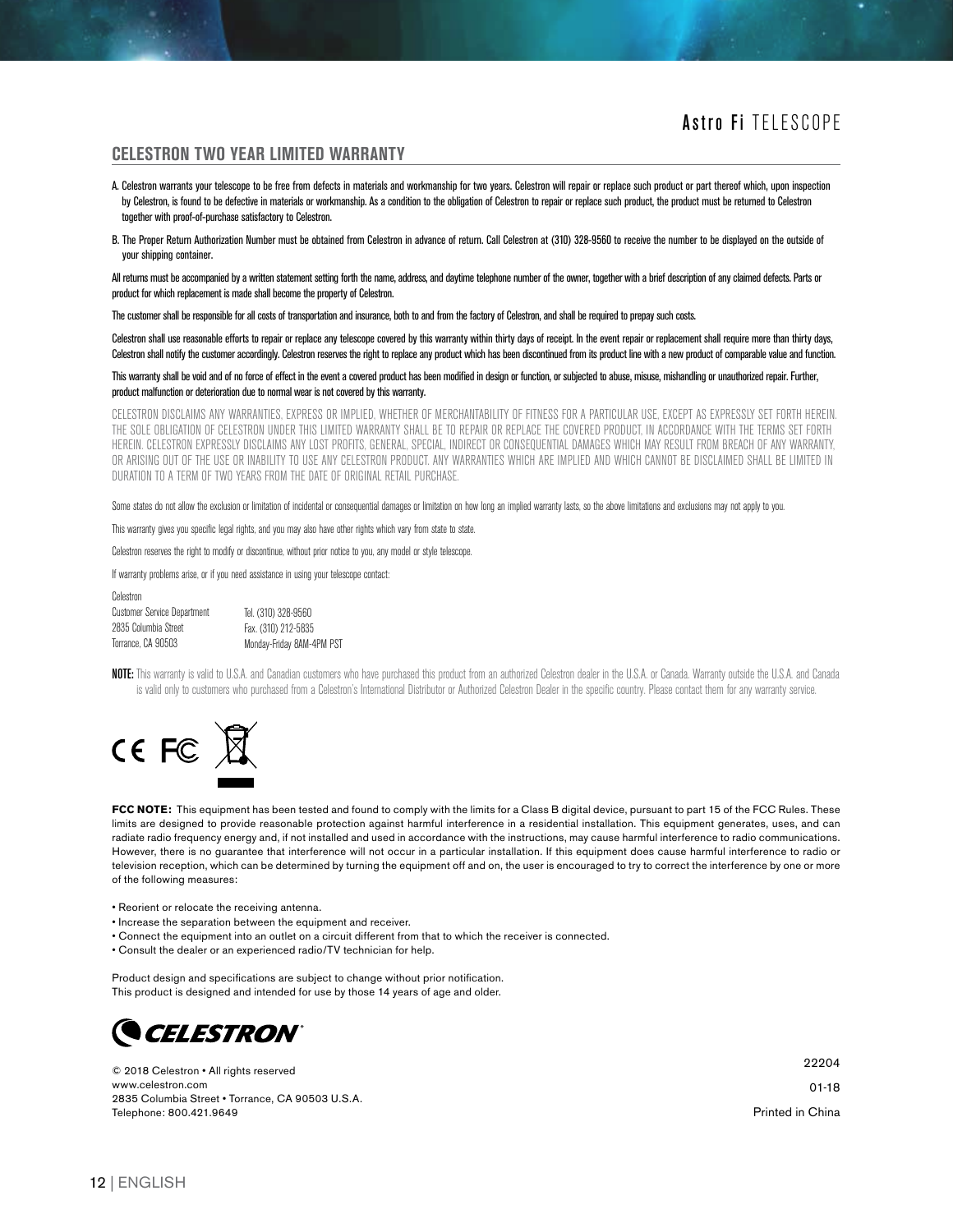



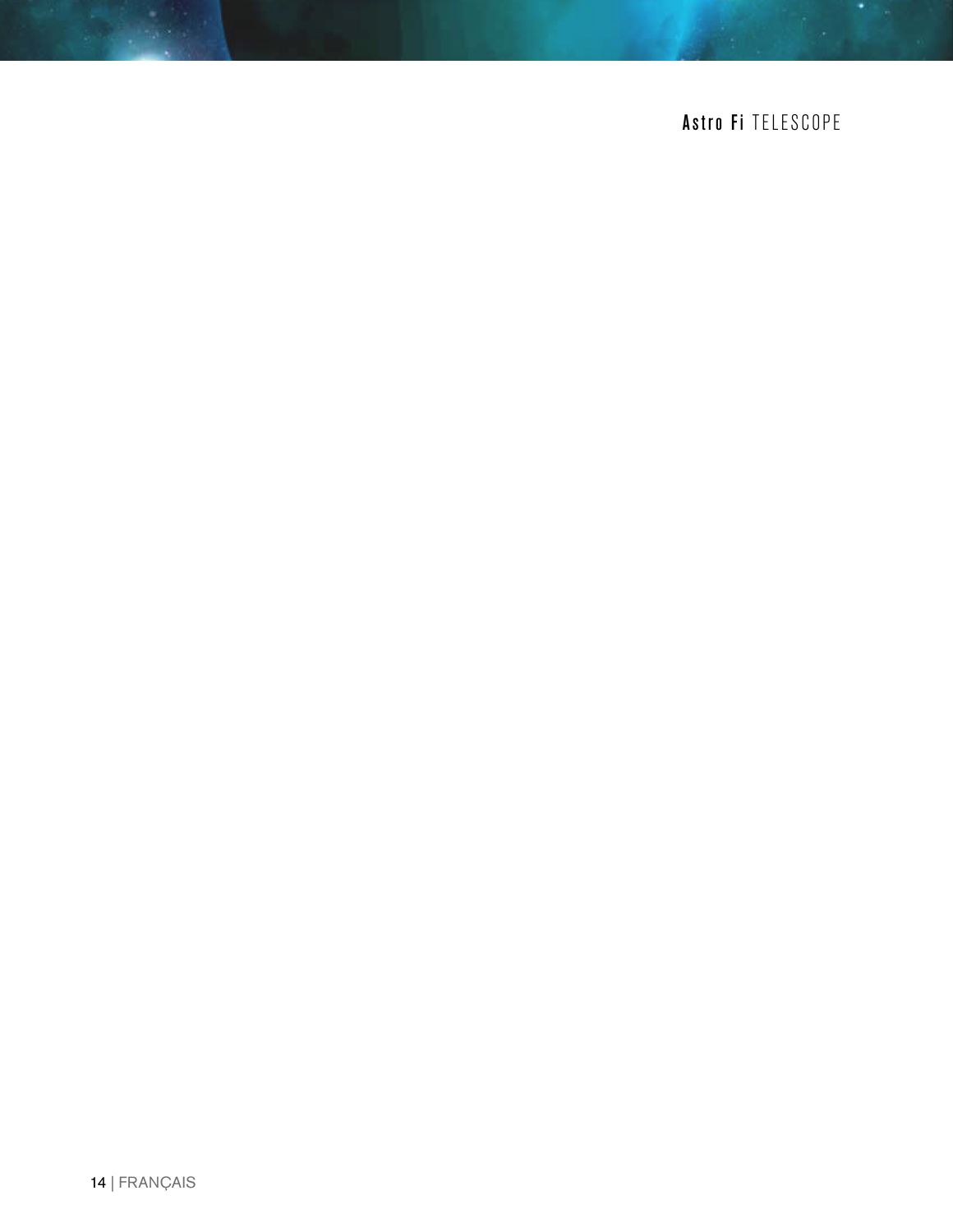# VOUS TROUVEREZ DANS LA BOÎTE

Nous vous recommandons de conserver votre boîte de télescope afin de pouvoir l'utiliser pour son rangement lorsqu'il n'est pas utilisé. Déballez le contenu de la boîte avec soin, car certaines pièces sont petites. Utilisez la liste des pièces ci-dessous pour vous assurer que toutes les pièces et tous les accessoires sont inclus dans la boîte.

# **LISTE DES PIÈCES**



Fig. 1

# **AVERTISSEMENT CONCERNANT LE SOLEIL**

Ne regardez jamais directement le soleil à l'œil nu ou avec un télescope, à moins d'utiliser un filtre adapté. Cela pourrait entraîner des lésions oculaires permanentes et irréversibles.

Ne jamais utiliser votre télescope pour projeter une image du Soleil sur n'importe quelle surface. L'augmentation de la température dans le télescope peut endommager ce dernier et les accessoires qui y sont attachés.

Ne jamais utiliser un filtre solaire d'oculaire ou une cale de Herschel. La concentration de chaleur au sein du télescope peut entraîner des dommages à ces accessoires, laissant la lumière du Soleil non filtrée arriver directement à vos yeux.

Ne laissez pas le télescope sans surveillance en présence d'enfants ou d'adultes qui ne sont pas familiarisés avec les procédures pour le faire fonctionner correctement.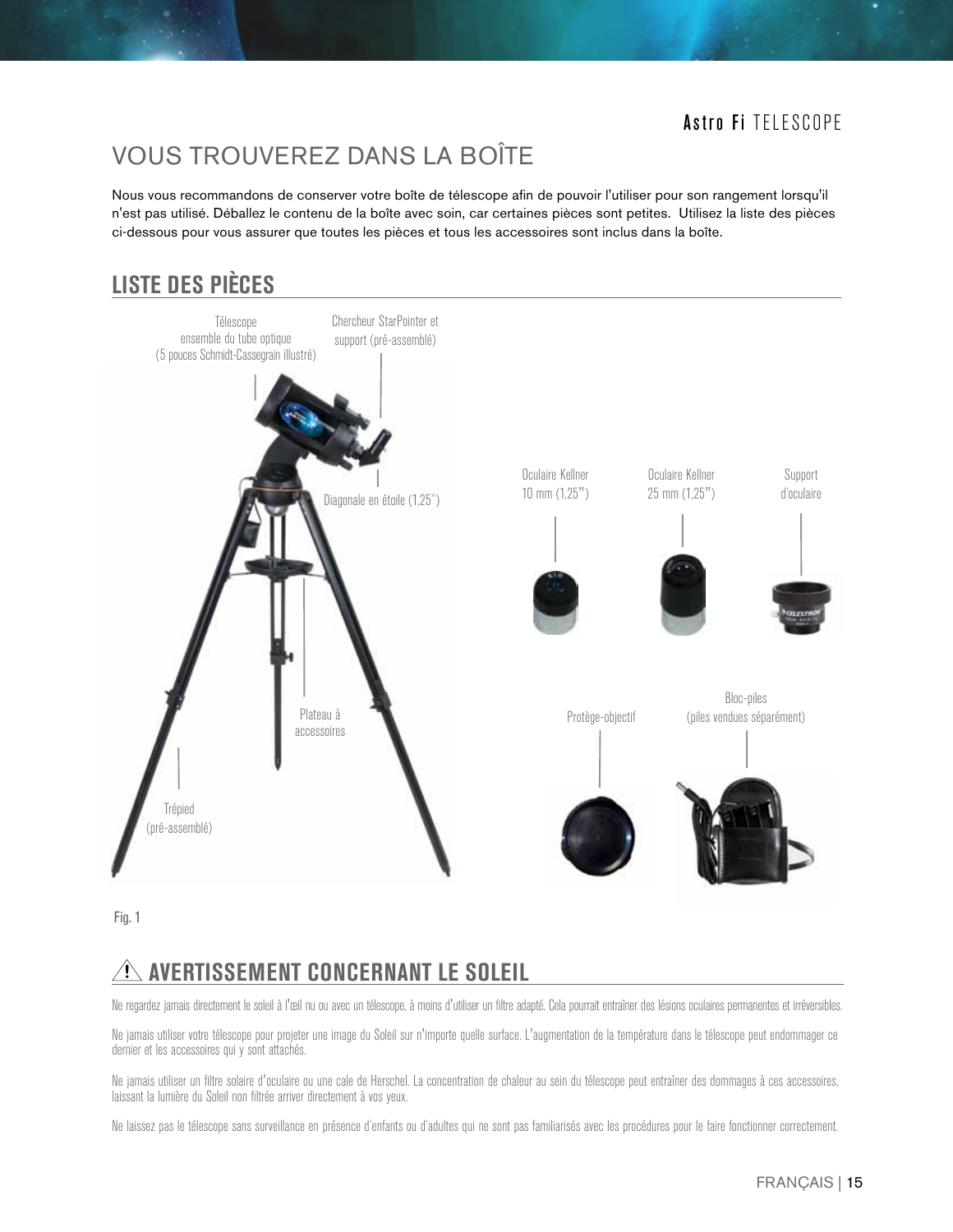# **CONDITIONS PRÉALABLES**

Votre télescope Astro Fi nécessite l'une des sources d'alimentation suivantes :

- 8 piles AA
- Une prise d'alimentation CC 12 volts avec courant d'au moins 1 ampère
- PowerTank Celestron (Vendu séparément)

Vous aurez également besoin d'un téléphone intelligent ou d'une tablette pour faire fonctionner le télescope. Parmi les appareils compatibles l'on retrouve l'iPhone ou l'iPad d'Apple avec iOS 6 ou une version plus récente, et les téléphones intelligents ou tablettes Samsung avec Android 4.0. Visitez www.celestron.com pour consulter la liste complète des appareils compatibles.

Avant de commencer, vous devrez installer l'application gratuite Celestron SkyPortal sur votre appareil. Téléchargez l'application depuis l'App Store ou Google Play.

## **ASSEMBLAGE DE VOTRE TÉLESCOPE**

Vous n'aurez pas besoin d'outils pour assembler le télescope Astro Fi. Retirez tous les articles de leur emballage, puis:

- **1.** Ouvrez le trépied jusqu'à l'extension complète de l'entretoise centrale (Figure 2).
- **2.** Vissez le boulon central de retenue dans le plateau pour accessoires (Figure 3).
- **3.** Placez le bras de fourche sur le trépied et fixez-le en utilisant la molette de retenue argentée sous la partie supérieure du trépied (Figure 4).
- **4.** Fixez le tube optique du télescope en positionnant la queue d'aronde dans le support de queue d'aronde situé sur le bras de fourche. Assurez-vous que le dessous de la queue d'aronde est à plat contre le support de queue d'aronde. Serrez fermement la vis à serrage à main. (Figure 5)
- **5.** Ajustez le trépied à une hauteur confortable et mettez-le à niveau, en utilisant les molettes de verrouillage pour bien fixer en place chaque pied du trépied.
- **6.** Installez huit piles AA (non comprises) dans le bloc-piles, en respectant la polarité indiquée + et -. Laissez le bloc-piles dans le plateau pour accessoires.
- NOTE : Le plateau pour accessoires est doté d'un support spécial adapté à votre téléphone intelligent ou petite tablette.



Fig. 5

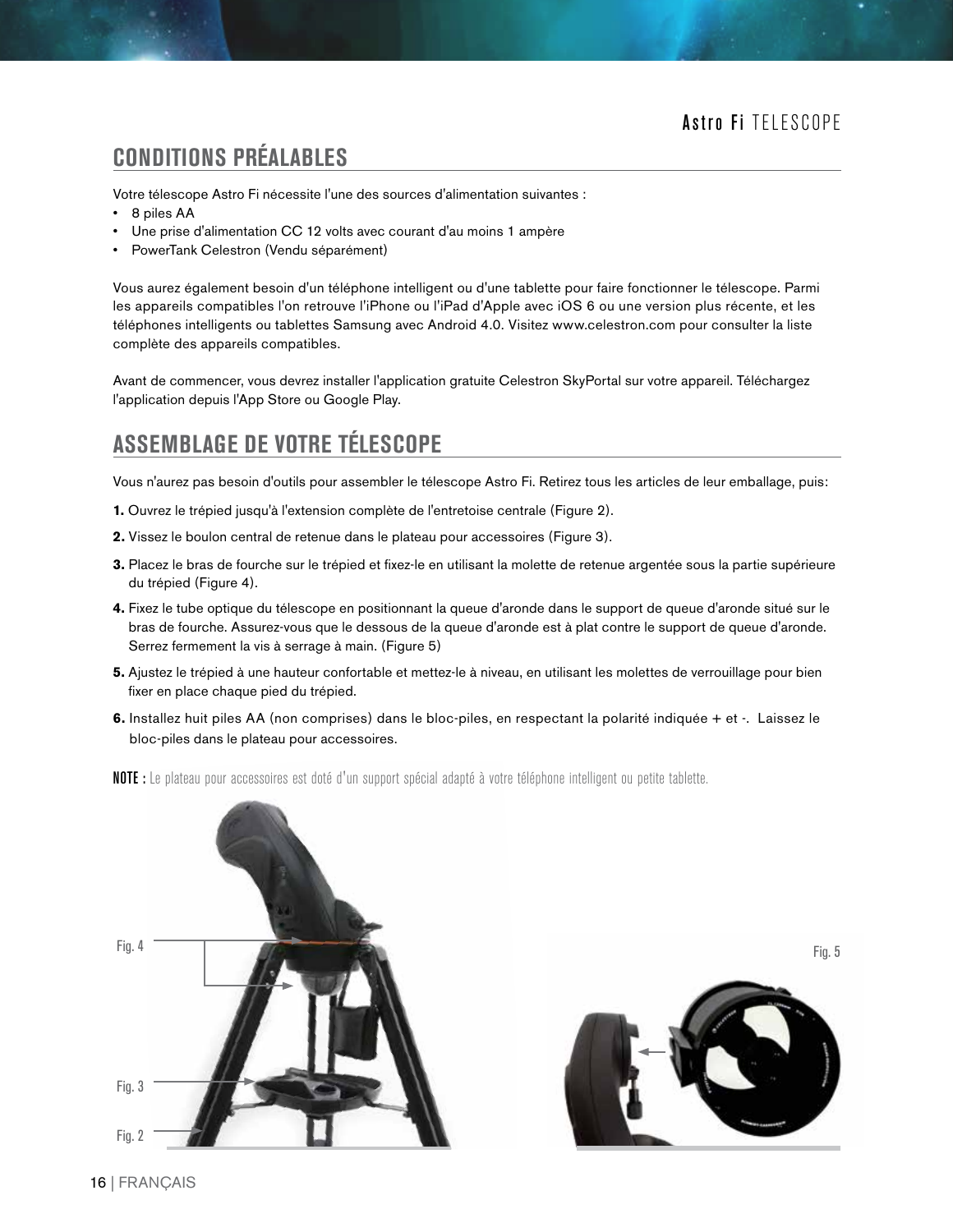# **LES OCULAIRES ET LE RENVOI COUDÉ**

L'Astro Fi 5 est livré avec deux oculaires, un oculaire faible puissance de 25 mm et un oculaire de phus grande puissance de 10 mm. L'oculaire que vous choisissez détermine votre grossissement et champ de vision. Chaque fois que vous installez votre télescope, commencez toujours par l'oculaire de 25 mm. Après avoir localisé votre cible, vous pouvez alors installer l'oculaire de puissance plus élevée de 10 mm pour obtenir une vue plus détaillée. Votre télescope est également livrés avec une diagonale en étoile. La diagonale en étoile permet de positionner l'oculaire selon un angle plus confortable de 90° par rapport au télescope et relaye une image correctement orientée verticalement, qui sera cependant inversée horizontalement.



Fig. 6

Retirez tous les capuchons de protection, puis insérez le renvoi coudé dans le support d'oculaire et serrez les 2 vis à serrage à main. Insérez l'oculaire de 25 mm et fixez-le bien en place en serrant les 2 vis à main sur la diagonale en étoile.

### **LE CHERCHEUR STARPOINTER**

Votre télescope est livré avec un chercheur à point rouge StarPointer que vous utiliserez comme outil d'observation lorsque vous pointerez le télescope en direction d'une cible éloignée.

Pour installer votre chercheur StarPointer :

- **1.** Localiser la queue d'aronde montage situé sur la partie supérieure du tube du télescope.
- **2.** Faites glisser la base du StarPointer sur la queue d'aronde monter sur le télescope. Verrouillez-le en place en serrant la vis à main argentée.

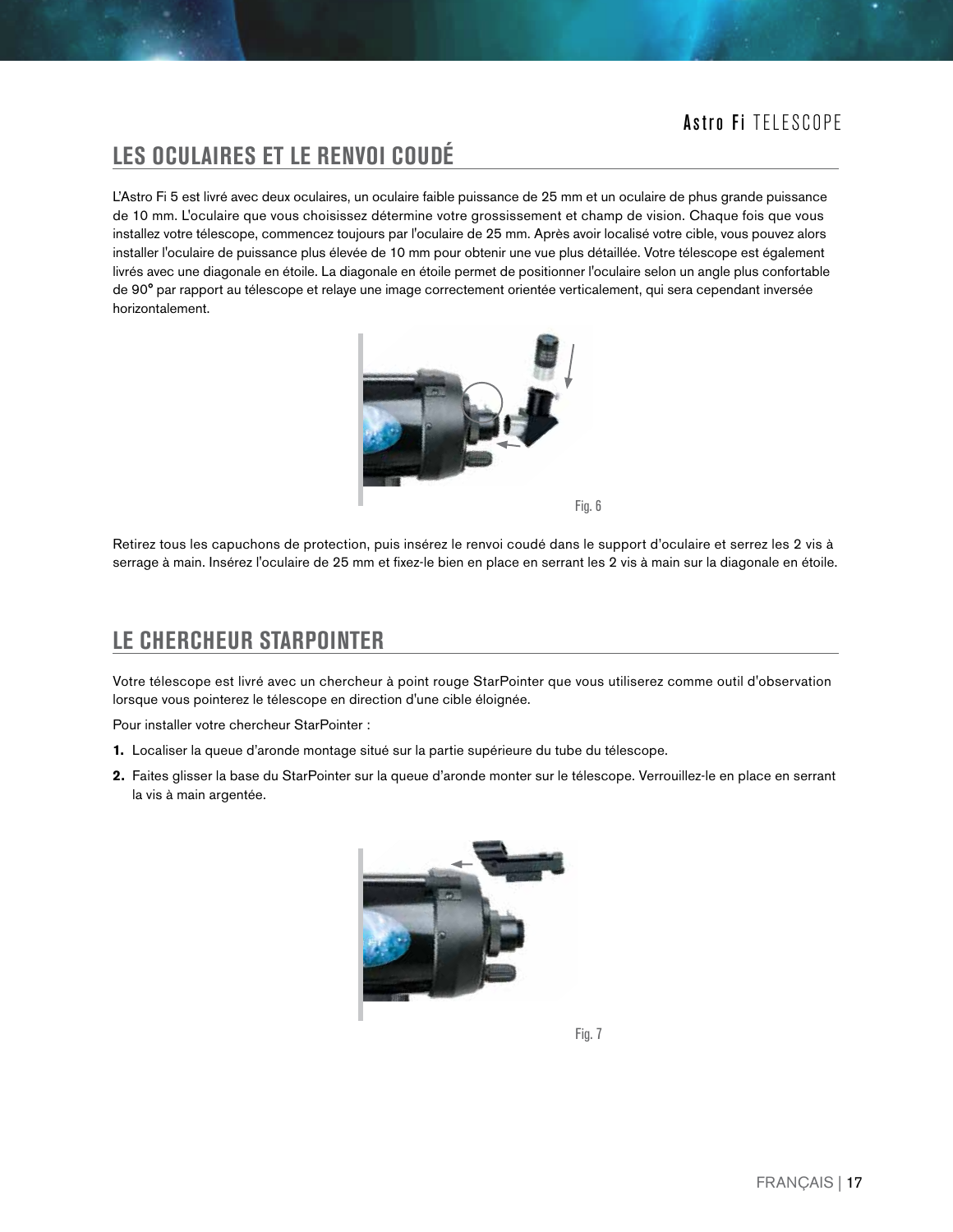### **ALIGNEMENT DU CHERCHEUR STARPOINTER**

La première fois que vous assemblez votre télescope, vous devrez aligner le chercheur StarPointer avec le système optique principal du télescope. Cette étape peut s'effectuer sans allumer le télescope. Bien que cette étape puisse être effectuée sur le terrain pendant la nuit, il est beaucoup plus facile de l'effectuer à l'extérieur en plein jour. Une fois que vous avez terminé l'alignement du chercheur, vous ne devriez pas avoir à répéter cette étape à moins que le chercheur ait été déplacé ou retiré.

- **1.** Apportez le télescope à l'extérieur et, à l'œil nu, trouvez un objet facilement reconnaissable, comme un lampadaire, une plaque d'immatriculation de voiture ou un grand arbre. L'objet doit être le plus loin possible, de préférence à au moins un quart de mille (400 m ou plus).
- **2.** Retirez le principal étui de protection depuis l'avant du télescope en le tirant de manière rectiligne. Assurez-vous que votre oculaire de 25 mm est installé dans l'ensemble de mise au point.
- **3.** N'essayez pas de faire bouger le télescope vers la gauche ou la droite lorsqu'il est éteint. Positionnez le trépied de manière à ce que le télescope pointe vers l'objet que vous avez choisi à l'étape 1.
- **4.** Regardez à travers le télescope et déplacez-le manuellement vers le haut ou le bas jusqu'à ce que l'objet que vous avez choisi apparaisse au centre. Si l'image est floue, tournez tout doucement les molettes de mise au point de chaque côté du télescope jusqu'à ce que l'image soit nette.

NOTE : L'image que vous voyez dans l'oculaire apparaîtra inversée en miroir. C'est tout à fait normal avec les télescopes astronomiques.

- **5.** Une fois que l'objet est centré dans votre oculaire de 25 mm, allumez le chercheur à point rouge en tournant dans le sens horaire le bouton de l'interrupteur d'alimentation situé sur le côté droit du viseur. Vous entendrez un déclic confirmant que le chercheur a été allumé. Ce bouton permet aussi le réglage de la luminosité du point rouge. Tournez le bouton jusqu'au bout pour rendre le point aussi brillant que possible.
- **6.** Positionnez vos yeux à environ 30 cm (1 pied) derrière le chercheur, regardez par la fenêtre ronde du chercheur et localisez le point rouge. Il sera probablement près de, mais pas exactement sur l'objet que vous voyez lorsque vous regardez à travers l'oculaire de 25 mm.
- **7.** Sans déplacer le télescope, utilisez les deux molettes de réglage situées sur le côté et en dessous du chercheur StarPointer (Figure). L'une d'elles commande le mouvement horizontal (gauche-droite) du point. L'autre commande le mouvement vertical (haut-bas) du point. Ajustez les deux molettes jusqu'à ce que le point rouge apparaisse sur l'objet que vous observez dans l'oculaire de 25 mm.

#### Votre chercheur StarPointer est maintenant aligné!

Fig. 8 Haut/Bas Bouton de réglage Molette Alimentation/ Luminosité Bouton de réglage

Gauche droite

NOTE : N'oubliez pas d'éteindre le chercheur lorsqu'il n'est pas utilisé afin d'économiser les piles.

# **PRÉPAREZ-VOUS POUR L'OBSERVATION**

Maintenant que votre télescope est assemblé et le que StarPointer est aligné, connectez-le à votre téléphone intelligent ou tablette. Nous vous recommandons de vous familiariser avec le télescope et l'application pendant la journée avant de l'utiliser pendant la nuit.

ATTENTION: Ne jamais pointer le télescope vers le soleil pendant la journée sans utiliser un filtre solaire pleine taille!

- **1.** Branchez le bloc-piles au port d'alimentation du télescope (Figure 9). Assurez-vous que le petit interrupteur près de la prise d'alimentation est en position DROITE comme indiqué sur la figure.
- **2.** Allez dans le menu des paramètres Wi-Fi de votre appareil (smartphone ou tablette) et connectez-vous au réseau « Celestron-xx ». Attendez que votre appareil vous confirme que la connexion s'est correctement effectuée.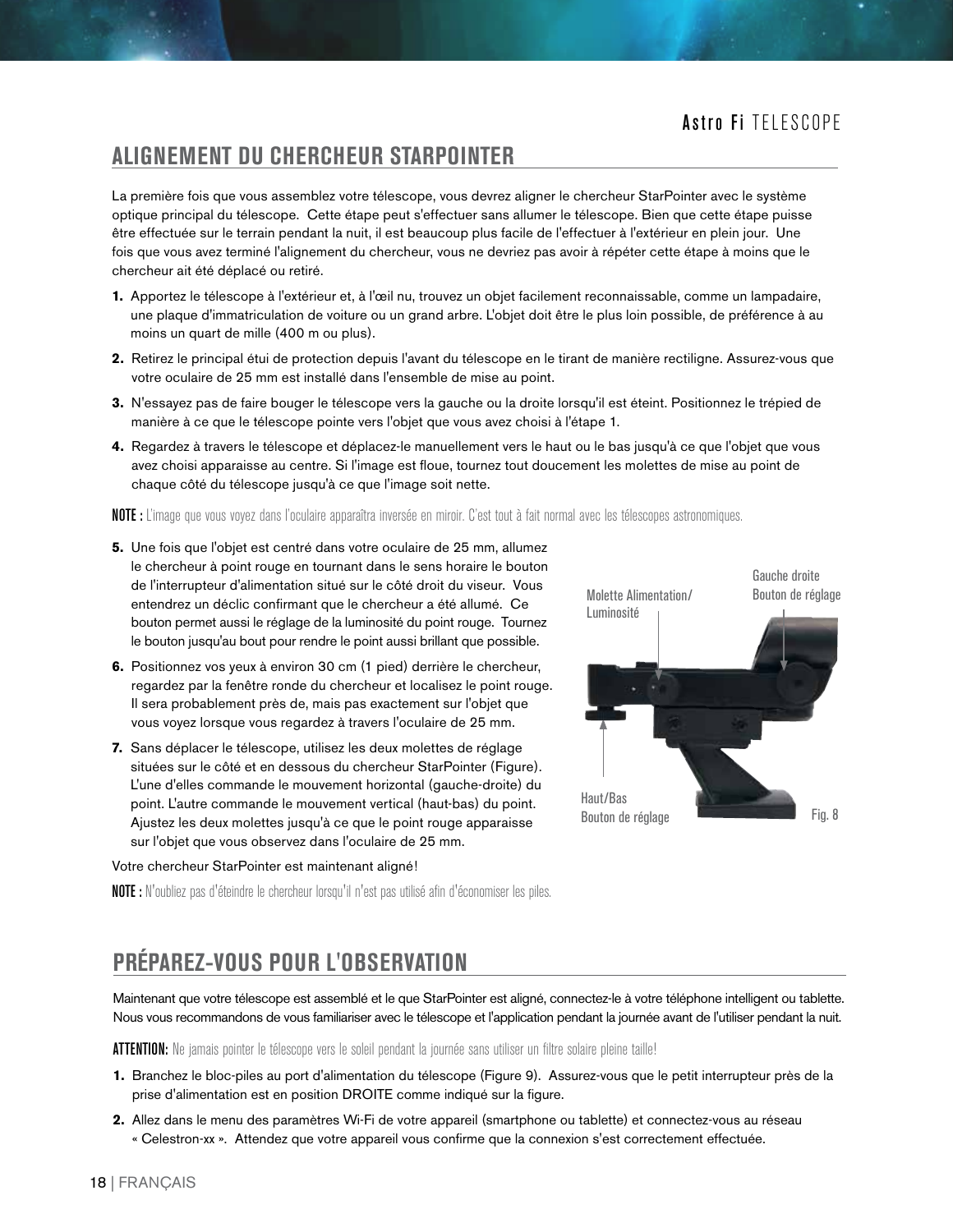- **3.** Ouvrez Celestron Sky Portal et sélectionnez « Se connecter au télescope ». Des flèches - HAUT/BAS et GAUCHE/DROITE apparaîtront à votre écran. Ces mouvements sont respectivement appelés mouvements en altitude et en azimut.
- **4.** Utilisez les flèches pour déplacer votre télescope. Un curseur règlera la vitesse du moteur.

Commencez en pointant des objets terrestres éloignés.

Localisez d'abord quelque chose avec votre StarPointer, puis regardez l'objet à l'aide de l'oculaire de 25 mm. Passez à l'oculaire de 10 mm et remarquez comment il augmente le grossissement et diminue le champ de vision. Lorsque vous changez d'oculaires, vous devrez peut-être légèrement réajuster la mise au point pour obtenir une image plus nette.



Interrupteur Wi-Fi en position droite

Maintenant que vous vous êtes familiarisé avec votre télescope, vous êtes prêt à commencer à observer le ciel nocturne!

### **ALIGNER VOTRE ASTRO FI**

Pour pleinement profiter de votre informatique Astro Fi 5, vous devez tout d'abord aligner le télescope avec le ciel à l'aide de l'application Celestron SkyPortal. Une fois aligné, votre télescope localisera automatiquement n'importe quel objet céleste que vous sélectionnez sur votre écran! De plus, le télescope suit automatiquement les objets dans le ciel alors que la terre effectue sa rotation. Cette fonction permet de garder les objets centrés dans l'oculaire et de partager facilement vos observations avec la famille et les amis.

- **1.** Installez votre télescope comme vous l'avez fait pendant la journée. Assurez-vous que votre oculaire de 25 mm est installé. Réglez le trépied à une hauteur confortable et mettez-le à niveau. Branchez le bloc-piles au port d'alimentation du télescope.
- **2.** Connectez-vous au réseau Wi-Fi « Celestron-xx ». Lancez l'application SkyPortal et confirmez l'heure et la localisation sur l'écran. Votre appareil doit alors être automatiquement mis à jour, mais si cela n'est pas le cas, alors rendez-vous dans les paramètres d'application et mettez ces informations à jour manuellement. Sélectionnez l'icône de télescope sur l'écran, puis appuyez sur « Connecter et aligner ».

L'application vous guide ensuite dans les étapes nécessaires. Suivez simplement les instructions apparaissant à l'écran.

### **IL EST TEMPS DE SORTIR VOTRE ASTRO FI!**

Maintenant que votre Astro Fi est aligné, l'application SkyPortal vous guidera à travers l'univers avec son planétarium interactif. Tenez votre appareil en direction du ciel, et vous serez facilement en mesure d'identifier les étoiles brillantes, des constellations, des planètes, des objets de l'espace lointain à l'extérieur de notre système solaire. SkyPortal pointera votre télescope vers n'importe lequel de ces objets. Cliquez tout simplement sur l'objet apparaissant à votre écran et sélectionnez « Aller à ». Vous pouvez également sélectionner l'icône de recherche pour saisir un nom d'objet, comme « Nébuleuse d'Orion » [Orion Nebula], « Jupiter » ou « Pléiades » [Pleiades].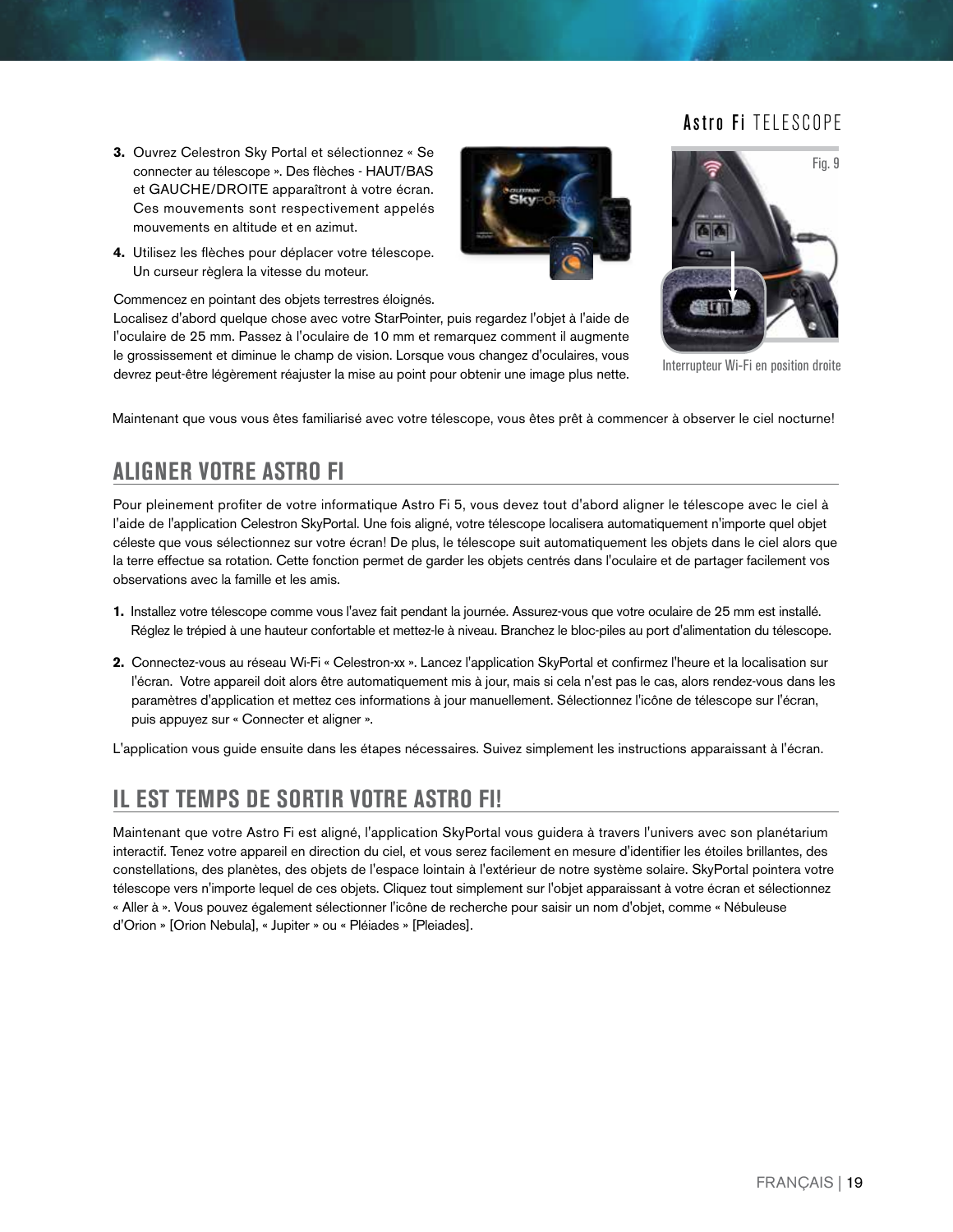### **PHOTOGRAPHIE AVEC VOTRE SMARTPHONE**

Maintenant que vous avez effectué une observation, vous pouvez essayer de prendre des clichés de ce que vous voyez. Votre télescope est équipé d'un adaptateur de smartphone intégré au cache de lentille. Pour utiliser cette fonctionnalité :

- **1.** Retirez le bouchon orange de l'ouverture pour appareil photo du cache. Faites cela en tirant sur l'attache de caoutchouc présente sur l'intérieur du cache. Le bouchon sort aisément de son logement. Vous pouvez ranger le bouchon et l'attache directement sur le cache d'oculaire en pressant l'attache dans le clip présent sur sa face arrière.
- **2.** Faites tourner le cache de manière à ce que la face arrière du cache soit orienté vers le haut. Soulevez les attaches à élastique et glissez votre téléphone entre elles et le cache de lentille de manière à ce que l'objectif de l'appareil photo soit aligné avec l'ouverture. Les attaches sont assez fortes pour tenir votre téléphone contre le cache, et l'anneau de silicone le tiendra en place pour éviter qu'il ne bouge.
- ASTUCE : L'emplacement de l'objectif est différent selon les modèles de téléphone. Certains ont la lentille au milieu de ce dernier, d'autres, dans un coin. Vous pouvez donc modifier l'angle des attaches à élastique selon vos besoins. Le cache dispose de huit points d'ancrage pour les attaches sur son pourtour. Réorganisez-les simplement en les ancrant à différents points selon les besoins.
- **3.** Retournez le cache et confirmez que l'objectif de l'appareil photo est centré sur l'ouverture du cache. Un meilleur centrage vous permettra d'obtenir de meilleurs clichés avec le télescope.
- **4.** Desserrez les vis présentes sur le support de l'oculaire, sur la face interne du cache de lentille. Placez la portion noire de l'oculaire dans le support d'oculaire et serrez les vis pour le fixer.
- **5.** Tenez le cache de lentille, avec le téléphone et l'oculaire attachés et insérez le barillet chromé de l'oculaire dans la diagonale situées à l'arrière de l'ensemble de mise au point. Sécurisez l'oculaire en serrant les vis sur la diagonale.
- **6.** Lancez l'appareil photo de votre smartphone et effectuez la mise au point, comme vous le feriez avec l'oculaire, en observant l'image sur l'écran.

NOTE : Assurez-vous que le flash du téléphone est désactivé.

**7.** Lorsque l'image est nette, effectuez la prise de vue.

Nous vous conseillons de vous entraîner en journée, et lorsque vous avez confirmé que tout fonctionne correctement, vous pouvez essayer de prendre un cliché de la Lune. Lorsque vous êtes confortables avec l'utilisation de l'oculaire de 20 mm, essayez l'adaptateur d'appareil photo avec l'oculaire de 10 mm pour un agrandissement plus puissant.









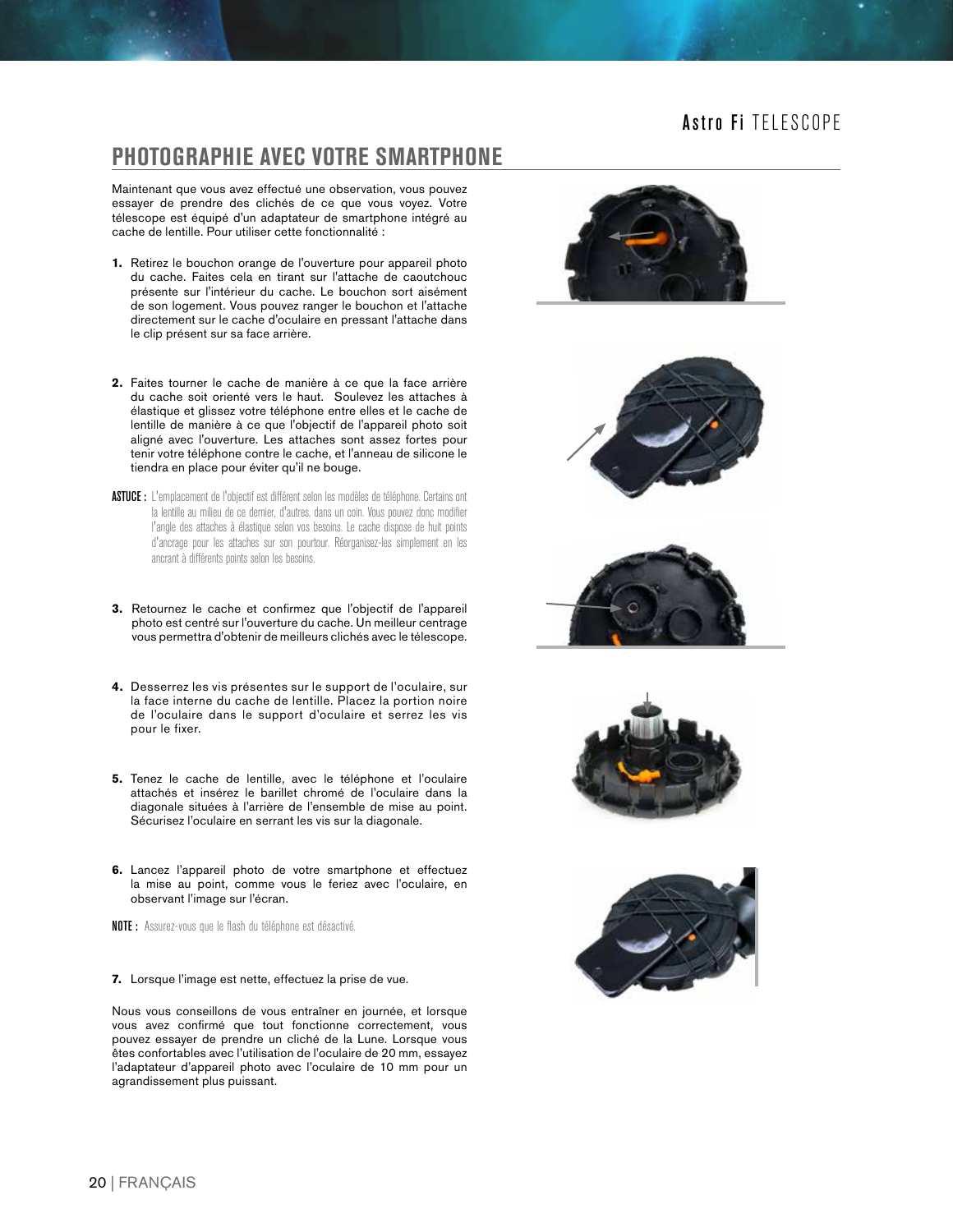### **CONSEILS ET ASTUCES DE PHOTOGRAPHIE**

#### **Contrôles de l'appareil photo**

L'application d'appareil photo préinstallée sur la majorité des smartphones offre des contrôles très simplifiés et est conçue pour effectuer la mise au point et le réglage d'exposition automatiquement. Cela ne pose pas de problème dans la majorité des cas pour prendre des photos de paysages ou de portraits, mais cela peut être trop limité pour prendre des clichés d'une planète ou de la Lune, qui sont des objets brillants sur un fond très sombre. L'appareil photo du téléphone essayera donc de compenser en augmentant la luminosité des zones sombres, ce qui a pour effet négatif de surexposer les zones claires et ainsi d'en masquer les détails. Si l'application de votre téléphone ne vous permet pas de régler manuellement le centre de mise au point ou n'offre pas la possibilité de désactiver la mise au point et l'exposition automatique, nous vous recommandons d'en installer une autre. Vous pouvez trouver une grande variété d'applications tierce-partie sur iOS ou Android qui donnent plus de contrôle sur l'appareil photo. Beaucoup d'entre elles sont gratuites.

#### **Vibration**

Pour limiter les vibrations induites par la pression sur le déclencheur, nous vous conseillons de définir un délai avant la prise d'image. Certaines applications permettent de définir un délai de 2,5 ou 10 secondes avant la capture. Cela permettra de garantir que la vibration de la pression sur le déclencheur n'interférera pas avec la capture.

#### **Choisir un sujet**

Avec cette méthode, vous pouvez prendre des clichés d'objets terrestres de jour, ainsi que des photos astronomiques nocturnes, comme la Lune et autres planètes brillantes (Venus, Mars, Jupiter et Saturne). Malheureusement, les capteurs de photo des smartphones ne sont pas conçus pour fonctionner de manière adéquate en condition de très faible luminosité. Pour cette raison, il se pourrait que vous ne puissiez pas prendre de photos d'objets peu brillants, comme des galaxies ou des nébuleuses.

#### **Agrandissement**

Lorsque vous observez la Lune ou d'autres planètes avec un télescope fixe, vous pouvez remarquer que l'objet en question semble se déplacer dans le champ de vision. Cela est dû à la rotation de la Terre. Si vous observiez une planète dans votre oculaire de 20 mm, cette dernière prendrait approximativement 3 minutes pour traverser le champ de vision. Si vous utilisiez un oculaire de 10 mm, alors cet intervalle est réduit à 1,5 minute. Votre smartphone ne tire pas profit du champ de vision en entier, seulement de son centre. Cela rend cet effet d'autant plus visible. Lorsque vous centrez un objet astronomique dans le champ de vision du téléphone, essayez de compenser ce mouvement. Essayez autant que possible de pointer le télescope au-devant du mouvement de la planète, juste en bordure de cette dernière. Cela permettra d'augmenter l'intervalle de déplacement de cette planète, vous donnant ainsi un peu plus de temps pour prendre le cliché avant que vous ne deviez recentrer l'ensemble. Si vous utilisez un oculaire de 10 mm, alors le champ de vision est encore plus étroit, et vous devrez régler l'orientation télescope plus souvent. Nous vous recommandons donc de commencer en utilisant un oculaire de 20 mm. Une fois confortable avec ce type, vous pouvez essayer avec un oculaire de 10 mm.

### **RESSOURCES SUPPLÉMENTAIRES**

#### **Comment contacter Celestron**

Pour de l'assistance sur l'utilisation de ce produit, veuillez communiquer avec notre service d'assistance technique au (310) 328-9560, ou vous pouvez contacter le service d'assistance en ligne de Celestron en visitant notre site Internet (www.celestron.com) et en cliquant sur l'onglet « Assistance » en haut de la page. Sur ce site, vous pouvez rechercher à travers une base de données exhaustive contenant des questions fréquemment posées ou soumettre une demande d'assistance.

#### **Le courrier peut-être être envoyé à :**

Celestron • 2835 Columbia Street • Torrance, CA 90503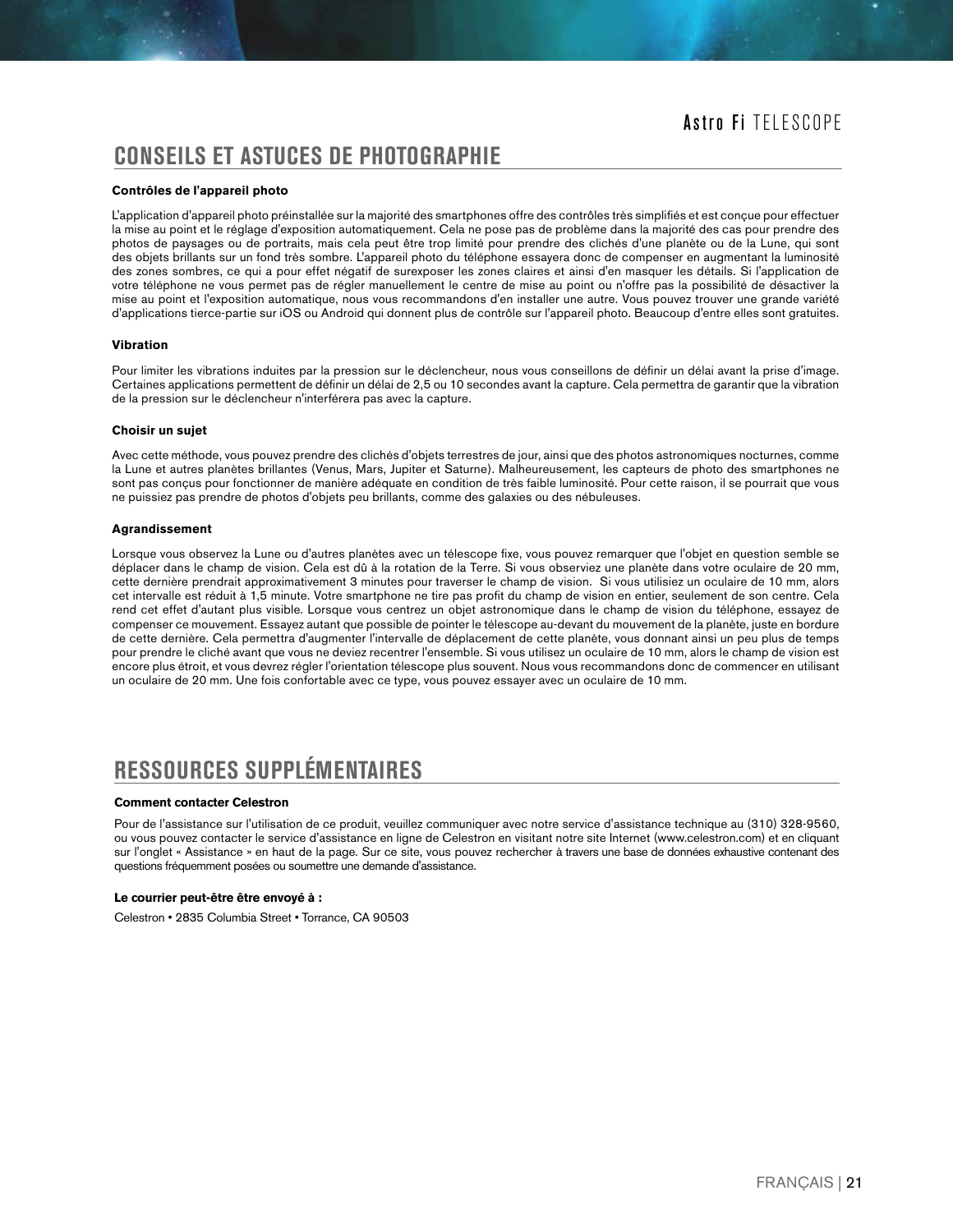# **CARACTÉRISTIQUES TECHNIQUES**

| SKU#                               | 22204                                                                  |
|------------------------------------|------------------------------------------------------------------------|
| Conception optique                 | Schmidt-Cassegrain                                                     |
| Ouverture                          | 125 mm (4,9 po)                                                        |
| Distance focale                    | 1250 mm                                                                |
| Rapport focal                      | f/10                                                                   |
| Revêtements optiques               | StarBright XLT                                                         |
| Oculaire/Grossissement             | Kellner 25 mm(1,25") / 50x;<br>Kellner 10 mm(1,25") / 125x;            |
| Chercheur                          | Chercheur à point rouge StarPointer                                    |
| Résolution                         | Rayleigh: 1,11 seconde d'arc /<br>Limite de Dawes : 0,93 seconde d'arc |
| Puissance de captage de la lumière | 329x l'œil nu                                                          |
| Grossissement maximum utile        | 295x                                                                   |
| Grossissement minimal utile        | 18x                                                                    |
| Magnitude stellaire limite         | 13                                                                     |
| Trépied                            | En aluminium et avec hauteur réglable                                  |
| Garantie                           | 2 ans                                                                  |
| Longueur du tube optique           | 33 cm (13")                                                            |
| Poids total du kit télescope       | 14,2 livres                                                            |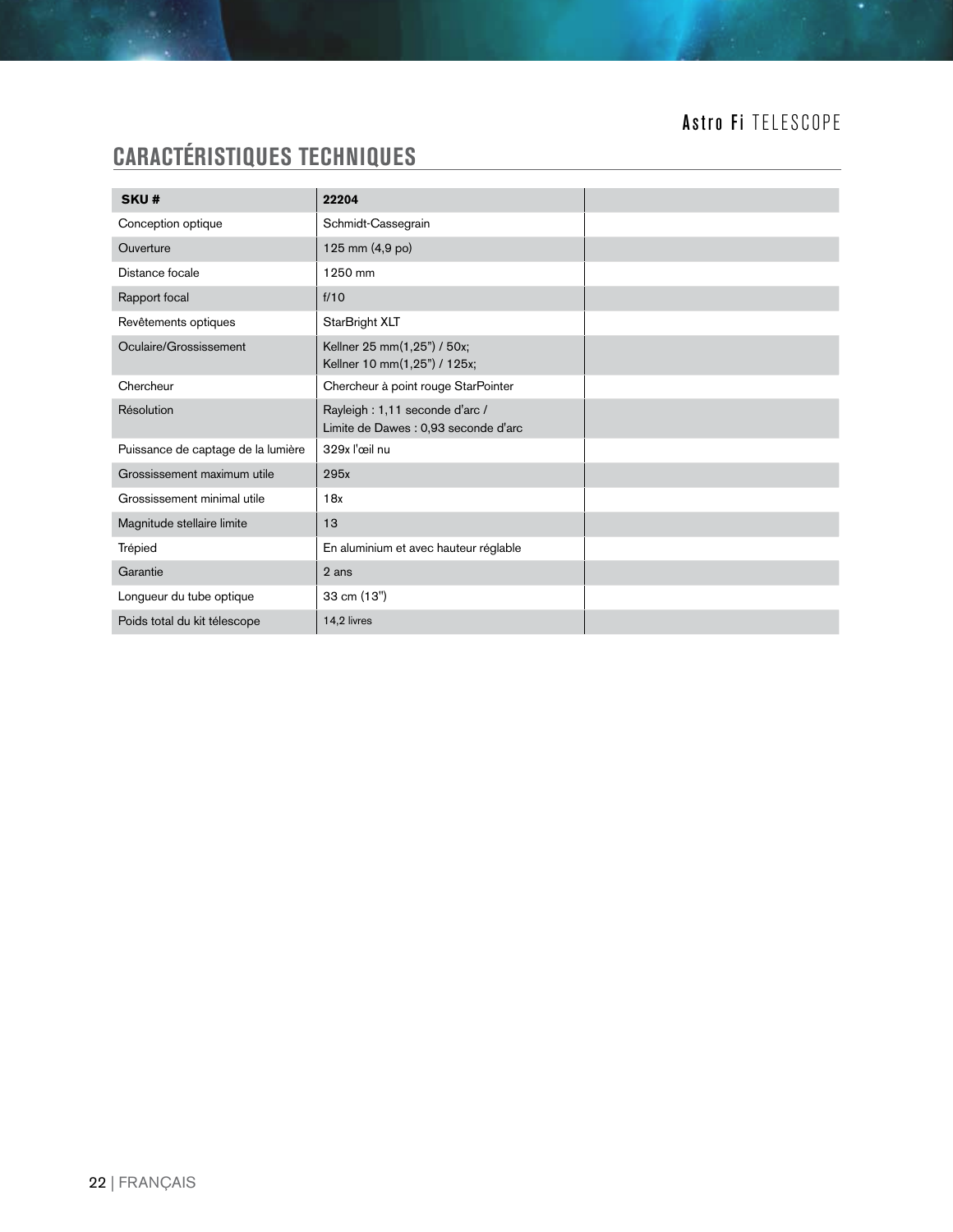# **NOTES**

# Astro Fi TELESCOPE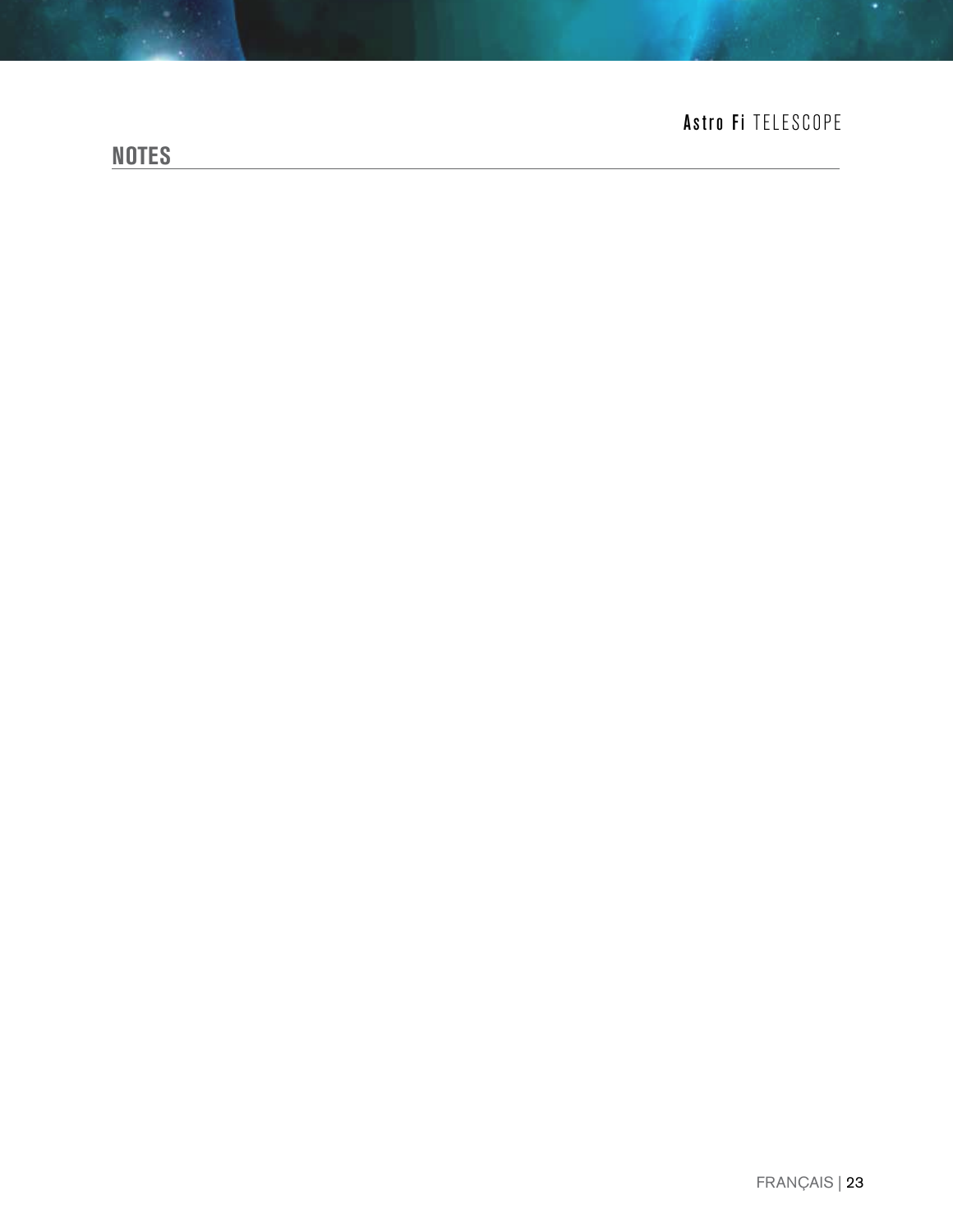#### **GARANTIE LIMITÉE DE 2 ANS DE CELESTRON**

- A. Celestron garantit que votre monture de télescope sera exempte de tout défaut de matériaux ou de fabrication pour une période de deux (2) ans. Celestron réparera ou remplacera ce produit ou une partie de celui-ci lorsqu'il a été déterminé, lors d'une inspection par Celestron, que le produit est défectueux en raison d'un défaut de matériaux ou de fabrication. Comme condition à l'obligation de Celestron de réparer ou remplacer un tel produit, le produit doit être retourné à Celestron avec la preuve d'achat satisfaisante pour Celestron.
- B. Un numéro d'autorisation de retour valide doit être obtenu de Celestron avant le renvoi. Appelez Celestron au (310) 328-9560 pour recevoir le numéro à afficher à l'extérieur de votre colis d'expédition.

Tous les retours doivent être accompagnés d'une déclaration écrite indiquant le nom, l'adresse et le numéro de téléphone de jour du propriétaire, ainsi qu'une brève description des prétendus défauts. Les pièces ou le produit ayant été l'objet d'un remplacement deviendront la propriété de Celestron.

Le client sera responsable de tous les frais de transport et d'assurance, à la fois vers et depuis l'usine de Celestron, et devra payer à l'avance ces coûts.

Celestron fera des efforts raisonnables pour réparer ou remplacer tout télescope couvert par cette garantie dans les trente jours suivant sa réception. Dans le cas où une réparation ou un remplacement nécessitera plus de trente jours, Celestron en avisera le client en conséquence. Celestron se réserve le droit de remplacer tout produit qui a été retiré de sa gamme de produits disponibles avec un nouveau produit ayant une valeur et des fonctions équivalentes.

#### Cette garantie sera nulle et sans effet dans le cas où la conception ou la fonction d'un produit couvert a été modifiée, ou lorsque le produit a été soumis à un usage abusif, à de mauvaises manipulations ou à une réparation non autorisée. En outre, une défaillance ou une détérioration du produit due à l'usure normale n'est pas couverte par cette garantie.

CELESTRON DÉCLINE TOUTE GARANTIE, EXPRESSE OU IMPLICITE, DE QUALITÉ MARCHANDE OU D'ADAPTATION À UN USAGE PARTICULIER, À MOINS DE DISPOSITIONS EXPRESSES DANS CE DOCUMENT. LA SEULE OBLIGATION DE CELESTRON EN VERTU DE CETTE GARANTIE LIMITÉE SERA DE RÉPARER OU REMPLACER LE PRODUIT COUVERT, EN CONFORMITÉ AVEC LES DISPOSITIONS DE CE DOCUMENT. CELESTRON DÉCLINE TOUTE RESPONSABILITÉ POUR TOUTE PERTE DE PROFITS, TOUT DOMMAGE GÉNÉRAL, PARTICULIER OU INDIRECT POUVANT RÉSULTER DE LA VIOLATION DE TOUTE GARANTIE, OU EN RAISON DE L'UTILISATION DE, OU DE L'INCAPACITÉ À UTILISER, UN PRODUIT CELESTRON. TOUTE GARANTIE IMPLICITE QUI EST ET QUI NE PEUT ÊTRE DÉCLINÉE SERA LIMITÉE À UNE DURÉE DE DEUX ANS À PARTIR DE LA DATE D'ACHAT INITIALE.

Certains états ou certaines provinces ne permettent pas l'exclusion ou la limitation des dommages accessoires ou indirects ou une limitation sur la durée d'une garantie implicite, alors dans ces cas les limitations et exclusions susmentionnées pourraient ne pas s'appliquer à vous.

Cette garantie vous donne des droits légaux spécifiques, et vous pouvez également avoir d'autres droits qui varient d'un état ou d'une province à l'autre.

Celestron se réserve le droit de modifier ou de cesser la production de tout modèle ou style de télescope, et cela sans préavis.

Si vous rencontrez des problèmes liés à la garantie, ou si vous avez besoin d'assistance pour utiliser votre télescope, contactez :

| Celestron              |                                         |
|------------------------|-----------------------------------------|
| Service à la clientèle | Tel. (310) 328-9560                     |
| 2835 Columbia Street   | Fax. (310) 212-5835                     |
| Torrance. CA 90503     | Du lundi au vendredi, de 8 h à 16 h HNP |

NOTE : Cette garantie est valable pour les clients américains et canadiens qui ont acheté ce produit auprès d'un revendeur autorisé Celestron aux États-Unis ou au Canada. La garantie en dehors des É.-U. et du Canada n'est valable que pour les clients ayant acheté le produit d'un distributeur international de Celestron ou d'un distributeur agréé dans le pays en question. Veuillez communiquer avec eux pour toute réparation sous garantie.



**Remarque relative à la FCC :** Cet équipement a été testé et jugé conforme aux limites établies pour un dispositif numérique de classe B, conformément à la partie 15 de la réglementation de la FCC. Ces limites ont étés mises en place pour offrir une protection raisonnable contre les interférences dans un complexe résidentiel. Cet équipement génère, utilise et peut diffuser des ondes radio. S'il n'est pas installé et utilisée convenablement pourrait créer des interférences sur les communications radio. Il n'existe cependant aucune garantie que des interférences ne seront pas produites dans le cadre d'une installation particulière Si cet équipement crée des interférences à la réception radio ou télévisée, ce qui peut être confirmé en éteignant puis en rallumant l'équipement en question, nous recommandons à l'utilisateur d'appliquer une ou plusieurs des solutions suivantes pour corriger les problèmes d'interférences :

- Réorientez ou déplacez l'antenne de réception.
- Augmentez la distance séparant l'équipement et le récepteur.
- Connectez l'équipement à une prise ou à un circuit différent de celui du récepteur.
- Contactez le revendeur ou un technicien radio ou TV d'expérience pour obtenir de l'assistance.

L'apparence et les caractéristiques du produit peuvent être modifiées sans préavis. Ce produit est conçu et destiné pour les personnes de 14 ans et plus.



© 2018 Celestron • Tous droits réservés. www.celestron.com 2835 Columbia Street • Torrance, CA 90503 É.-U. Téléphone : 800.421.9649

22204

01-18

Imprimé en Chine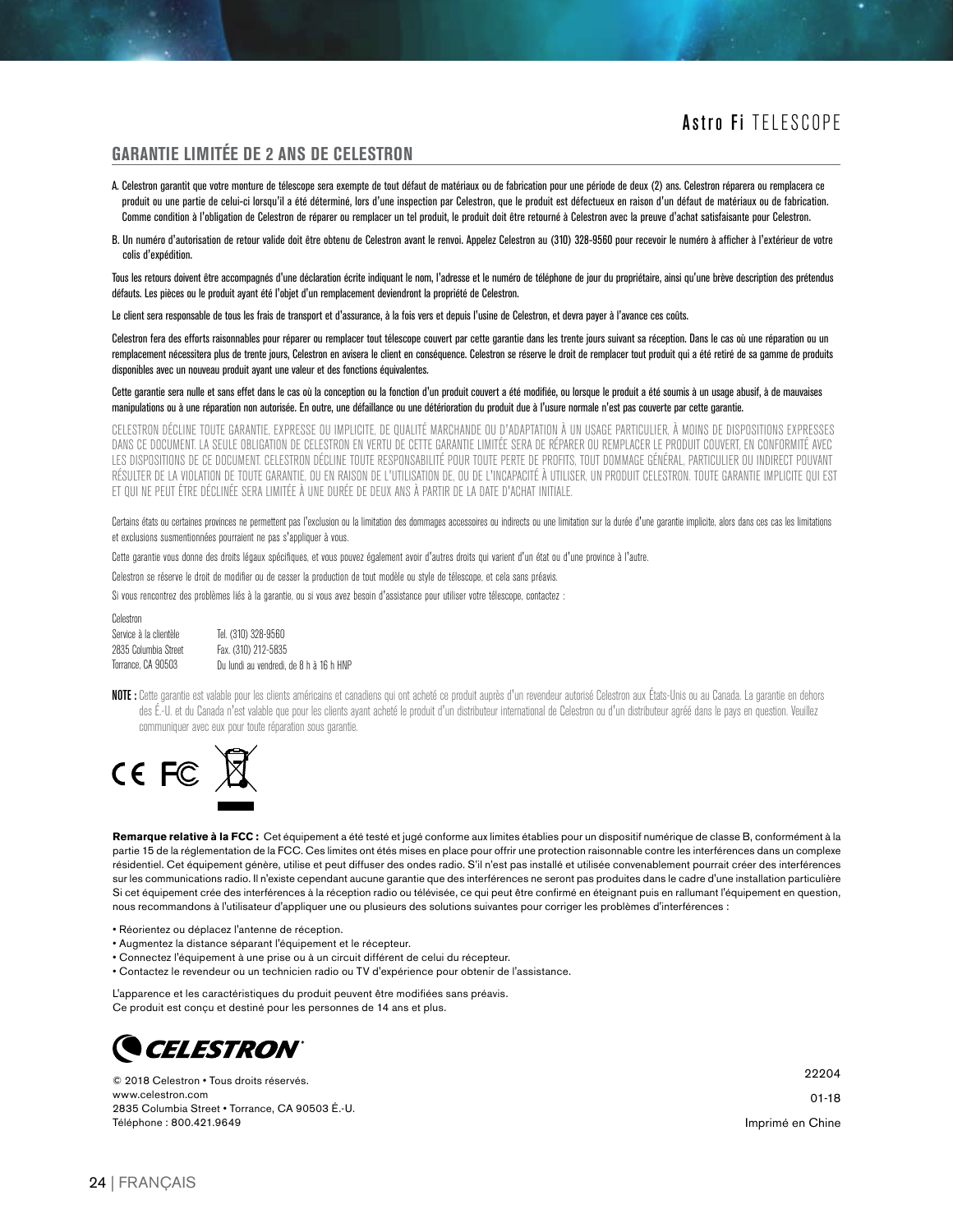



MODELL-NR. 22204

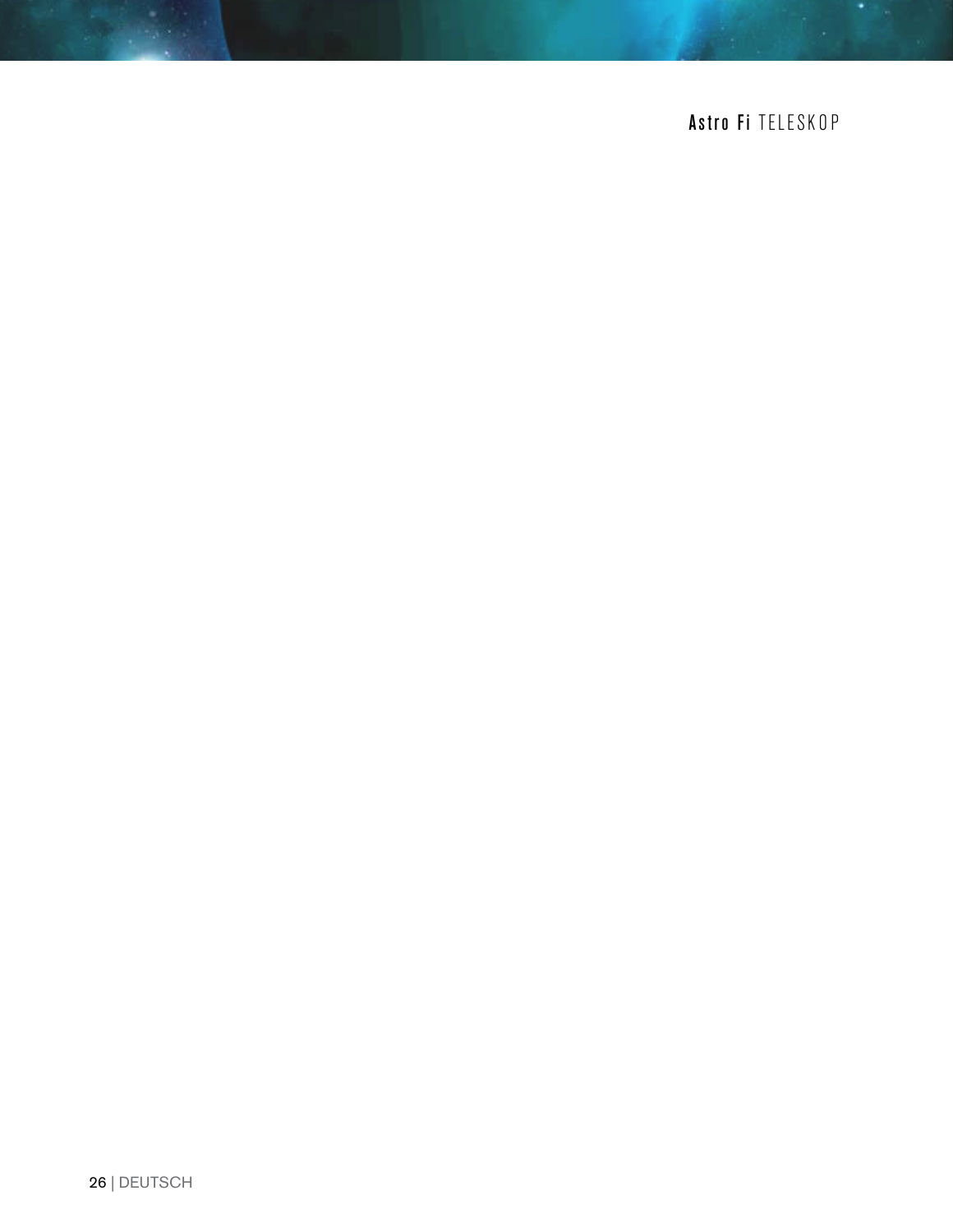# LIEFERUMFANG

Wir empfehlen Ihnen, die Verpackung Ihres Teleskops aufzubewahren, um das Teleskop bei Nichtverwendung darin zu verstauen. Gehen Sie beim Auspacken vorsichtig vor, da Kleinteile enthalten sind. Überprüfen Sie anhand der untenstehenden Teileliste die Vollständigkeit aller Teile und Zubehörteile.

# **TEILELISTE**



Abb. 1

# *A* **SONNENSTRAHLEN-WARNHINWEIS**

Schauen Sie weder mit bloßem Auge noch durch ein Teleskop direkt in die Sonne (es sei denn, Sie verfügen über einen geeigneten Sonnenfilter). Sie könnten permanente und irreversible Augenschäden davontragen.

Das Teleskop keinesfalls zur Projektion eines Bildes der Sonne auf eine Oberfläche verwenden. Durch die interne Wärmeakkumulation können das Teleskop und etwaiges daran angeschlossenes Zubehör beschädigt werden.

Niemals einen Okularsonnenfilter oder einen Herschelkeil verwenden. Die interne Wärmeakkumulation im Teleskop kann zu Rissen oder Brüchen dieser Instrumente führen. Dadurch könnte ungefiltertes Sonnenlicht ins Auge gelangen.

Das Teleskop niemals unbeaufsichtigt lassen, wenn Kinder oder Erwachsene zugegen sind, die möglicherweise nicht mit den richtigen Betriebsverfahren Ihres Teleskops vertraut sind.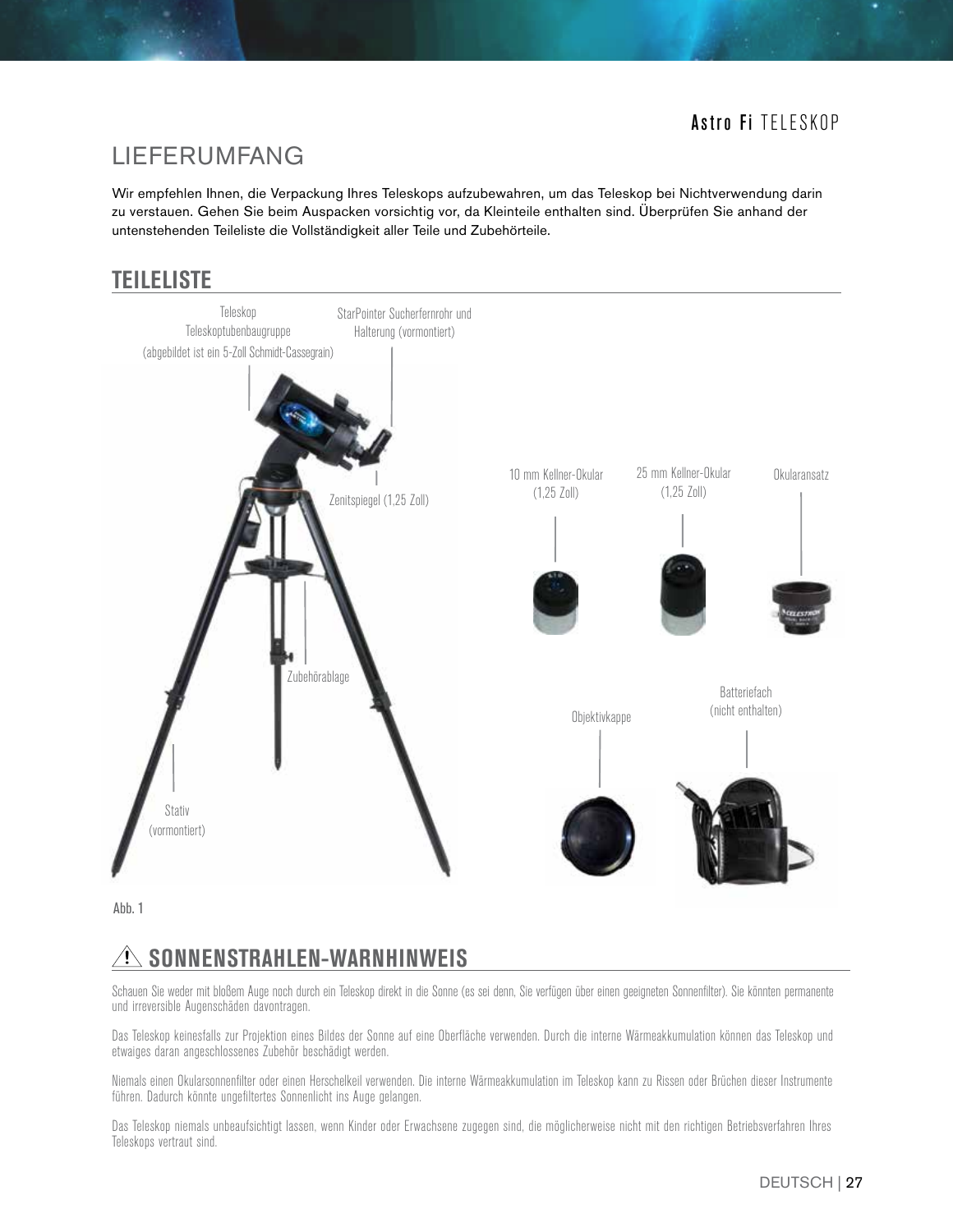### **VORAUSSETZUNGEN**

Ihr Astro Fi-Teleskop benötigt eine der folgenden Energiequellen:

- 8 x AA-Batterien
- 12 Volt Gleichstromquelle mit mindestens 1 Ampere Stromstärke
- Celestron PowerTank (Separat erhältlich)

Zum Bedienen des Teleskops benötigen Sie auch ein Smartphone oder Tablet. Unter den kompatiblen Geräten befinden sich Apple iPhone oder iPad mit iOS 6 oder höher sowie Smartphones bzw. Tablets von Samsung mit Android 4.0. Eine vollständige Kompatibilitätsliste finden Sie auf www.celestron.com.

Zuerst muss die kostenlose Celestron SkyPortal-App auf Ihrem Gerät installiert werden. Laden Sie die App vom App Store oder über Google Play herunter.

### **DAS TELESKOP AUFBAUEN**

Für den Aufbau des Astro Fi-Teleskops benötigen Sie kein Werkzeug. Nehmen Sie alle Teile aus der Packung und:

- **1.** Öffnen Sie das Stativ, bis die Mittelstütze voll ausgezogen ist (Abbildung 2).
- **2.** Drehen Sie den unverlierbaren Mittelbolzen in die Zubehörablage (Abbildung 3).
- **3.** Platzieren Sie die Gabelarm-Baugruppe auf dem Stativ und fixieren Sie sie mithilfe des unverlierbaren silbernen Knopfs unterhalb des Stativoberteils (Abbildung 4).
- **4.** Bringen Sie den optischen Teleskop-Tubus an, indem Sie den Schwalbenschwanz in die Schwalbenschwanz-Halterung am Gabelarm einlegen. Stellen Sie sicher, dass der Schwalbenschwanz flach an der Schwalbenschwanz-Halterung anliegt. Ziehen Sie die Flügelschraube fest an. (Abbildung 5).
- **5.** Stellen Sie das Stativ auf eine bequeme Höhe ein und nivellieren Sie es mithilfe der Feststellknöpfe zum Fixieren jedes Stativbeins.
- **6.** Legen Sie acht AA-Batterien (nicht enthalten) in das Batteriefach ein und achten Sie auf die korrekte Position von + und -. Legen Sie das Batteriefach in die Zubehörablage.

**HINWEIS:** Die Zubehörablage verfügt über eine spezielle Halterung für Ihr Smartphone oder Tablet.



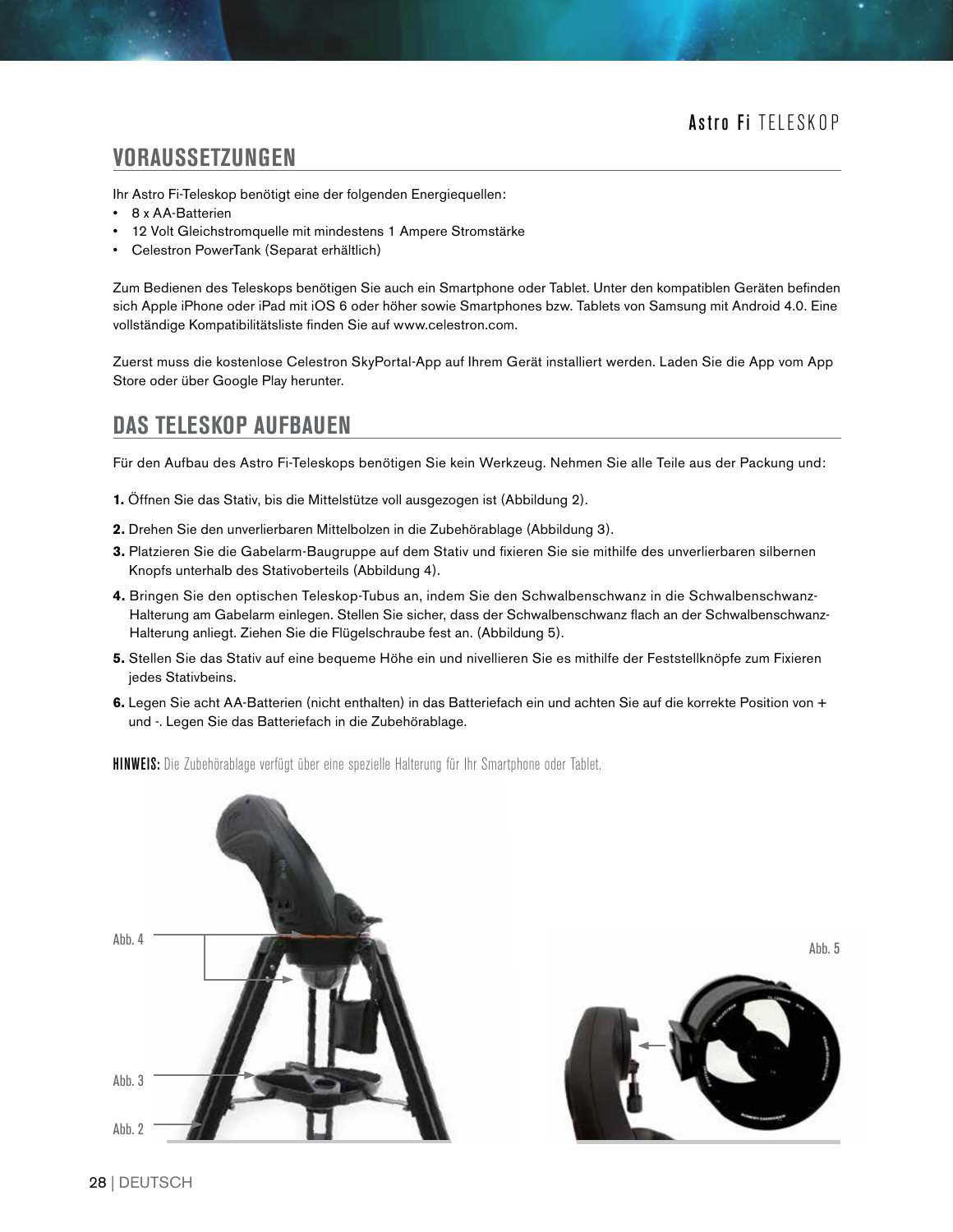### **DAS OKULAR UND DER ZENITSPIEGEL**

Die Astro Fi 5 kommt mit zwei Okularen ausgestattet, eines weist eine niedrige Vergrößerung (25-mm-Okular), das andere eine hohe Vergrößerung (10-mm-Okular) auf. Das jeweils ausgewählte Okular bestimmt Ihre Vergrößerung sowie das Sichtfeld. Wählen Sie nach jedem Aufbau Ihres Teleskops immer zuerst das 25-mm-Okular. Nach dem Anvisieren Ihres Zielobjekts können Sie zum höher vergrößernden 10-mm-Okular wechseln, um ein detailreicheres Bild zu erhalten. Ihr teleskop kommt auch mit einem Zenitspiegel. Mithilfe des Zenitspiegels lässt sich das Okular für ein aufrecht stehendes, jedoch von links nach rechts seitenverkehrt Bild in einem bequemen Winkel von 90° am Teleskop anbringen.



Abb. 6

Nehmen Sie alle Staubschutzkappen ab, bringen Sie den Zenitspiegel am okularansatz an und ziehen Sie die 2 silbernen Flügelschrauben fest. Führen Sie das 25-mm-Okular ein und sichern Sie es durch Festziehen der 2 Flügelschrauben am Zenitspiegel.

### **STARPOINTER-SUCHERFERNROHR**

Ihr Teleskop ist mit einem StarPointer-Sucherfernrohr mit rotem Punkt ausgestattet, mit dessen Hilfe Sie ein fernes Zielobjekt im Teleskop anvisieren können.

Ihr StarPointer-Sucherfernrohr installieren:

- **1.** Suchen sie die schwalbenschwanzhalterung der oberseite des teleskoprohr.
- **2.** Schieben sie den boden des Star Pointer über die schwalbenschwanz halterung am teleskop. Befestigen Sie sie durch Festziehen der silbernen Flügelschraube.



Abb. 7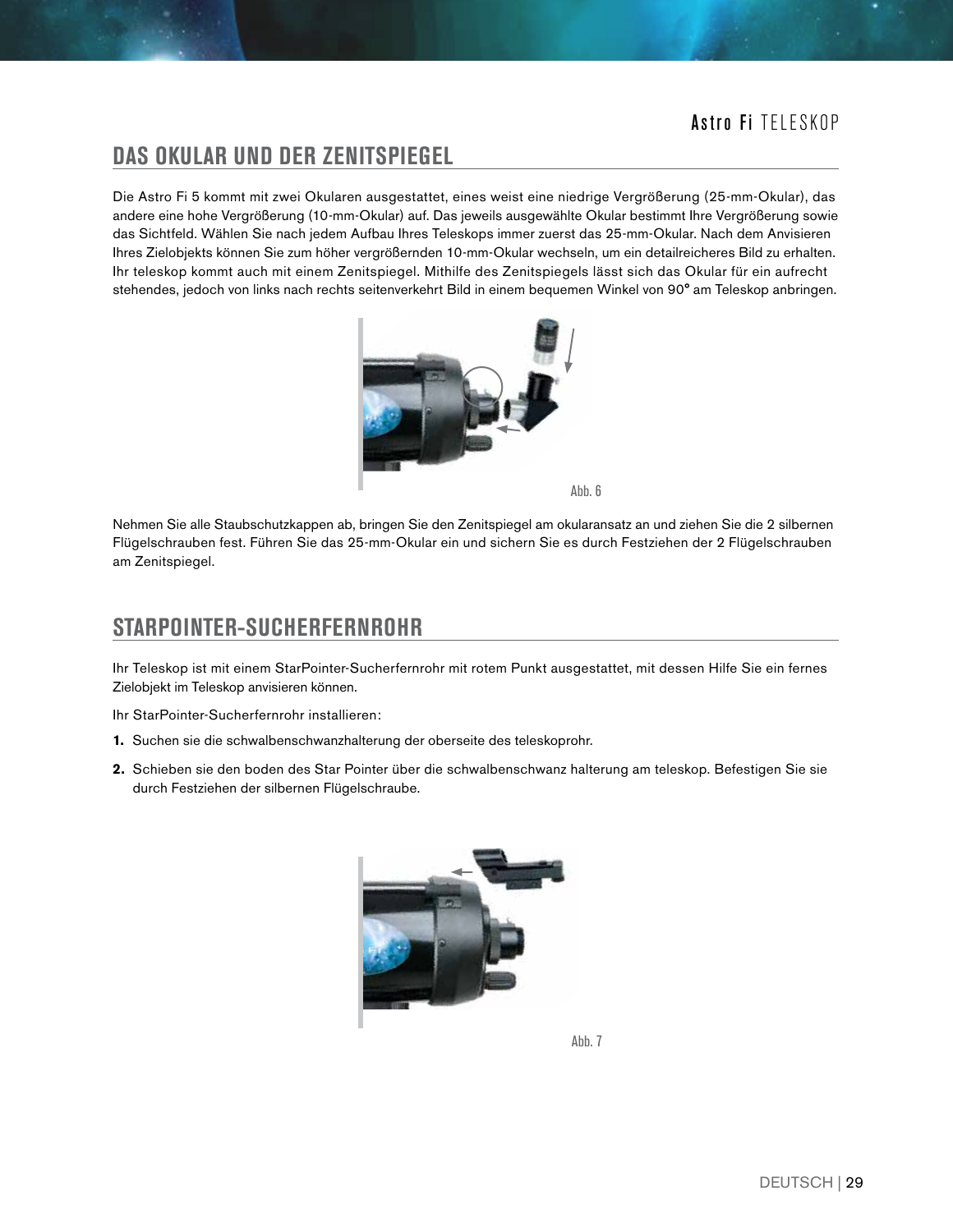#### **AUSRICHTEN DES STARPOINTER-SUCHERFERNROHRS**

Nach dem ersten Aufbau Ihres Teleskops müssen Sie den StarPointer an der Hauptoptik Ihres Teleskops ausrichten. Dazu muss das Teleskop nicht eingeschaltet werden. Obwohl dieser Schritt auch nachts im Freien durchgeführt werden kann, ist es bedeutend einfacher, dies bei Tageslicht im Freien vorzunehmen. Einmal ausgerichtet, muss Ihr Sucherfernrohr nicht erneut ausgerichtet werden, es sei denn, es wird einem Stoß ausgesetzt oder fällt um.

- **1.** Nehmen Sie Ihr Teleskop während des Tages nach draußen und suchen Sie mit dem bloßen Auge ein leicht erkennbares Objekt, wie eine Straßenlaterne, ein Autokennzeichen oder einen hohen Baum. Das Objekt sollte vorzugsweise 400 Meter oder weiter entfernt sein.
- **2.** Ziehen Sie die große Staubschutzhaube gerade von der Teleskop-Vorderseite ab. Vergewissern Sie sich, dass das 25-mm-Okular am Fokussierer angebracht ist.
- **3.** Ein ausgeschaltetes Teleskop darf nicht nach links und rechts geschwenkt werden. Richten Sie Ihr montiertes Stativ sowie das Teleskop so aus, dass das Teleskop auf das in Schritt 1 ausgewählte Ziel zeigt.
- **4.** Schauen Sie durch das Teleskop und schwenken Sie es auf und ab, bis das ausgewählte Objekt im Zentrum des Sichtfelds liegt. Ist das Bild unscharf, drehen Sie langsam an den Fokussierknöpfen zu beiden Seiten des Teleskops, bis das Bild scharf gestellt ist.
- **5.** Nachdem das Objekt im 25-mm-Okular zentriert ist, können Sie den Sucher mit rotem Punkt einschalten, indem

HINWEIS: Das Bild im Okular erscheint seitenverkehrt. Das ist für ein Astronomie-Teleskop völlig normal.

Sie den Netzschalter-Knopf auf der rechten Seite des Suchers im Uhrzeigersinn drehen. Sie hören ein Klicken als Bestätigung, dass der Sucher eingeschaltet wurde. Über diesen Knopf lässt sich auch die Helligkeit des roten Punkts regeln. Die maximale Helligkeit wird erreicht, wenn der Knopf bis zum Anschlag gedreht wird.

- **6.** Bringen Sie Ihren Kopf etwa 30 cm hinter den Sucher, schauen Sie durch das runde Fenster und suchen Sie den roten Punkt. Dieser befindet sich höchstwahrscheinlich nahe, jedoch nicht direkt auf dem Objekt, das Sie durch das 25-mm-Okular betrachten.
- **7.** Drehen Sie nun, ohne das Teleskop zu bewegen, an den beiden Einstellknöpfen seitlich und unterhalb des StarPointer-Sucherfernrohrs (Abbildung 8). Der eine ermöglicht die Links-rechts-Bewegung des Punktes. Der andere die Auf- und Abbewegung des Punktes. Stellen Sie beide so ein, dass der rote Punkt direkt über dem Objekt erscheint, dass Sie im 25-mm-Okular betrachten.

Jetzt ist Ihr StarPointer-Sucher mit rotem Punkt justiert!



HINWEIS: Achten Sie darauf, das StarPointer-Sucherfernrohr bei Nichtverwendung auszuschalten, um die Batterie zu schonen.

### **EINE BEOBACHTUNG VORBEREITEN**

Nachdem Ihr Teleskop nun montiert und der StarPointer justiert ist, können Sie Ihr Smartphone oder Tablet anschließen. Wir empfehlen, sich mit dem Teleskop und der App bei Tag vertraut zu machen, bevor diese bei Nacht zum Einsatz kommen sollen.

VORSICHT: Beachten Sie, dass das Teleskop bei Tag ohne geeigneten Sonnenfilter vor dem gesamten Reflektor nicht direkt auf die Sonne gerichtet werden darf!

- **1.** Schließen Sie das Batteriefach an den Netzanschluss am Teleskopsockel an (Abbildung 9). Die roten LEDs leuchten auf und bestätigen, dass das Instrument stromversorgt wird und Wi-Fi verfügbar ist. Stellen Sie sicher, dass sich der kleine Schalter nahe des Netzanschlusses in der RECHTS-Position befindet, wie in der Abbildung dargestellt.
- **2.** Gehen Sie zu den WiFi-Einstellungen Ihres Geräts und stellen Sie die Verbindung zum "Celestron-xx"-Netzwerk her. Warten Sie, bis Ihr Gerät die erfolgreiche Verbindungsherstellung bestätigt.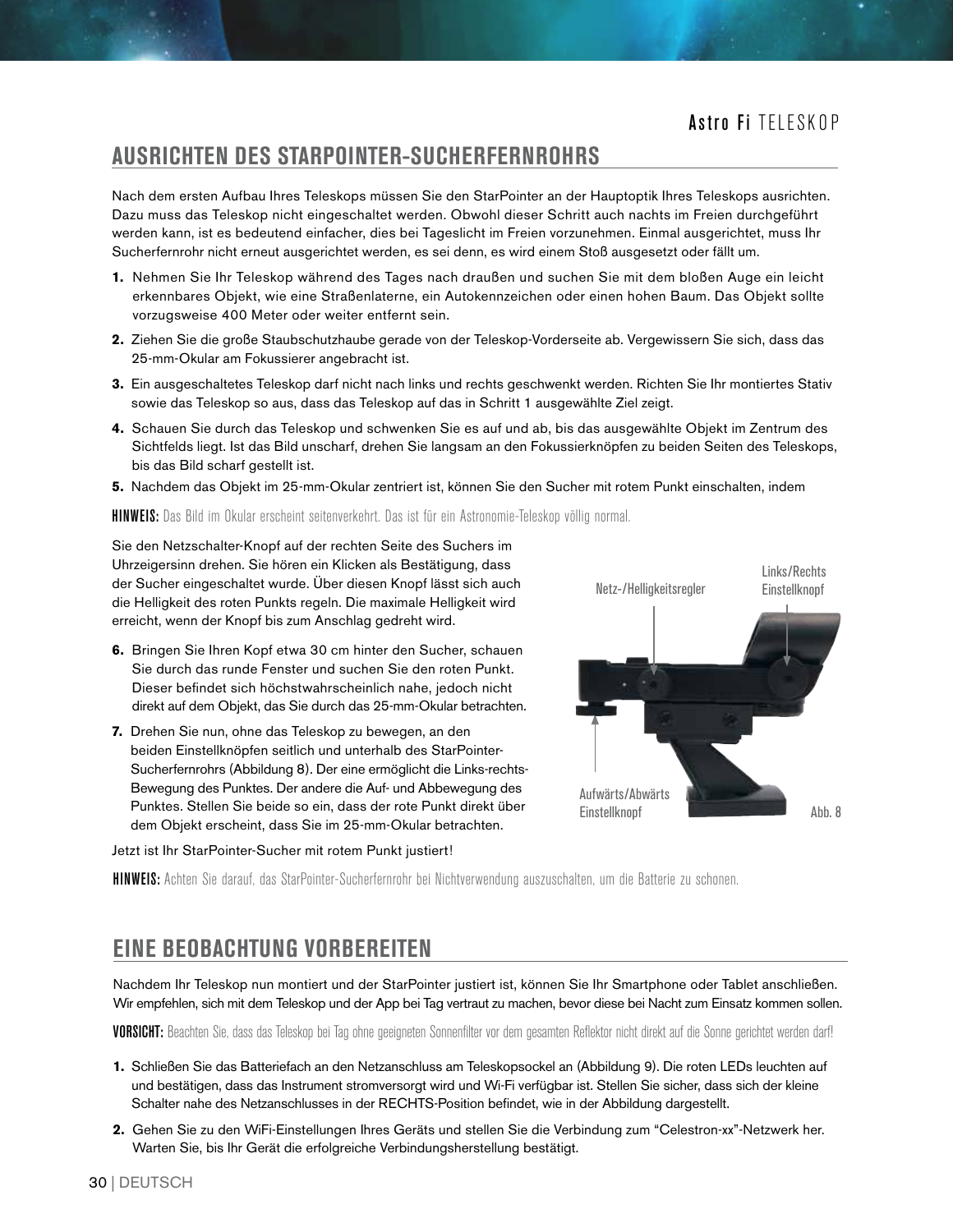Ahh. 9

- **3.** Öffnen Sie das Celestron Sky Portal und wählen Sie "Teleskop verbinden" aus. Pfeile für die AUF/AB- sowie die LINKS/RECHTS-Navigation erscheinen auf Ihrem Bildschirm. Diese Bewegungsrichtungen werden Höhe bzw. Azimut genannt.
- **4.** Schwenken Sie Ihr Teleskop mithilfe dieser Pfeile. Über einen Schieber kann die Motordrehzahl eingestellt werden.

Beginnen Sie mit dem Anvisieren eines fernen terrestrischen Objekts. Visieren Sie das Objekt zuerst mit Ihrem StarPointer an und schauen Sie anschließend durch Ihr 25-mm-Okular. Wenn Sie nun zum 10-mm-Okular wechseln, werden Sie eine höhere Vergrößerung und ein kleines Sichtfeld realisieren. Beim Wechseln von Okularen muss nachfokussiert werden, um ein scharfes Bild zu erhalten.

Da Sie sich nun mit Ihrem Teleskop vertraut gemacht haben, können Sie sich nun den Beobachtungen des Nachthimmels widmen!



WiFi-Schalter auf rechts position

# **IHR ASTRO FI AUSRICHTEN**

Damit Ihr computerisierte Astro Fi 5 alle seine Vorteile ausspielen kann, muss das Teleskop mithilfe der Celestron SkyPortal-App zuerst am Nachthimmel ausgerichtet werden. Nach der Justierung richtet sich Ihr Teleskop automatisch auf jedes Objekt, das Sie auf dem Bildschirm auswählen! Das Teleskop führt auch automatisch Objekte am Himmel nach und gleicht damit die Erdrotation aus. Dadurch bleiben Objekte im Okular zentriert, was das Teilen mit Familie und Freunden erleichtert.

- **1.** Stellen Sie Ihr Teleskop genauso auf, wie Sie dies am Tag getan haben. Vergewissern Sie sich, dass das 25-mm-Okular angebracht ist. Wählen Sie für das Stativ eine bequeme Höhe und nivellieren Sie es. Schließen Sie das Batteriefach und den Netzanschluss des Teleskops an.
- **2.** Stellen Sie die Verbindung zum "Celestron-xx"-Netzwerk her. Öffnen Sie die SkyPortal-App und bestätigen Sie auf dem Bildschirm Uhrzeit und Standort. Ihr Gerät sollte diese Daten selbstständig aktualisieren können. Wenn dies nicht der Fall ist, können Sie Einträge in der App unter Einstellungen manuell aktualisieren. Wählen Sie auf Ihrem Bildschirm das Teleskop-Symbol und drücken Sie auf "Verbinden und ausrichten".

Die App führt Sie nun durch jeden Schritt. Folgen Sie einfach den Anweisungen auf dem Bildschirm.

### **MIT IHREM ASTRO FI AUF SPRITZTOUR GEHEN!**

Nach dem Ausrichten Ihres Astro Fi macht die SkyPortal-App dank des interaktiven Planetariums mit Ihnen eine Tour durchs Universum. Richten Sie Ihr Mobilgerät in den Himmel und Sie können ganz einfach helle Sterne, Konstellationen, Planeten sowie Weltraumobjekte außerhalb unseres Sonnensystems identifizieren. Das SkyPortal richtet Ihr Teleskop auf jedes beliebige dieser Objekte aus. Tippen Sie einfach auf Ihrem Bildschirm auf das Objekt und wählen Sie "Gehe zu" aus. Sie können auch das Suchsymbol auswählen und einen Objektnamen, wie beispielsweise "Orionnebel", "Jupiter" oder "Plejaden" eingeben.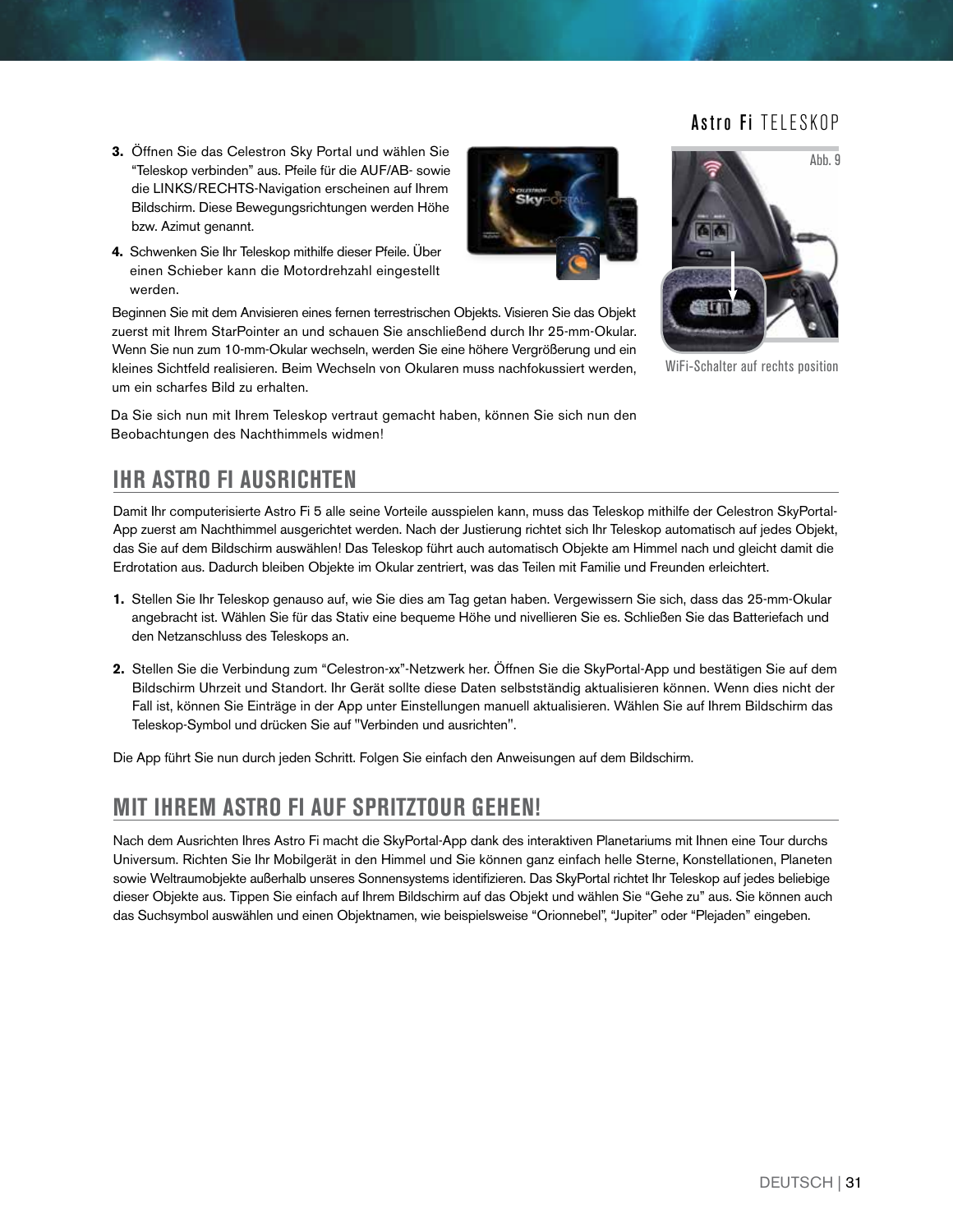#### **BILDER MIT IHREM SMARTPHONE AUFNEHMEN**

Nachdem Sie nun mit Ihrem Teleskop einige Beobachtungen vorgenommen haben, können Sie Fotos von Ihren Objekten machen. Das teleskop hat einen Smartphone-Adapter, der sich direkt in der Objektivkappe befindet. Diesen Adapter nutzen:

- **1.** Ziehen Sie den orangefarbenen Stecker aus der Kameraöffnung in der Objektivkappe. Ziehen Sie dazu am orangefarbenen Gummiband auf der Innenseite der Objektivkappe. Der Stecker sollte direkt herausspringen. Stecker und Band können auf der Rückseite der Objektivkappe neben der Okularhalterung in der Halteklammer verstaut werden.
- **2.** Drehen Sie den Deckel, so dass die Außenseite der Kappe nach oben zeigt. Heben Sie die flexiblen Riemen an und schieben Sie Ihr Smartphone zwischen die Riemen und die Objektivkappe, so dass die Kamera durch die Kameraöffnung "blickt". Die Riemen sollten so viel Spannung aufweisen, dass das Instrument an der Kappe gehalten wird. Der schwarze Silikonring muss so viel Reibung erzeugen, dass das Smartphone nicht verrutschen kann.
- **HINWEIS:** Je nach Gestaltung des Smartphones kann die Kamera mittig oder seitlich liegen. Sie können den Winkel der flexiblen Riemen so abändern, dass das Telefon sicher sitzt. Es gibt acht verschiedene Ankerpunkte für den Rand de r Objektivkappe. Einfach an anderen Ankerpunkten befestigen, um einen optimalen Sitz zu gewährleisten.
- **3.** Drehen Sie die Kappe um stellen Sie sicher, dass Ihre Kameralinse in der Öffnung in der Objektivkappe zentriert ist. Je besser Sie diese Zentrierung vornehmen, desto leichter lassen sich die Bilder durch das Teleskop aufnehmen.
- **4.** Lösen Sie die Feststellschrauben der Okularhalterung im Inneren der Objektivkappe. Platzieren Sie den schwarzen Teil des Okulars in der Okularhalterung und ziehen Sie die Schrauben zum Feststellen des Okulars an.
- **5.** Nehmen Sie die Objektivkappe mit dem angebrachten Telefon und Okular und setzen Sie den Chromlauf des Okulars in den Diagonalspiegel auf der Rückseite des Fokussierers ein. Ziehen Sie die Feststellschrauben des Diagonalspiegels an.
- **6.** Aktivieren Sie Ihre Kamera-App auf Ihrem Smartphone und stellen Sie den Fokus ein, wie Sie auch das Okular einstellen würden, doch verwenden Sie dieses Mal das Bild auf dem Bildschirm.

ANMERKUNG: Vergewissern Sie sich, dass der Blitz am Telefon ausgeschaltet ist.

**7.** Wenn das Bild scharf erscheint, können Sie Ihr Foto machen.

Am besten starten Sie Ihren ersten Versuch bei Tageslicht. Sobald alle Einstellungen korrekt vorgenommen wurden, können Sie Ihre Instrumente nach draußen bringen und den Mond aufnehmen. Wenn Sie mit dem 20-mm-Okular geübt und vertraut sind, können Sie den Kamera-Adapter zusammen mit dem 10-mm-Okular für eine höhere Vergrößerungsleistung verwenden.









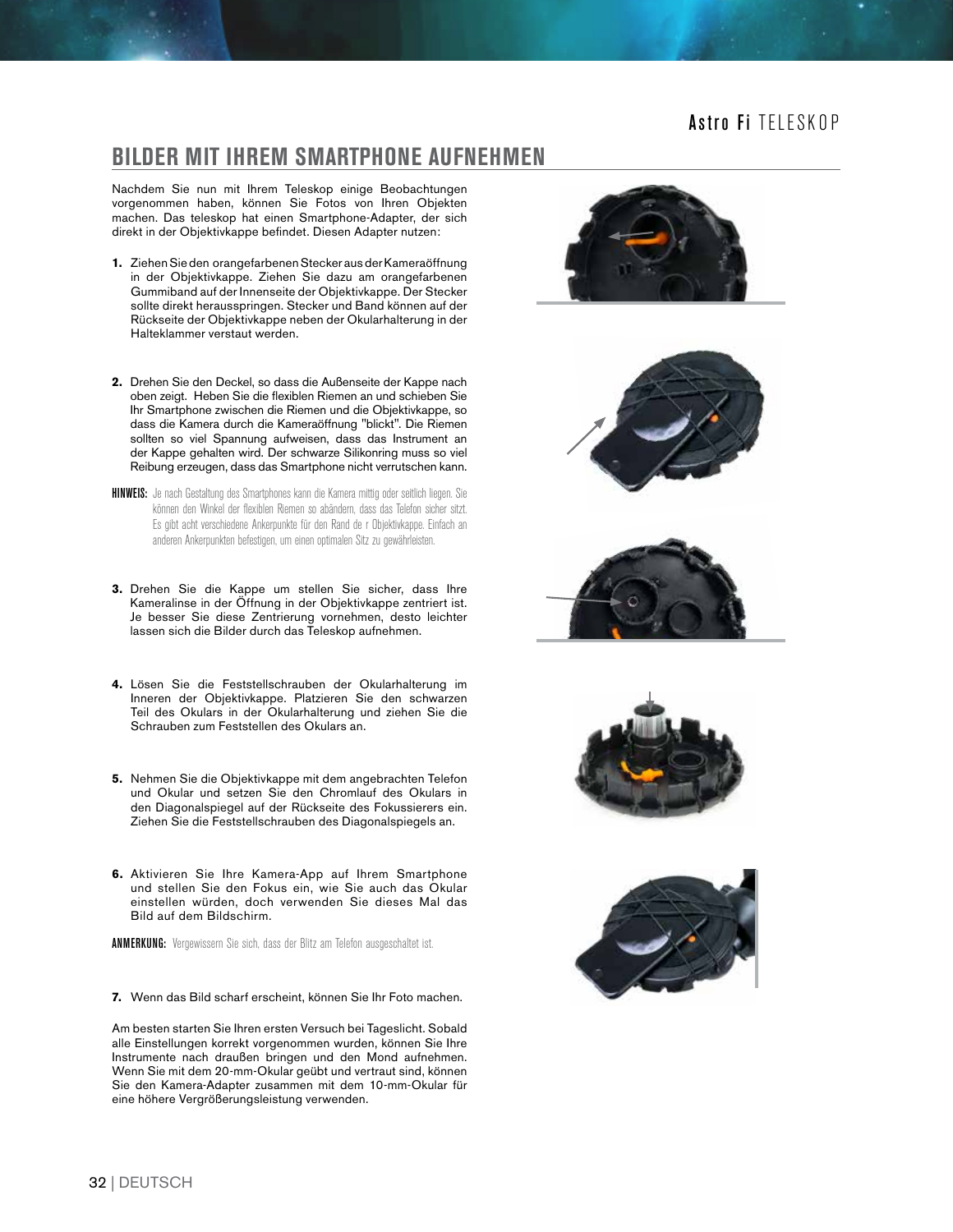#### **HINWEISE UND TRICKS ZUM AUFNEHMEN VON BILDERN**

#### **Kamerasteuerung**

Die Standard-Kamera-Apps, die auf Ihrem Smartphone vorinstalliert sind, bieten recht eingeschränkte Steuerungen und stellen den Fokus und die Belichtung automatisch ein. Für die alltägliche Fotografie wie Landschaften oder Porträts stellt das kein Problem dar. Doch bei Aufnahmen eines Planeten oder des Mondes ist es problematisch, da ein sehr helles Objekt vor einem sehr schwarzen Himmel steht. Die Kamera des Telefons versucht, das Ungleichgewicht der Lichtverhältnisse durch Aufhellung der dunklen Bereiche auszubalancieren, wodurch überbelichtet wird und die Details verschwimmen. Wenn Sie unter den Einstellungen Ihrer Kamera-App den Fokuspunkt nicht manuell einstellen oder den Autofokus oder die automatische Belichtung nicht deaktivieren können, sollten Sie eine andere App auswählen. Es stehen etliche Apps für iOS und Android zur Verfügung, die eine umfangreiche Kamera-Steuerung ermöglichen. Viele davon sind kostenlos.

#### **Vibration**

Damit die Kamera in keiner Weise bewegt wird, wenn Sie den Auslöser betätigen, können Sie eine Auslöserverzögerung nutzen. Einige Apps bieten eine Verzögerung von 2, 5 oder 10 Sekunden, bevor das Bild aufgenommen wird. Dadurch können jegliche Vibrationen verebben, bevor das eigentliche Bild aufgenommen wird.

#### **Motive**

Mit dieser Methode können Sie bei Tag Bilder von terrestrischen Objekten sowie nächtlichen astronomischen Objekten, wie dem Mond und hellen Planeten (Venus, Mars, Jupiter und Saturn) machen. Da die Kamerasensoren eines Smartphones bei sehr geringen Helligkeiten an Ihre Grenzen stoßen, sind Aufnahmen lichtschwacher astronomischer Objekte, wie Galaxien und Nebel, auf diese Weise leider kaum möglich.

#### **Vergrößerung**

Wenn Sie durch ein stationäres Teleskop den Mond oder einen Planeten beobachten, werden Sie feststellen, dass das Objekt durch das Sichtfeld wandert. Verantwortlich dafür ist die Erddrehung. Wenn Sie durch Ihr 20-mm-Okular blicken, benötigt ein Planet etwa 3 Minuten, bis er durch das gesamte Gesichtsfeld des Okulars gewandert ist. Verwenden Sie das 10-mm-Okular, dauert dies lediglich 1,5 Minuten. Das Smartphone nutzt jedoch nicht das gesamte Sichtfeld des Okulars, sondern nur dessen Mitte, wodurch die Bewegung noch viel schneller erscheint. Wenn ein astronomisches Objekt im Sichtfeld des Telefons zentriert wird, sollten Sie versuchen, einen Punkt anzuvisieren, den das Ziel demnächst passieren wird. Richten Sie das Teleskop so aus, dass es dem Planeten voraus ist und dieser gerade in das Sichtfeld eintritt. Dadurch wird die Zeit, die das Wandern durch das gesamte Sichtfeld, in Anspruch nimmt, maximiert, wodurch Sie mehr Zeit zum Aufnehmen der Bilder zur Verfügung haben, bevor ein erneutes Anvisieren des Teleskops nötig wird. Das 10-mm-Okular hat ein engeres Sichtfeld, wodurch Sie häufiger nachstellen müssen. Zu Anfang ist das 20-mm-Okular daher einfacher zu handhaben. Sobald Sie damit geübt sind, können Sie zum 10-mm-Okular übergehen.

### **WEITERE INFORMATIONSQUELLEN**

#### **Celestron-Kontakt**

Rufen Sie für Hilfestellung bezüglich dieses Produkts bitte unseren Technischen Support unter (310) 328-9560 an oder wenden Sie sich online auf der Website () an unseren Celestron Support und klicken Sie dazu oben auf der Seite auf den Reiter "Support". Hier können Sie eine umfassende Datenbank mit häufig gestellten Fragen einsehen oder eine Anfrage um Hilfestellung senden.

#### **Schriftverkehr bitte an folgende Adresse:**

Celestron • 2835 Columbia Street • Torrance, CA 90503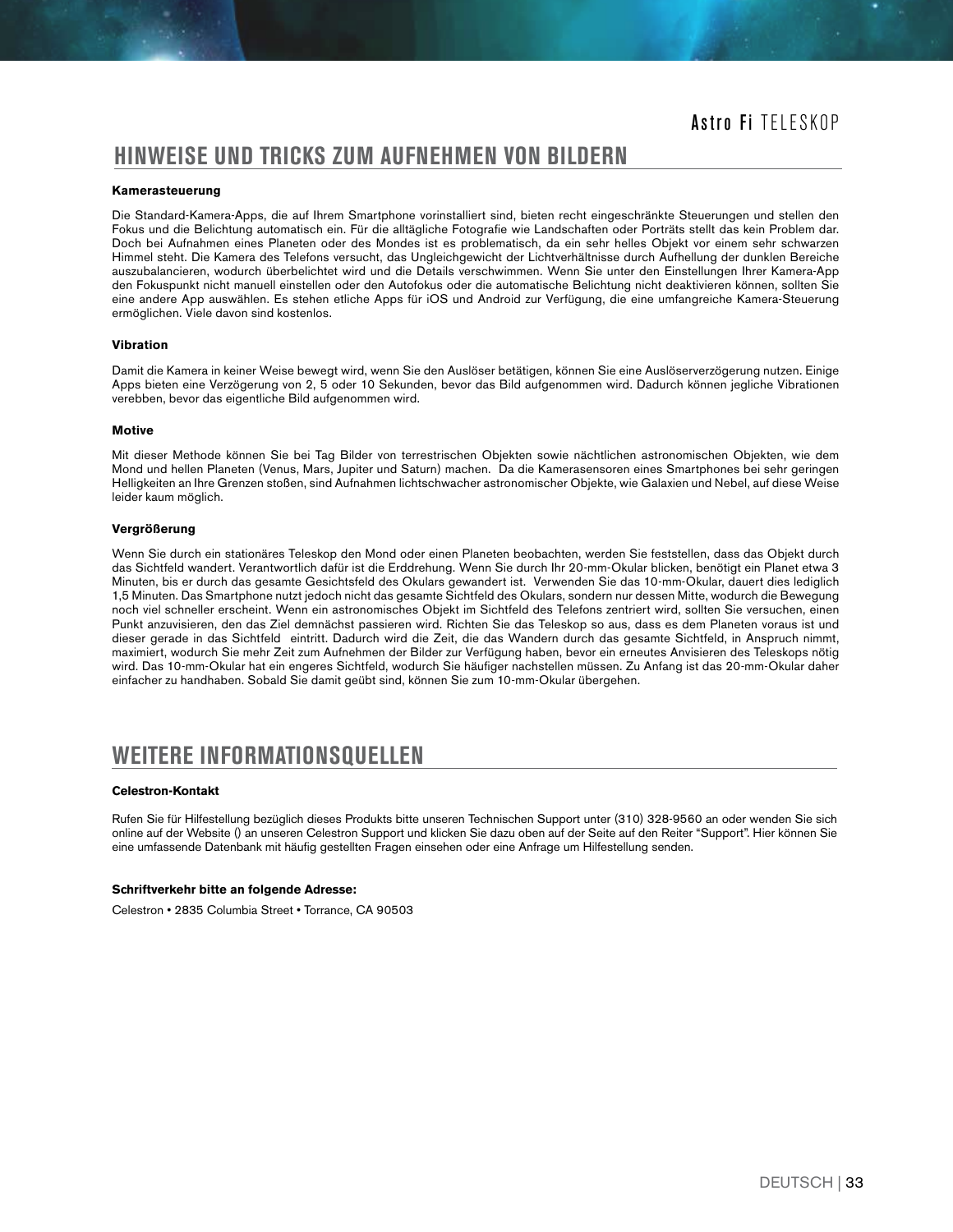# **TECHNISCHE DATEN**

| SKU#                              | 22204                                                                  |
|-----------------------------------|------------------------------------------------------------------------|
| Optisches Design                  | Schmidt-Cassegrain                                                     |
| Blendenöffnung                    | 125 mm (4,9 Zoll)                                                      |
| <b>Brennweite</b>                 | 1250 mm                                                                |
| Fokalverhältnis                   | f/10                                                                   |
| Optische Beschichtungen           | StarBright XLT                                                         |
| Okular/Vergrößerung               | 25 mm Kellner (1,25 Zoll) / 50x;<br>10 mm Kellner (1,25 Zoll) / 125x;  |
| Suchfernrohr                      | StarPointer-Sucherfernrohr mit rotem Punkt                             |
| Auflösung                         | Rayleigh: 1,11 Bogensekunden /<br>Dawes-Begrenzung: 0,93 Bodensekunden |
| Lichtsammelleistung               | 329-fach bei bloßem Auge                                               |
| Höchste sinnvolle Vergrößerung    | 295-fach                                                               |
| Niedrigste sinnvolle Vergrößerung | 18-fach                                                                |
| Stellare Grenzgrößen              | 13                                                                     |
| <b>Stativ</b>                     | Höhenverstellbares Aluminium                                           |
| Garantie                          | 2 Jahre                                                                |
| Okularrohrlänge                   | 13 Zoll (33 cm)                                                        |
| Gesamtgewicht des Teleskopsets    | 14,2 pfund                                                             |

<u> 1989 - Johann Barnett, fransk politiker (</u>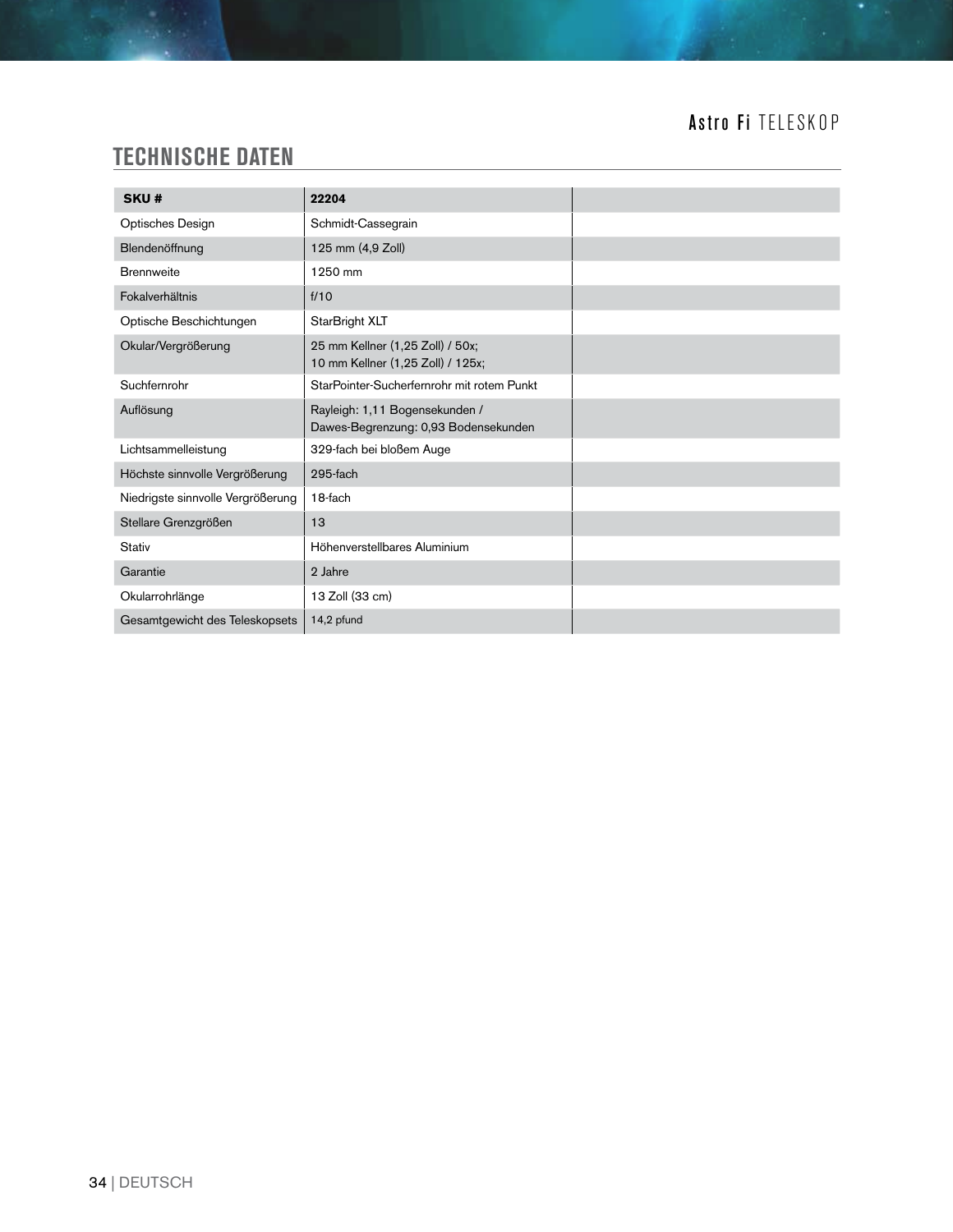### **HINWEISE**

# Astro Fi TELESKOP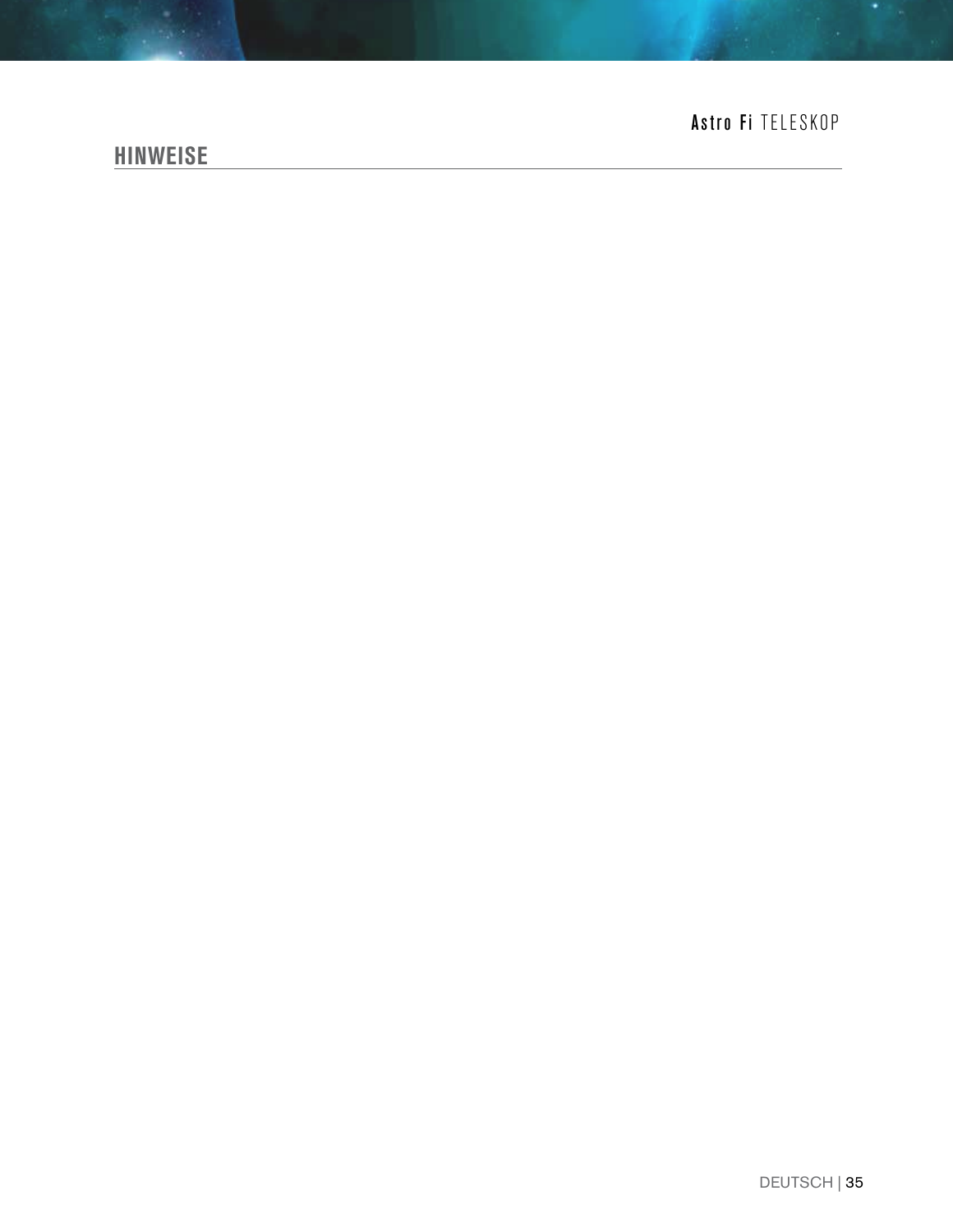#### **ZWEIJÄHRIGE EINGESCHRÄNKTE GARANTIE VON CELESTRON**

- A. Celestron garantiert, dass Ihr Teleskop für zwei Jahre frei von Material- und Verarbeitungsfehlern ist. Celestron wird ein solches Produkt oder Teile davon, wenn nach Inspektion durch Celestron ein Defekt an Material oder Verarbeitung gefunden wurde, reparieren oder austauschen. Die Verpflichtung von Celestron, ein solches Produkt zu reparieren oder auszutauschen, unterliegt der Bedingungen, dass das Produkt zusammen mit einem für Celestron zufriedenstellenden Kaufbeleg an Celestron zurückgesendet wird.
- B. Die korrekte Rücksende-Autorisationsnummer muss zuvor von Celestron angefordert werden. Rufen Sie Celestron unter (310) 328-9560 an, um die Nummer, die auf der Außenseite Ihres Versandcontainers aufgebracht ist, zu erhalten.

Alle Rücksendungen müssen eine schriftliche Erklärung enthalten, aus der der Name, die Adresse und die Telefonnummer des Eigentümers, zu der er tagsüber erreichbar ist, zusammen mit einer kurzen Beschreibung aller beanstandeten Defekte, hervorgeht. Ausgetauschte Teile oder Produkte werden Eigentum von Celestron.

Der Kunde ist für alle Kosten für Versand und Versicherung zu und vom Celestron-Werk verantwortlich und muss diese Kosten im Voraus begleichen.

Celestron muss vernünftige Maßnahmen ergreifen, um jedes Teleskop unter dieser Garantie innerhalb von 30 Tagen nach Erhalt zu reparieren oder auszutauschen. Für den Fall, dass Reparatur oder Austausch mehr als dreißig Tage in Anspruch nimmt, muss Celestron den Kunden entsprechen in Kenntnis setzen. Celestron behält sich das Recht vor, ein Produkt, das aus der Produktlinie ausgeschieden ist, durch ein neues oder in Wert und Funktion vergleichbares Produkt zu ersetzen.

Diese Garantie erlischt und wird außer Kraft gesetzt, für den Fall, dass ein Produkt unter der Garantie in Design oder Funktion modifiziert wurde oder Missbrauch, unsachgemäße Handhabung oder unautorisierter Reparatur unterzogen wurde. Des Weiteren sind Produktfehlfunktionen oder Wertminderung aufgrund von normalem Verschleiß von dieser Garantie nicht abgedeckt.

CELESTRON LEHNT JEGLICHE GEWÄHRLEISTUNG, OB AUSDRÜCKLICH ODER STILLSCHWEIGEND, OB DER MARKTGÄNGIGKEIT ODER DER EIGNUNG FÜR EINEN BESTIMMTEN ZWECK, AUSSER DEM HIERIN GENANNTEN, AB. DIE ALLEINIGE VERPFLICHTUNG VON CELESTRON UNTER DIESER EINGESCHRÄNKTEN GARANTIE BESTEHT DARIN, DAS DURCH DIE GARANTIE ABGEDECKTE PRODUKT IN ÜBEREINSTIMMUNG MIT DEN HIERIN FESTGEHALTENEN BEDINGUNGEN ZU REPARIEREN ODER AUSZUTAUSCHEN. CELESTRON LEHNT AUSDRÜCKLICH JEGLICHE HAFTUNG FÜR ENTGANGENE PROFITE, ALLGEMEINE, SPEZIELLE, INDIREKTE ODER FOLGESCHÄDEN AB, DIE SICH AUS EINER GARANTIEVERLETZUNG ERGEBEN KÖNNTEN ODER DIE DURCH NUTZUNG BZW. UNFÄHIGKEIT ZUR NUTZUNG JEGLICHEN CELESTRON-PRODUKTS ERGEBEN. JEGLICHE STILLSCHWEIGENDE ODER NICHT BEANSPRUCHBARE GEWÄHRLEISTUNGEN IST ZEITLICH AUF ZWEI JAHRE AB DATUM DES URSPRÜNGLICHEN KAUFS BESCHRÄNKT.

Einige Staaten erlauben keinen Ausschluss oder keine Beschränkung von zufälligen oder Folgeschäden sowie keine zeitliche Begrenzung einer stillschweigenden Garantie; daher könnten die oben genannten Beschränkungen und Ausschlüsse auf Sie nicht zutreffen.

Diese Garantie gibt Ihnen bestimmte Rechte und darüber hinaus könnten Sie auch weitere Rechte haben, die von Land zu Land variieren.

Celestron behält sich das Recht vor, jegliches Modell und jeglichen Teleskoptyp zu modifizieren oder aus der Produktlinie auszuschließen, ohne Ihnen dies vorher anzukündigen.

Wenn ein Garantiefall eintritt oder wenn Sie Hilfestellung bei der Verwendung Ihres Teleskops benötigen, wenden Sie sich bitte an:

Celestron Kundendienstabteilung 2835 Columbia Street Torrance, CA 90503 Tel. (310) 328-9560 Fax: (310) 212-5835 Montag - Freitag 8.00 bis 16.00 Uhr PST

HINWEIS: Diese Garantie ist für Kunden in den USA und Kanada gültig, die dieses Produkt von einem autorisierten Celestron-Händler in den USA oder Kanada gekauft haben. Eine Garantie außerhalb der USA und Kanada gilt nur für Kunden, die bei einem internationalen Celestron-Vertrieb oder einem autorisierten Celestron-Händler im jeweiligen Land eingekauft haben. Bitte wenden Sie sich für jeden Garantieservice an diese Ansprechpartner.



**FCC-Erklärung:** Dieses Gerät wurde getestet und entspricht den Grenzwerten für digitale Geräte der Klasse B in Übereinstimmung mit Artikel 15 der FCC-Bestimmungen. Diese Grenzwerte sollen einen angemessenen Schutz vor Störungen in Wohngegenden bieten. Dieses Gerät erzeugt, verwendet Hochfrequenzenergie und kann diese ausstrahlen und kann, wenn es nicht in Übereinstimmung mit den Anweisungen installiert und verwendet wird, Störungen im Funkverkehr verursachen. Es kann jedoch nicht garantiert werden, dass in einer bestimmten Einrichtung keine Störungen auftreten. Falls dieses Gerät Störungen des Radio- oder Fernsehempfangs verursacht, was durch ein vorübergehendes des Geräts festgestellt werden kann, wird der Benutzer dazu angehalten, die Störung durch eine oder mehrere der nachstehenden Maßnahmen zu beheben:

- Neuausrichtung oder Positionsveränderung der Empfangsantenne.
- Vergrößerung des Abstands zwischen dem Gerät und dem Empfänger.
- Anschluss des Geräts an eine Steckdose, die nicht am selben Stromkreis angeschlossen ist, wie die des Empfängers.
- DEN HÄNDLER ODER EINEN ERFAHRENEN RADIO- UND FERNSEHTECHNIKER UM HILFE ERSUCHEN.

Produktdesign und technische Daten können ohne vorherige Ankündigung geändert werden. Dieses Instrument wurde für Personen ab 14 Jahren konzipiert und vorgesehen.



© 2018 Celestron • Alle Rechte vorbehalten www.celestron.com 2835 Columbia Street • Torrance, CA 90503 U.S.A. Telefon: 800.421.9649

22204

01-18

In China gedruckt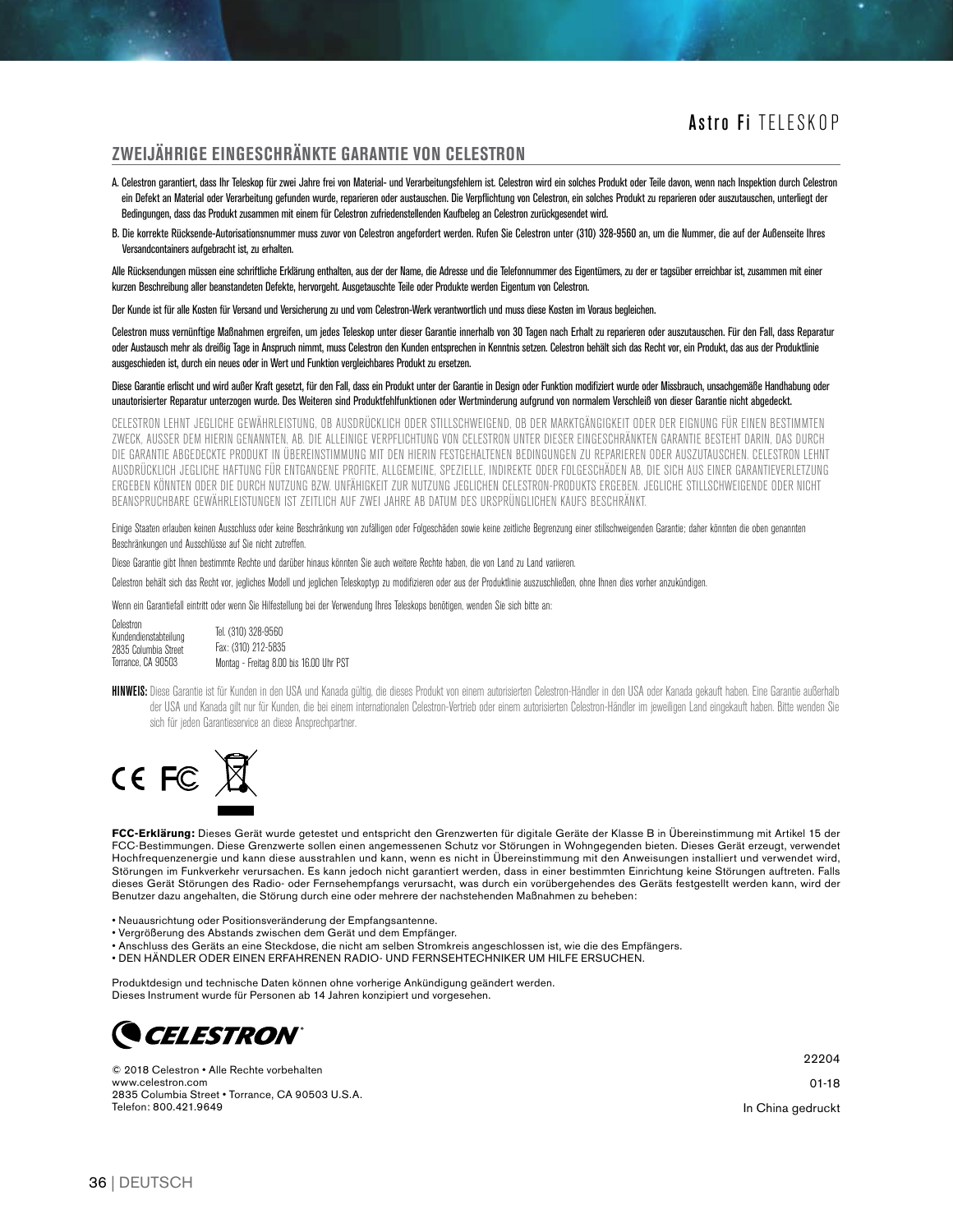



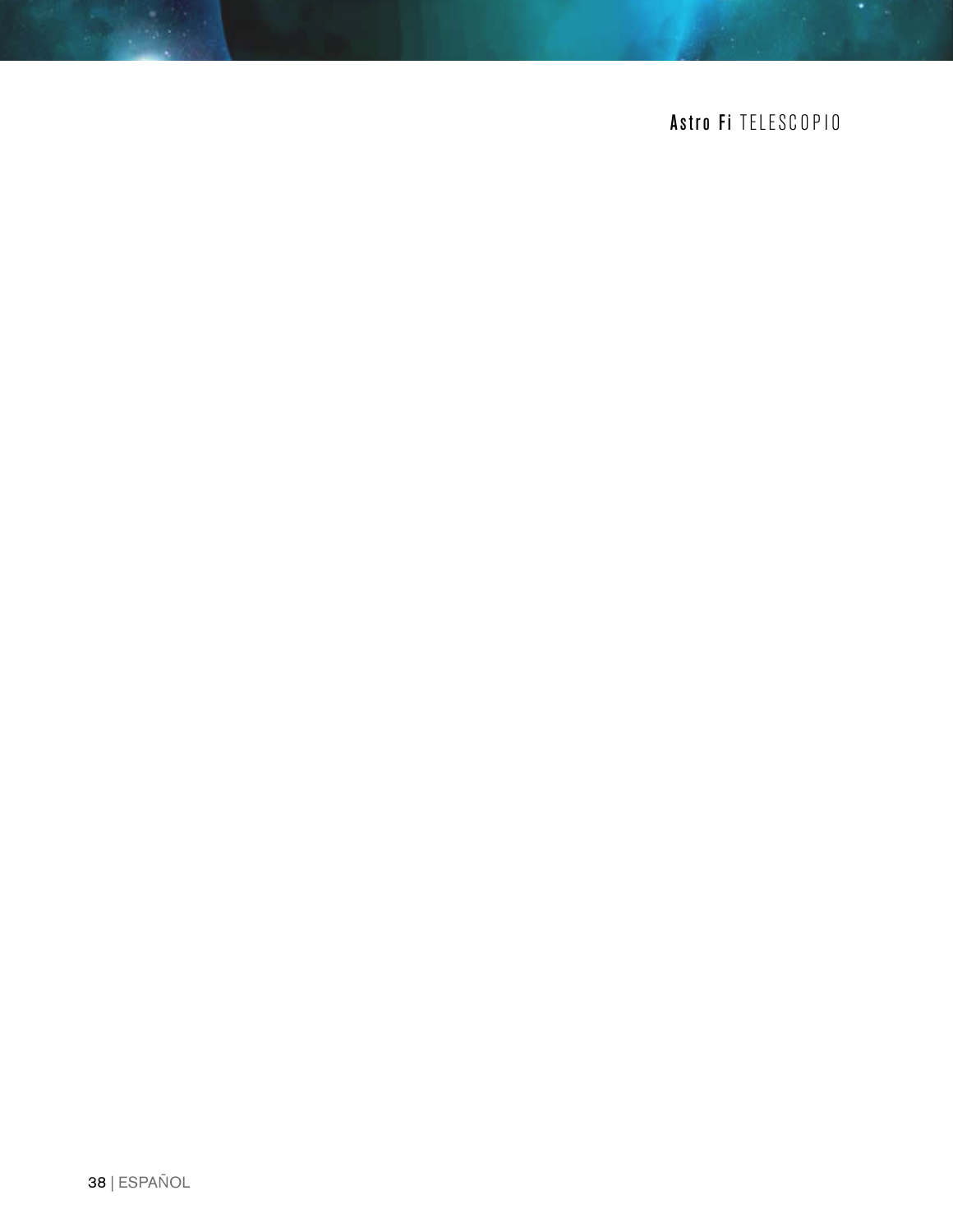# CONTENIDO DE LA CAJA

Recomendamos guardar la caja de su telescopio para poder usarla para guardarlo cuando no lo use. Desembale cuidadosamente la caja, algunas piezas son pequeñas. Use la lista de piezas siguiente para comprobar que dispone de todas las piezas y accesorios.

# **LISTA DE PIEZAS**



Fig. 1

# **AVISO SOLAR**

Nunca mire directamente al Sol con los ojos descubiertos o un telescopio (a menos que tenga un filtro solar adecuado). Puede producir daños oculares permanentes e irreversibles.

Nunca use su telescopio para proyectar una imagen del Sol sobre ninguna superficie. La acumulación interna de calor puede dañar el telescopio y cualquier accesorio que tenga instalado.

No use nunca un filtro solar de ocular ni una cuña Herschel. La acumulación interna de calor en el telescopio puede hacer que los dispositivos se agrieten o rompan, permitiendo pasar la luz solar sin filtrar hasta el ojo.

No deje el telescopio sin supervisión si hay niños presentes o adultos que no estén familiarizados con los procedimientos operativos correctos de su telescopio.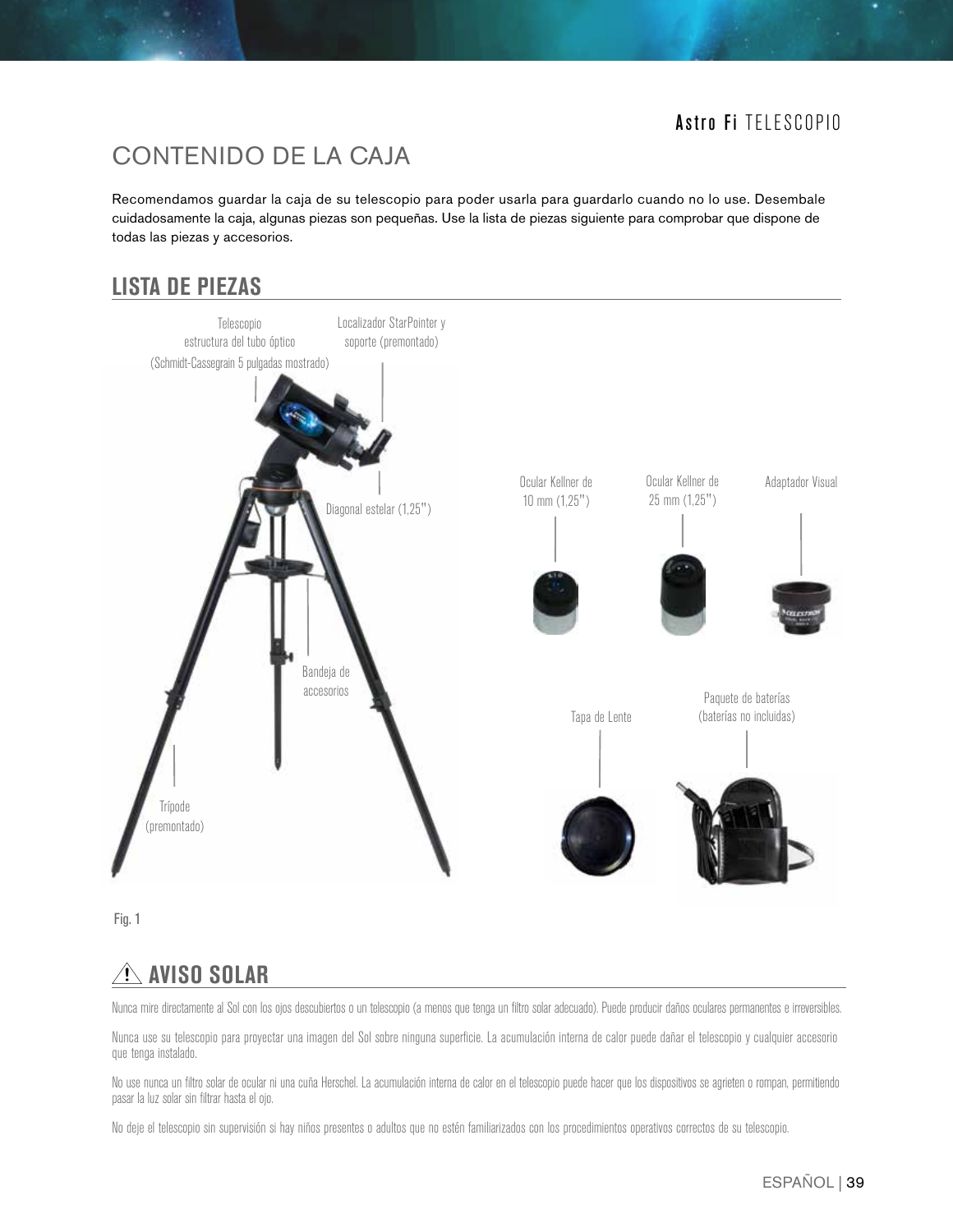### **REQUISITOS PREVIOS**

Su telescopio Astro Fi precisa de una de las siguientes fuentes de alimentación:

- 8 baterías AA
- Fuente CC de 12 voltios con como mínimo 1 amperio de corriente
- Celestron PowerTank (comercializado por separado)

También necesitará un teléfono o tableta para usar el telescopio. Los dispositivos compatibles incluyen iPhone o iPad de Apple con iOS 6 o posterior, y teléfonos o tabletas Samsung con Android 4.0. Visite celestron.com para ver una lista completa de compatibilidad.

Antes de comenzar deberá instalar la app gratuita Celestron SkyPortal en su dispositivo. Descargue la app desde App Store o Google Play.

# **MONTAJE DEL TELESCOPIO**

No necesitará herramientas para montar el telescopio Astro Fi. Retire todos los elementos del embalaje y a continuación:

- **1.** Abra el trípode hasta que el soporte central quede totalmente extendido (Figura 2).
- **2.** Pase el perno central por la bandeja de accesorios (Figura 3).
- **3.** Ponga la estructura del brazo en horquilla sobre el trípode y asegúrela con el mando bajo la parte superior del trípode (Figura 4).
- **4.** Fije el tubo óptico del telescopio colocando la fijación en el soporte de fijación del brazo de horquilla. Asegúrese de que la parte inferior de la fijación quede a nivel con el soporte. Apriete con firmeza el perno manual. (Figura 5).
- **5.** Ajuste el trípode a una altura cómoda y nivélelo, usando los mandos de bloqueo para asegurar cada una de las patas del trípode.
- 6. Instale ocho baterías AA (no incluidas) en el paquete de baterías, teniendo en cuenta la correcta posición de + y -. Deje el paquete de baterías en la bandeja de accesorios.

NOTA: La bandeja de accesorios tiene un soporte especial adecuado para el teléfono o una tableta pequeña.



Fig. 5

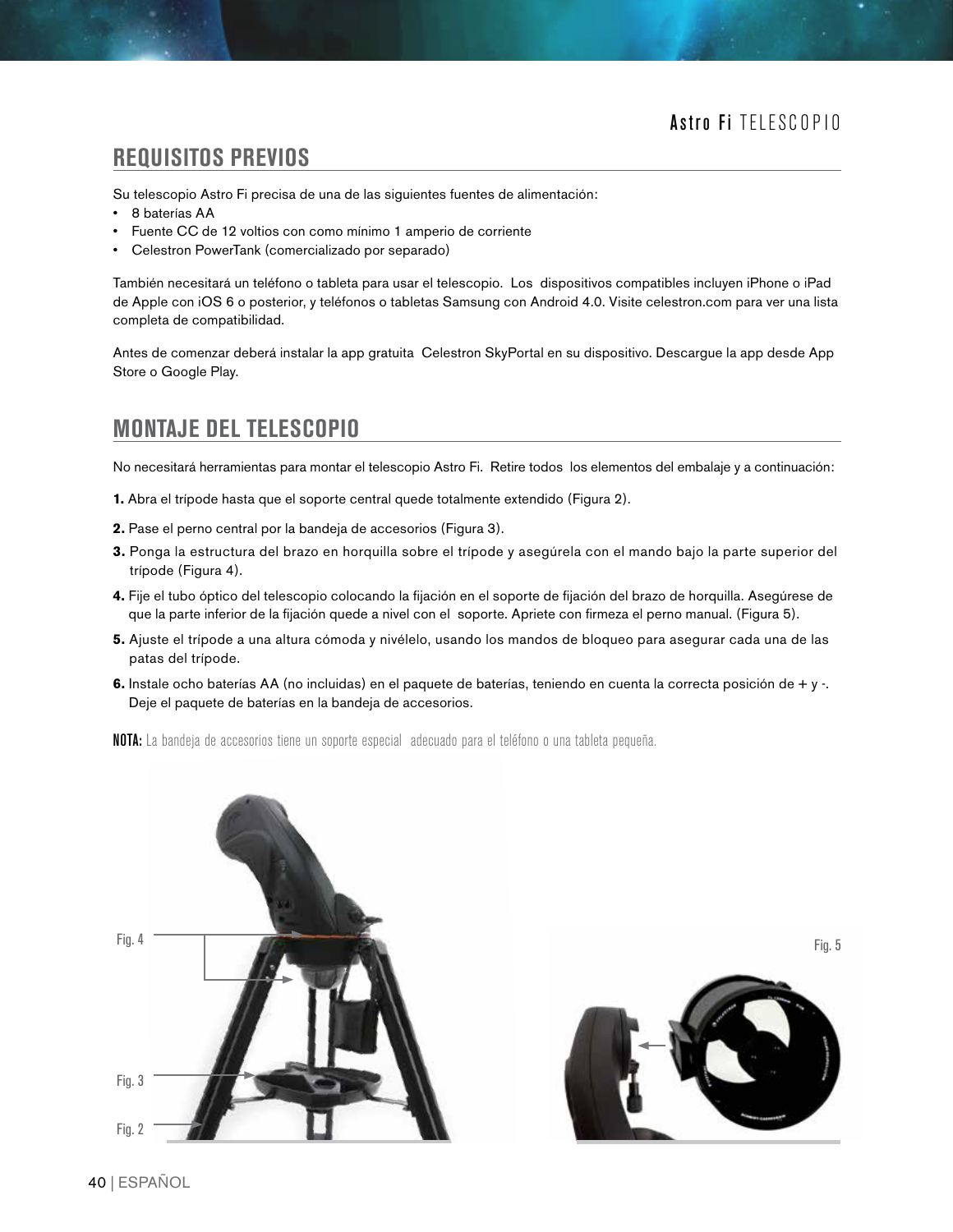### **OCULARES Y DIAGONAL ESTELAR**

El Astro Fi 5 incluye dos oculares, uno de baja potencia de 25 mm y uno de alta potencia de 10 mm. El ocular que seleccione determinará el aumento y campo de visión. Siempre que instale el telescopio, comience por el ocular de 25 mm. Cuando localice el objetivo puede cambiar al ocular de mayor potencia de 10 mm para obtener una vista más detallada. Su telescopio incluye una diagonal estelar. La diagonal estelar posiciona el ocular en un ángulo más cómodo, de 90 grados respecto al telescopio, y ofrece una imagen orientada correctamente en vertical, aunque esté invertida en espejo de izquierda a derecha.



Fig. 6

Retire todas las tapas para el polvo e introduzca la diagonal estelar en el adaptador visual, y apriete los 2 tornillos manuales plateados. Introduzca el ocular de 25 mm y fíjelo apretando los 2 tornillos manuales de la diagonal estelar.

### **LOCALIZADOR STARPOINTER**

Su telescopio incluye un localizador de punto rojo StarPointer que se utiliza como herramienta de mira al apuntar el telescopio a un objetivo lejano.

Para instalar su localizador StarPointer:

- **1.** Localice la fijacion de montura ubicada en la parte superior del tubo del telescopio.
- **2.** Deslice la base del StarPointer sobre la fijación del telescopio. Bloquéelo en posición apretando el tornillo manual plateado.

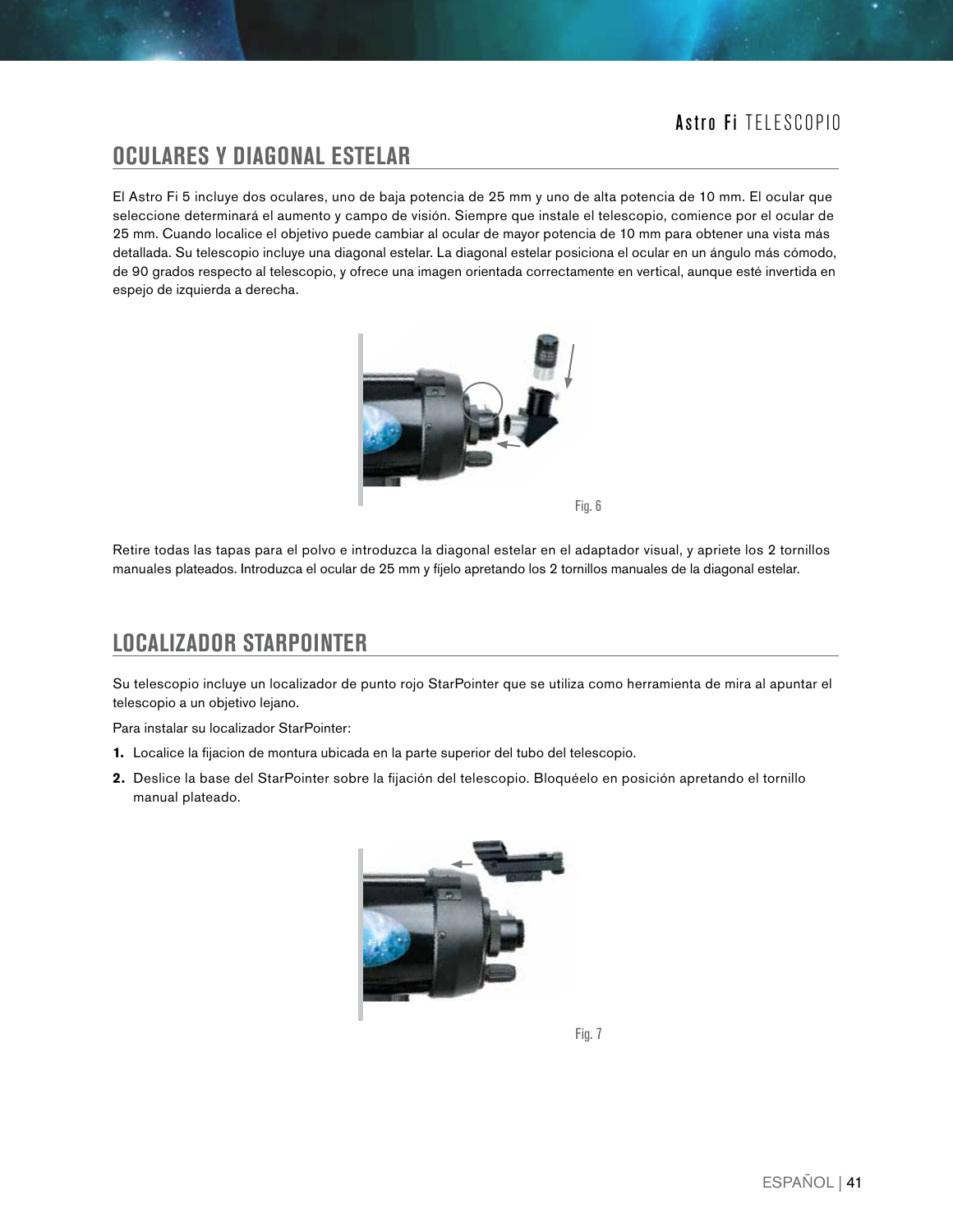### **ALINEAR EL LOCALIZADOR STARPOINTER**

La primera vez que monte el telescopio, deberá alinear el localizador con la óptica principal del telescopio. Este paso puede realizarse sin encender el telescopio. Aunque este paso se puede realizar de noche en el campo, es mucho más sencillo en exteriores a la luz del día. Cuando haya finalizado la alineación del localizador, no deberá repetir este paso a menos que se golpee o caiga el localizador.

- **1.** Saque el telescopio de día y localice con la vista desnuda un objeto fácilmente reconocible, como una farola, una matrícula de coche, o un árbol alto. El objeto debe estar lo más lejos posible, al menos a 400 m.
- **2.** Retire la cubierta para polvo principal de la parte anterior del telescopio tirando de ella. Asegúrese de tener el ocular de 25 mm instalado en el enfoque.
- **3.** No intente mover el telescopio a izquierda y derecha cuando esté apagado. Mueva el trípode montado de forma que el telescopio apunte en la dirección del objeto elegido en el paso 1.
- **4.** Mire por el telescopio y muévalo hacia arriba y abajo hasta que el objeto elegido quede en el centro del campo de visión. Si la imagen se ve borrosa, gire suavemente los mandos de enfoque a cada lado del telescopio hasta que quede definida.

NOTA: La imagen que verá en el ocular se verá invertida como en un espejo. Es normal en un telescopio astronómico.

- **5.** Cuando el objeto esté centrado en el ocular de 25 mm, encienda el localizador de punto rojo girando el mando de encendido del lado derecho del localizador en el sentido de las agujas del reloj. Escuchará un chasquido que confirmará que el localizador se ha encendido. Este mando también controla el brillo del punto rojo. Gire el mando hasta el máximo para hacer que el punto sea lo más brillante posible.
- **6.** Con la cabeza a aproximadamente 30cm del localizador, mire por la lente redonda del localizador y localice el punto rojo. Probablemente esté cercana, pero no encima, del objeto que observe por el ocular de 25 mm.
- **7.** Sin mover el telescopio, use los dos mandos de ajuste del lateral y bajo el localizador StarPointer (Figura 8). Uno controla el movimiento izquierda-derecha del punto. El otro controla el movimiento arriba-abajo del punto. Ajuste ambos hasta que el punto rojo aparezca sobre el mismo objeto que esté observando con el ocular de 25 mm.

El localizador StarPointer estará alineado.



NOTA: Asegúrese de apagar el localizador StarPointer cuando no lo use para conservar la energía de la batería.

# **PREPÁRESE PARA OBSERVAR**

Ahora que el telescopio está ensamblado y el StarPointer alineado, conéctelo a su teléfono o tableta. Recomendamos que se familiarice con el telescopio y la app de día, antes de usarlos de noche.

PRECAUCIÓN:Recuerde no apuntar nunca el telescopio al Sol de día sin usar un filtro solar adecuado de apertura completa.

- **1.** Conecte el paquete de baterías al puerto de alimentación en la base del telescopio, (Figura 9). El testigo WiFi rojo del brazo se iluminará, indicado el estado de encendido y de preparación para WiFi. Asegúrese de que el pequeño interruptor cercano a la toma de alimentación esté en posición DERECHA como se indica en la imagen.
- **2.** Acceda a la configuración WiFi de su dispositivo y conecte con la red "Celestron-xx". Espere a que el dispositivo confirme que se ha conectado correctamente.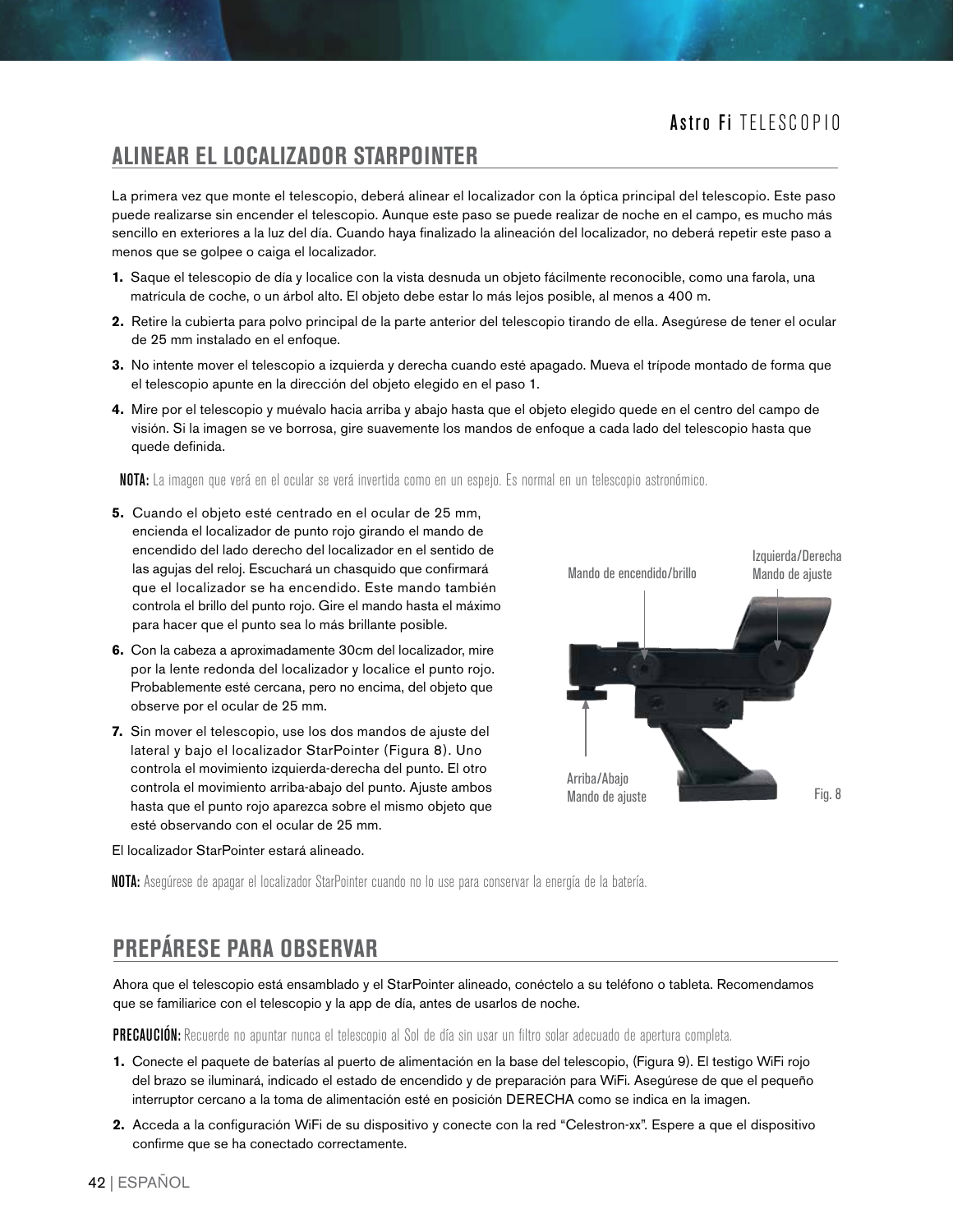Fig. 9

- **3.** Abra Celestron Sky Portal y seleccione "Conectar al telescopio". Aparecerán flechas en pantalla para ARRIBA/ABAJO e IZQUIERDA/DERECHA. Estos movimientos se denominan altitud y azimut respectivamente.
- **4.** Use las flechas para mover el telescopio. Un deslizador ajustará la velocidad del motor.

Comience apuntando a objetos terrestres lejanos.

Localice algo con el StarPointer primero, y mire a continuación al objeto con el ocular de 25 mm. Pase al ocular de 10 mm, y observe cómo se incrementa el aumento y se reduce el campo de visión. Cuando cambie oculares puede tener que volver a ajustar el enfoque ligeramente para obtener la imagen más definida posible.



Interruptor WiFi en posición derecha

Ahora que se ha familiarizado con su telescopio está listo para comenzar a observar el firmamento nocturno.

# **ALINEACIÓN DE SU ASTRO FI**

Para aprovechar al máximo su Astro Fi 5 computarizado debe alinear primero el telescopio con el firmamento usando la aplicación Celestron SkyPortal. Cuando esté alineado, el telescopio localizará automáticamente cualquier objeto celeste que seleccione en pantalla. El telescopio también sigue automáticamente objetos en el firmamento a medida que gira la Tierra. Así los objetos se mantienen centrados en el ocular, y resulta fácil compartir observaciones con familia y amigos.

- **1.** Instale el telescopio del mismo modo que lo ha hecho de día. Asegúrese de tener instalado el ocular de 25 mm. Ponga el trípode a una altura cómoda y nivélelo. Conecte el paquete de baterías al puerto de alimentación del telescopio.
- **2.** Conecte con la red WiFi "Celestron-xx". Abra la aplicación SkyPortal y confirme la hora y ubicación en pantalla. Se debería actualizar automáticamente en el dispositivo. Si no es el caso puede acceder a la configuración de la aplicación y actualizarla manualmente. Seleccione el icono del telescopio en su pantalla y pulse "Conectar y alinear".

La aplicación le orientará por cada paso. Siga las instrucciones en pantalla.

# **¡SAQUE A SU ASTRO FI A DAR UNA VUELTA!**

Ahora que su Astro Fi está alineado, la aplicación SkyPortal le orientará por el universo con su planetario interactivo. Aguante su dispositivo hacia el firmamento y podrá identificar fácilmente estrellas brillantes, constelaciones, planetas y objetos del espacio profundo externos a nuestro sistema solar. SkyPortal orientará el telescopio a cualquiera de estos objetos. Toque el objeto en la pantalla y seleccione "Ir a". También puede seleccionar el icono de búsqueda para introducir el nombre de un objeto, como "Nebulosa de Orión", Júpiter" o "Pléyades".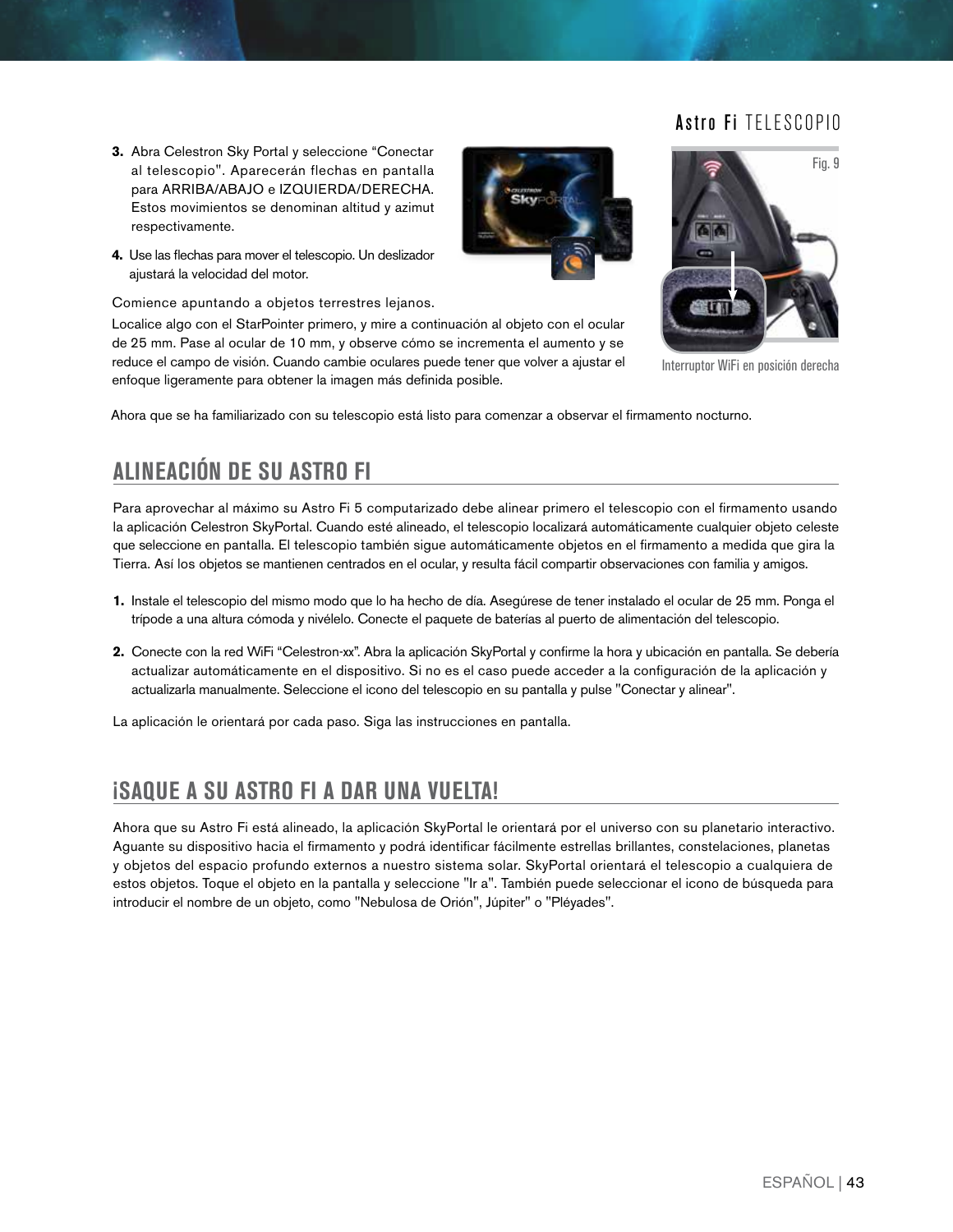### **FOTOGRAFIAR CON SU TELÉFONO**

Ahora que ha observado con su telescopio, el paso siguiente es capturar una imagen de lo que está viendo. Su telescopio tiene un adaptador de teléfono integrado en la tapa de la lente. Para usar esta característica:

- **1.** Comience sacando la tapa naranja de la apertura para cámara en la tapa de la lente. Puede hacerlo tirando de la pestaña de goma naranja del interior de la tapa de la lente. La tapa debería salir directamente. La tapa y la pestaña pueden apartarse presionando la pestaña contra el clip de sujeción situado en la parte posterior de la tapa de la lente, al lado del soporte del ocular.
- **2.** Gire la tapa de forma que el exterior de ésta mire hacia arriba. Levante las correas y deslice el teléfono entre ellas y la tapa de la lente, de forma que la cámara esté orientada mirando por la apertura para la cámara. Las correas deberían ofrecer una tensión suficiente para aguantar el dispositivo contra la tapa, y la arandela de silicona negra ofrecerá la fricción suficiente para evitar que el teléfono se desplace.
- RECOMENDACIÓN: Dependiendo del diseño del teléfono, la cámara puede estar en el centro del dispositivo o en una esquina. Puede que desee cambiar el ángulo de las correas para asegurar mejor el teléfono. Dispone de ocho puntos de anclaje distintos para elegir por el borde de la tapa de la lente. Recolóquelos en distintos puntos de anclaje para obtener el mejor resultado posible.
- **3.** Gire la taqpa y asegúrese de que la lente de la cámara esté centrada en la apertura de la tapa de la lente. Cuanto mejor centrada esté, más fácil será capturar imágenes por el telescopio.
- **4.** Afloje los tornillos situados en el soporte del ocular, en el interior de la tapa de la lente. Coloque la sección negra del ocular en el soporte del ocular y apriete los tornillos para asegurar el ocular en posición.
- **5.** Tome la tapa de la lente con el teléfono y el ocular instalados e introduzca el cañón cromado del ocular en la diagonal en la parte posterior del enfoque del telescopio. Asegúrelo en posición fijando los tornillos de la diagonal.
- **6.** Active su app de cámara en el teléfono y ajuste el enfoque, como lo haría con el ocular, usando la imagen que aparezca en la pantalla.

NOTA: Asegúrese de apagar el flash del teléfono.

**7.** Cuando aparezca la imagen definida, capture la imagen.

Es preferible intentarlo durante el día primero, y cuando todo esté configurado correctamente, salir al exterior e intentar fotografiar la Luna. Cuando haya practicado y se sienta cómodo usando el ocular de 20 mm, intente usar el adaptador de cámara con el ocular de 10 mm para un aumento superior.









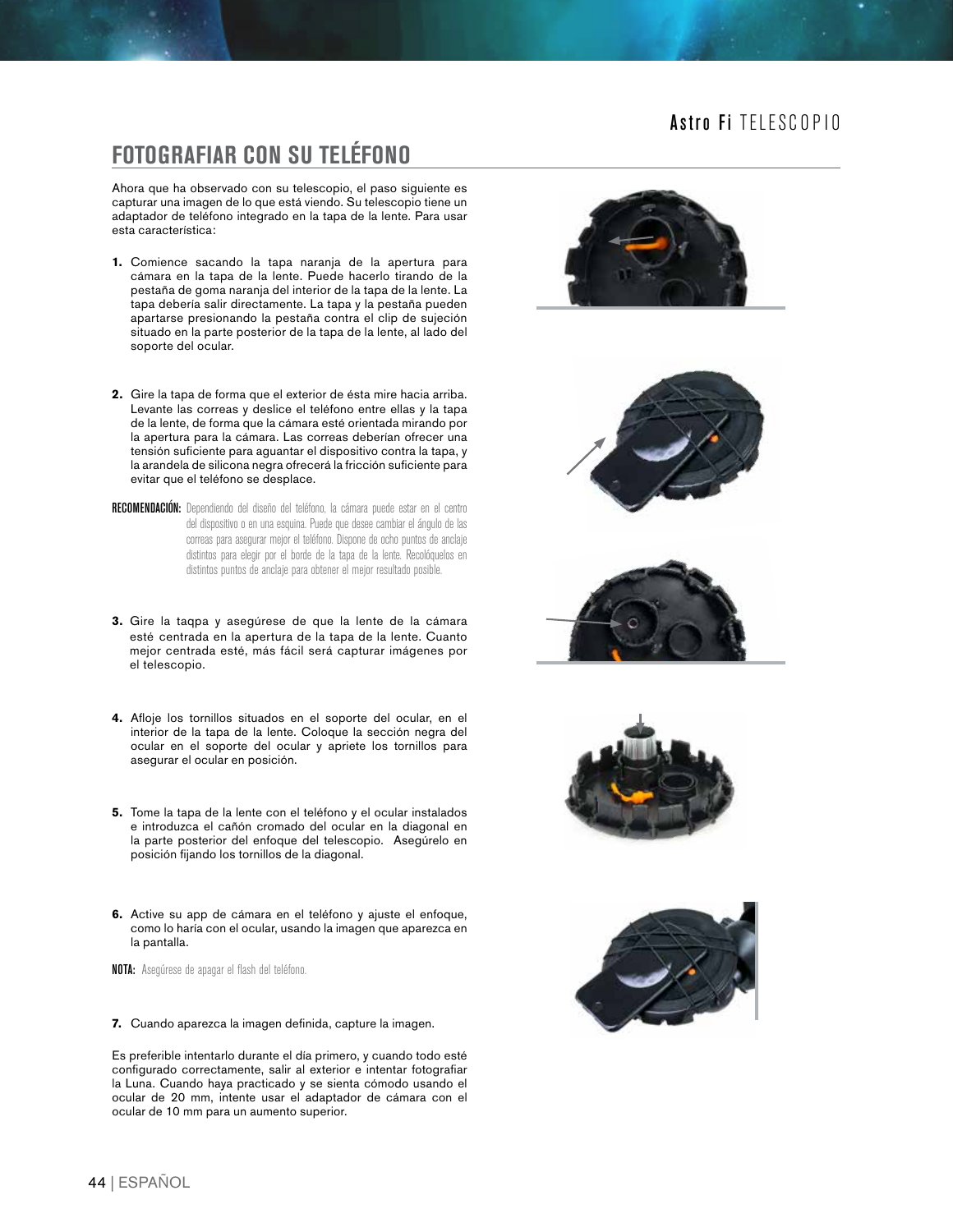### **RECOMENDACIONES Y TRUCOS PARA FOTOGRAFIAR**

#### **Controles de cámara**

Las app de cámara estándar que están preinstaladas en el teléfono ofrecen controles muy rudimentarios y han sido diseñadas para ajustar automáticamente el enfoque y la exposición. No resulta un problema para la fotografía habitual, por ejemplo en paisajes y retratos, pero puede ser un problema para capturar imágenes de un planeta o la Luna, en la que se dispone de un objeto muy brillante contra un firmamento muy oscuro. La cámara del teléfono intenta compensar el desequilibrio de iluminación haciendo más claras las zonas oscuras, lo que provoca que las zonas claras tengan una exposición excesiva y se pierda el detalle. Si la configuración de su app de cámara no le permite seleccionar manualmente el punto de enfoque o tiene la opción de desactivar el autofocus o exposición automática, puede que quiera considerar usar una app de cámara distinta. Puede encontrar muchas apps para iOS y Android que ofrecen un mayor control de la cámara. Muchas son gratuitas.

#### **Vibración**

Para ayudar a eliminar cualquier vibración producida cuando toque la cámara para capturar la imagen, intente usar un retraso del obturador. Algunas apps ofrecen un retraso de 2, 5 o 10 segundos antes de capturar la imagen. De este modo se pueden disipar las vibraciones antes de capturar la imagen.

#### **Sujetos de fotografía**

Con este método debería poder capturar imágenes de objetos terrestres de día e imágenes astronómicas nocturnas de la Luna y planetas brillantes (Venus, Marte, Júpiter y Saturno). Por desgracia, los sensores de la cámara de un teléfono no han sido diseñados para funcionar correctamente con muy poca luz, por lo que no será posible capturar objetos astronómicos tenues como galaxias o nebulosas de este modo.

#### **Aumento**

Cuando observe la Luna o planetas con un telescopio estacionario, observará que el objeto parece moverse por el campo de visión. Este movimiento es causado por la rotación de la Tierra. Si observa por el ocular de 20 mm, un planeta tardará aproximadamente 3,0 minutos para moverse por el campo de visión completo del ocular. Si usa el ocular de 10 mm, solamente tardará 1,5 minutos. El teléfono no usa el campo de visión completo del ocular, solamente usa su centro, haciendo que el movimiento parezca más rápido aún. Cuando centre un objeto astronómico en el campo de visión del teléfono, intente anticiparse al objeto. Pruebe a apuntar el telescopio por delante del planeta de forma que apenas entre en el campo de visión. De este modo se maximizará el tiempo que tarda en recorrer todo el campo de visión, permitiendo disponer de más tiempo para capturar imágenes antes de necesitar volver a apuntar el telescopio. El ocular de 10 mm tendrá un campo de visión más estrecho, y deberá por tanto ajustarse más a menudo. Al principio será más sencillo trabajar con el ocular de 20 mm. Cuando se sienta cómodo con él, pruebe a pasar al ocular de 10 mm.

# **RECURSOS ADICIONALES**

#### **Contactar con Celestron**

Para obtener asistencia con este producto, contacte con nuestro departamento de soporte técnico en el (310) 328-9560, o puede contactar con el soporte de Celestron online accediendo a nuestro sitio web (www.celestron.com) y pulsando en la pestaña "Soporte" en la parte superior de la página. Aquí podrá buscar en una exhaustiva base de datos de preguntas frecuentes o enviar una solicitud de asistencia.

#### **Puede enviar correspondencia escrita a:**

Celestron • 2835 Columbia Street • Torrance, CA 90503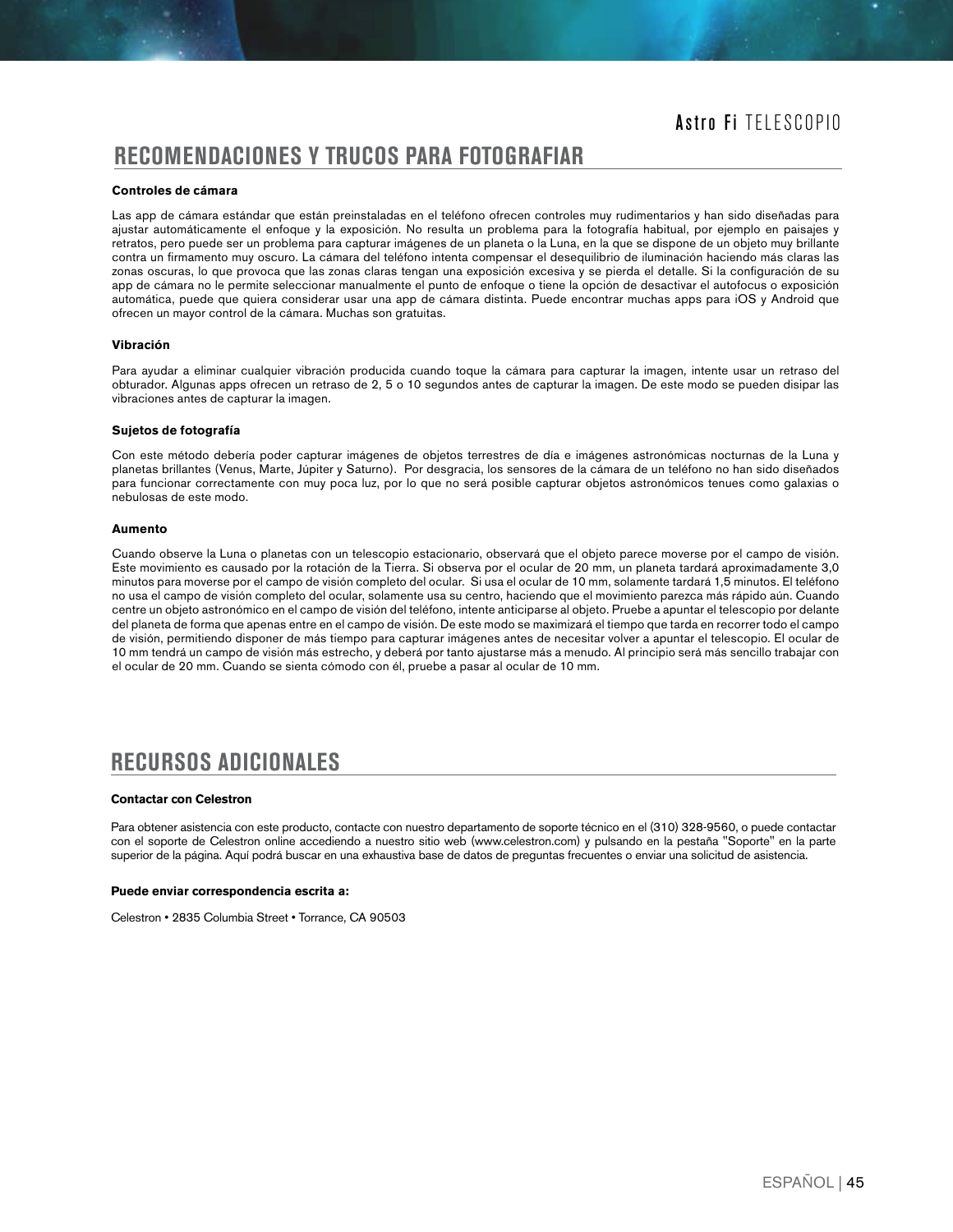# **ESPECIFICACIONES**

| SKU#                             | 22204                                                            |
|----------------------------------|------------------------------------------------------------------|
| Diseño óptico                    | Schmidt-Cassegrain                                               |
| Apertura                         | 125 mm (4,9")                                                    |
| Longitud focal                   | 1250 mm                                                          |
| Apertura focal                   | f/10                                                             |
| Recubrimiento de ópticas         | StarBright XLT                                                   |
| Ocular / Aumento                 | 25 mm Kellner (1,25") / 50x;<br>10 mm Kellner (1,25") / 125x;    |
| Localizador                      | Localizador de punto rojo StarPointer                            |
| Resolución                       | Rayleigh: 1,11 arcosegundos /<br>Límite Dawes: 0,93 arcosegundos |
| Capacidad de captura lumínica    | 329x del ojo desnudo                                             |
| Aumento máximo útil              | 295x                                                             |
| Aumento mínimo útil              | 18x                                                              |
| Magnitud estelar límite          | 13                                                               |
| Trípode                          | Aluminio de altura ajustable                                     |
| Garantía                         | 2 años                                                           |
| Longitud de tubo óptico          | 13 pulgadas (33 cm)                                              |
| Peso total del kit de telescopio | 14,2 libras                                                      |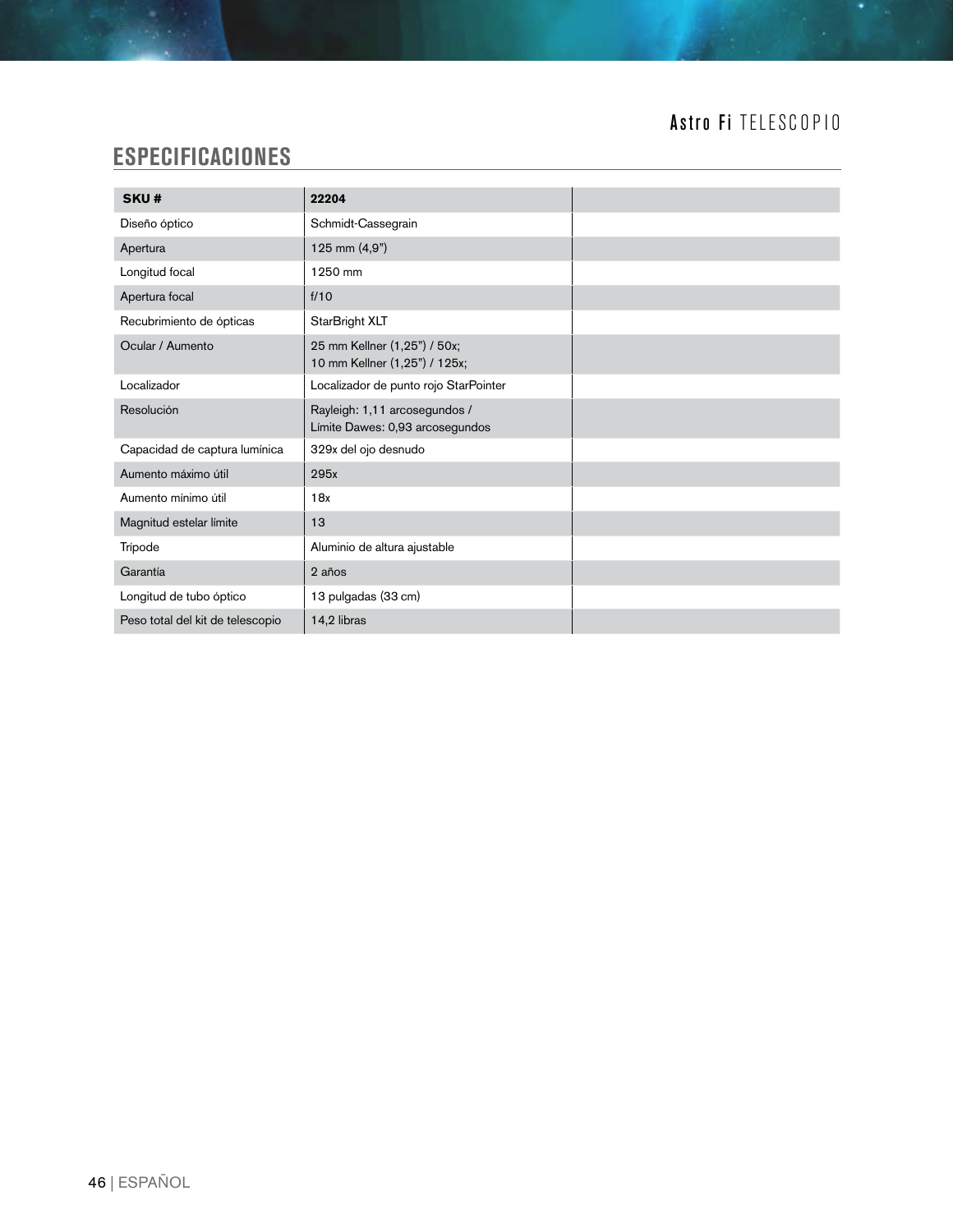# **NOTAS**

# Astro Fi TELESCOPIO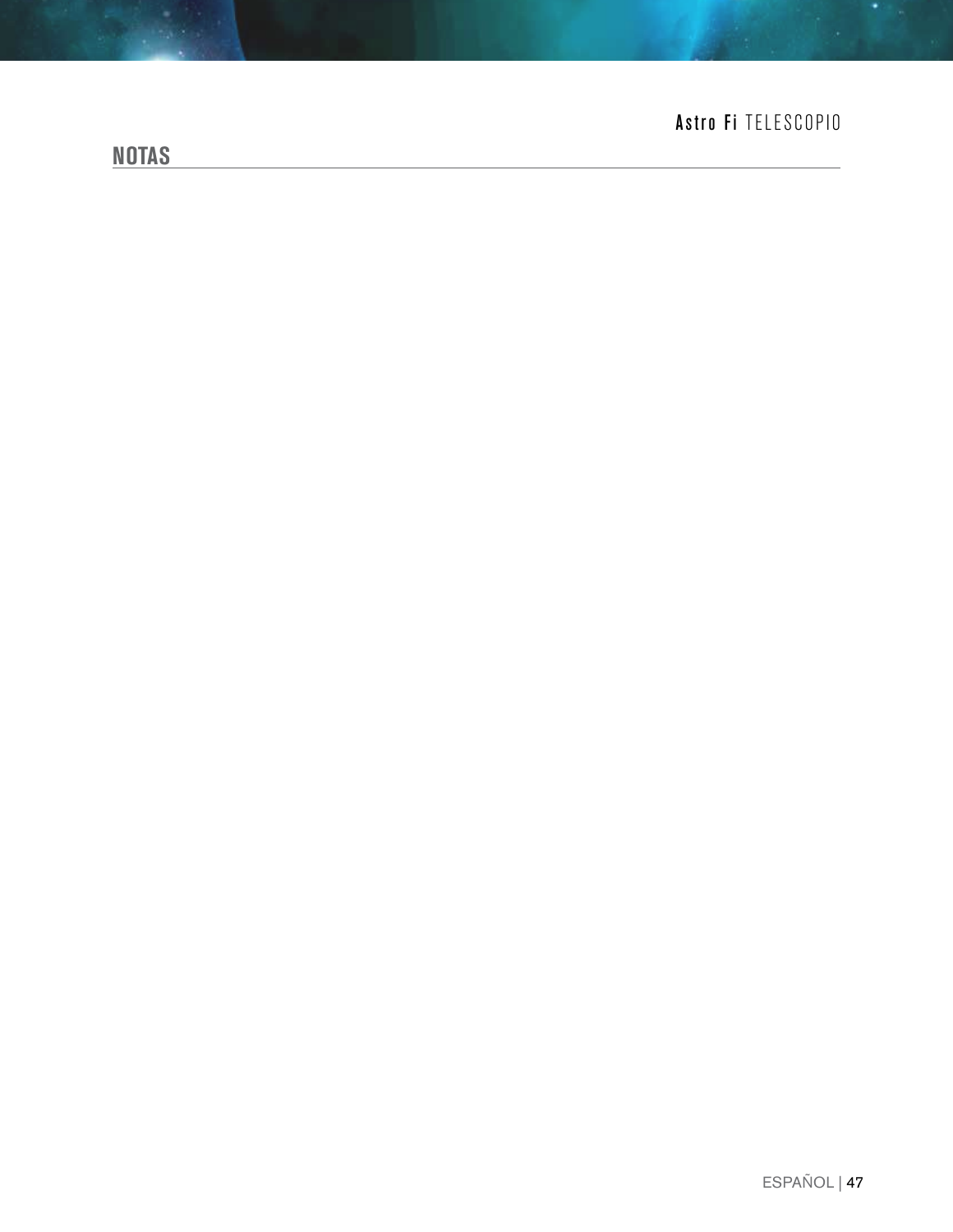#### **GARANTÍA LIMITADA POR DOS AÑOS DE CELESTRON**

- A. Celestron garantiza que su telescopio está libre de defectos de material y mano de obra durante dos años. Celestron reparará o sustituirá el producto o parte del mismo si, al ser inspeccionado por Celestron, demuestra tener defectos de materiales o mano de obra. Como condición de la obligación de Celestron de reparar o sustituir dicho producto, el producto debe ser devuelto a Celestron junto con una prueba de compra adecuada para Celestron.
- B. Debe obtener un número de autorización de devolución adecuado de Celestron antes de la devolución. Llame a Celestron al (310) 328-9560 para recibir el número que se mostrará en el exterior del recipiente de transporte.

Cualquier devolución debe ir acompañada de una declaración por escrito en la que conste el nombre, dirección y número de teléfono de contacto durante el día del propietario, junto con una breve descripción de cualquier defecto reclamado. Las piezas o productos sustituidos pasarán a ser propiedad de Celestron.

El cliente será responsable de cualquier coste de transporte y seguros, tanto hacia como desde la fábrica de Celestron, y deberá cubrir dichos costes.

Celestron realizará todos los esfuerzos razonables para reparar o sustituir cualquier telescopio cubierto por esta garantía en los treinta días siguientes a su recepción. En caso de que la reparación o sustitución precise de más de treinta días, Celestron se lo notificará al cliente. Celestron se reserve el derecho de sustituir cualquier producto que haya sido dejado de fabricar por un nuevo producto de valor y función comparables.

#### Esta garantía será nula y sin efecto en caso de que un producto cubierto haya sido modificado en su diseño o función, o sometido a abuso, mal uso, mala manipulación o reparación no autorizada. Además, las averías o deterioro del producto por desgaste normal no están cubiertos por esta garantía.

CELESTRON RECHAZA TODA RESPONSABILIDAD POR GARANTÍAS, EXPLÍCITAS O IMPLÍCITAS, SEAN DE ADECUACIÓN COMERCIAL PARA UN USO ESPECÍFICO, SALVO LAS EXPLÍCITAMENTE AQUÍ DECLARADAS. LA ÚNICA OBLIGACIÓN DE CELESTRON EN ESTA GARANTÍA LIMITADA SERÁ REPARAR O SUSTITUIR EL PRODUCTO CUBIERTO, DE ACUERDO CON LOS TÉRMINOS AQUÍ ESTABLECIDOS. CELESTRON RECHAZA EXPLÍCITAMENTE CUALQUIER PÉRDIDA DE BENEFICIOS, DAÑOS GENERALES, ESPECIALES, INDIRECTOS O CONSIGUIENTES QUE PUEDAN RESULTAR DE LA VULNERACIÓN DE CUALQUIER GARANTÍA, O SURJAN DEL USO O INCAPACIDAD PARA USAR CUALQUIER PRODUCTO CELESTRON. CUALQUIER GARANTÍA IMPLÍCITA QUE NO PUEDA REHUSARSE SERÁ LIMITADA EN SU DURACIÓN A UN TÉRMINO DE DOS AÑOS DESDE LA FECHA DE COMPRA ORIGINAL.

Algunos estados no permiten la exclusión o limitación de datos incidentales o consiguientes, ni permiten limitar el tiempo que dura una garantía implícita, por lo que las limitaciones indicadas o exclusiones pueden no serle aplicables.

Esta garantía le ofrece derechos legales específicos, y puede tener otros derechos, que varían según el estado.

Celestron se reserva el derecho de modificar o cesar, sin previo aviso, cualquier modelo o estilo de telescopio.

Si surgen problemas de garantía, o necesita asistencia al usar su telescopio, contacte con:

| Gelesiron.                          |                           |
|-------------------------------------|---------------------------|
| Departamento de servicio al cliente | Tel. (310) 328-9560       |
| 2835 Columbia Street                | Fax. (310) 212-5835       |
| Torrance. CA 90503                  | Lunes-Viernes 8AM-4PM PST |

NOTA: Esta garantía tiene validez para clientes de EE.UU. y Canadá que hayan adquirido este producto en un vendedor autorizado de Celestron en EE.UU. y Canadá. La garantía fuera de EE.UU. y Canadá solamente tiene validez para clientes que hayan comprado en un distribuidor internacional de Celestron o un vendedor de Celestron autorizado en el país específico. Contacte con ellos para obtener servicio de garantía.



Celestron

**NOTA FCC:** Este equipo ha sido probado y cumple con los límites de un dispositivo digital de Clase B, según el apartado 15 de las normas FCC. Estos límites están diseñados para proporcionar una protección razonable contra interferencias dañinas en una instalación doméstica. Este equipo genera, usa e irradia energía de radiofrecuencia y, si no se instala y utiliza de acuerdo con las instrucciones, puede provocar interferencias dañinas en comunicaciones por radio. Sin embargo, no existe ninguna garantía de que no se produzcan interferencias en una instalación concreta. Si este equipo causa interferencias perjudiciales en la recepción de radio o televisión, lo que puede determinarse encendidendo y apagando el equipo, se recomienda al usuario que intente corregir la interferencia con una o más de las medidas siguientes:

- Reorientar o recolocar la antena receptora.
- Aumentar la separación entre el equipo y el receptor.
- Conectar el equipo a una toma de un circuito distinto al que esté conectado el receptor.
- Consultar al vendedor o aun técnico experimentado de radio/TV para obtener ayuda.

El diseño y las especificaciones del producto están sujetos a cambios sin notificación previa. Este producto ha sido diseñado y está pensado para ser usado por personas de 14 años o más de edad.



© 2018 Celestron • Todos los derechos reservados www.celestron.com 2835 Columbia Street • Torrance, CA 90503 EE.UU. Teléfono: 800.421.9649

22204 01-18 Impreso en China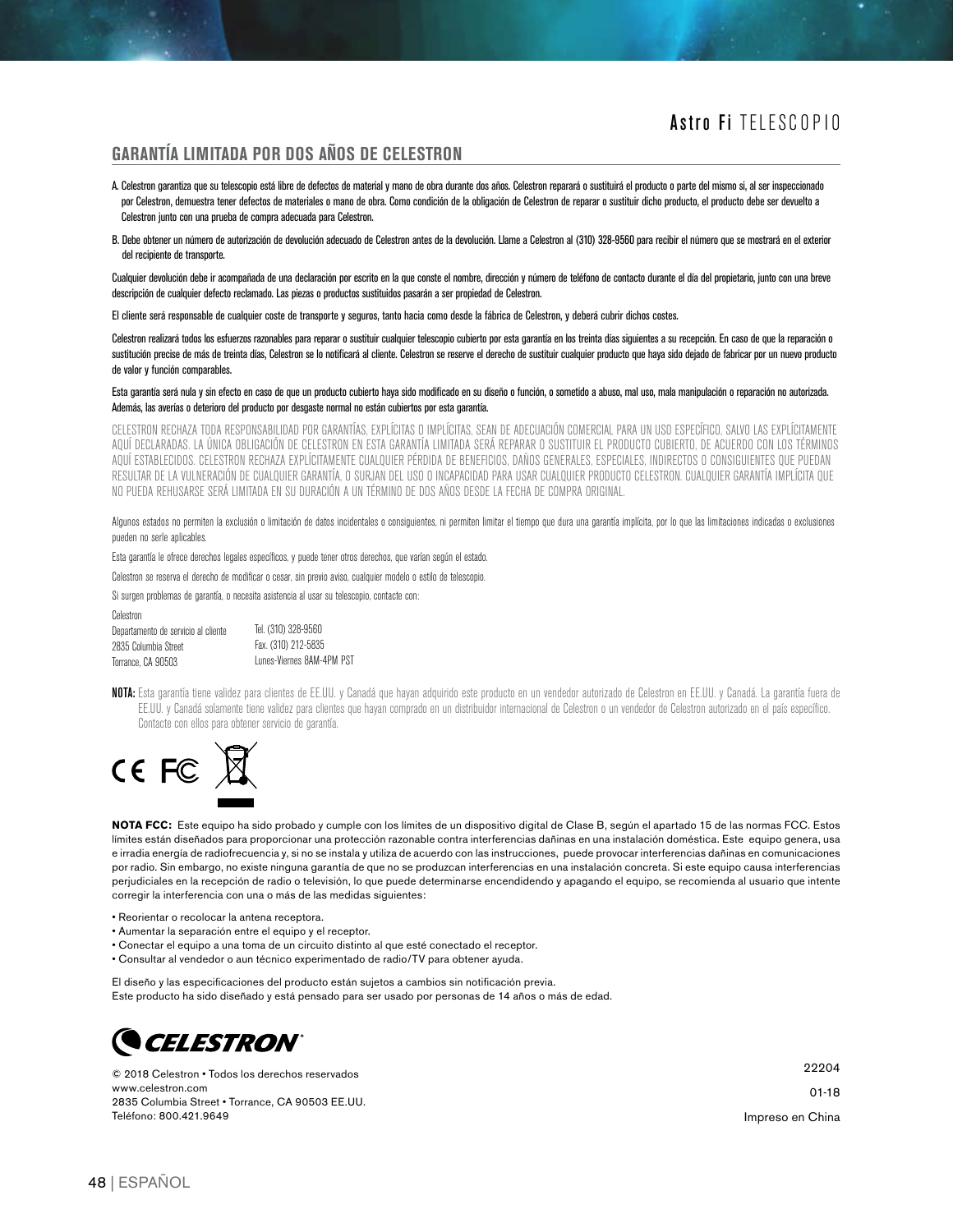



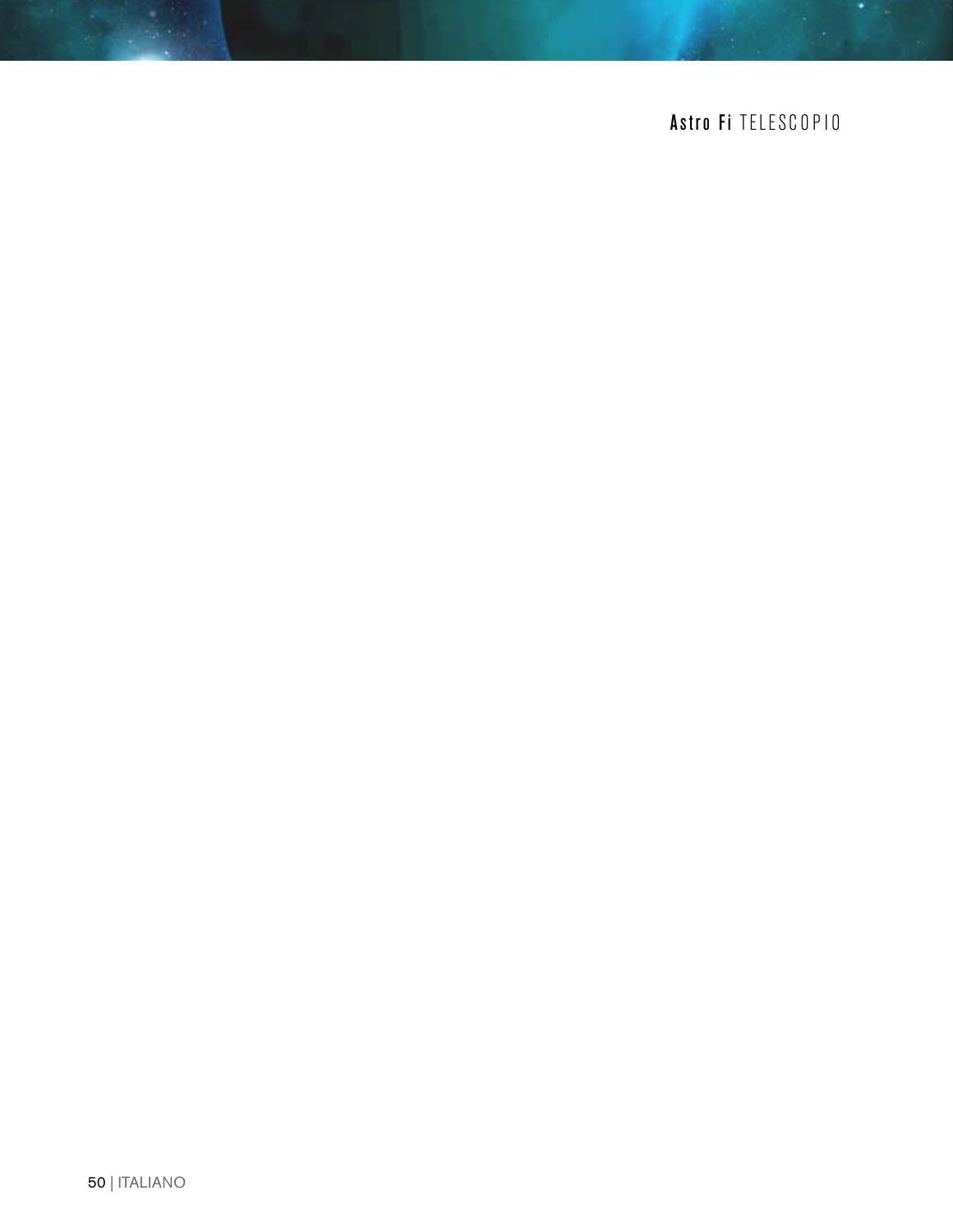# CONTENUTO DELLA CONFEZIONE

Si consiglia di conservare la confezione del telescopio per riporre il telescopio quando non è in uso. Disimballare con attenzione la confezione poiché alcuni componenti sono di piccole dimensioni. Utilizzare l'elenco dei componenti fornito di seguito per verificare che siano presenti tutti i componenti e gli accessori.

# **ELENCO COMPONENTI**



Fig. 1

# **AVVERTENZA SOLARE**

Non guardare mai direttamente il Sole a occhio nudo o con un telescopio (a meno che non si disponga del corretto filtro solare). Ciò potrebbe causare danni irreversibili agli occhi.

Mai utilizzare il telescopio per proiettare un'immagine del Sole su una qualsiasi superficie. L'accumulo interno di calore può danneggiare il telescopio e i relativi accessori ad esso fissati.

Mai utilizzare un filtro solare per oculare o un prisma di Herschel. L'accumulo di calore all'interno del telescopio può causare l'incrinatura o la rottura di tali dispositivi, lasciando che la luce solare non filtrata passi attraverso l'occhio.

Non lasciare il telescopio incustodito, sia in presenza di bambini sia di adulti che potrebbero non avere familiarità con le corrette procedure di funzionamento del telescopio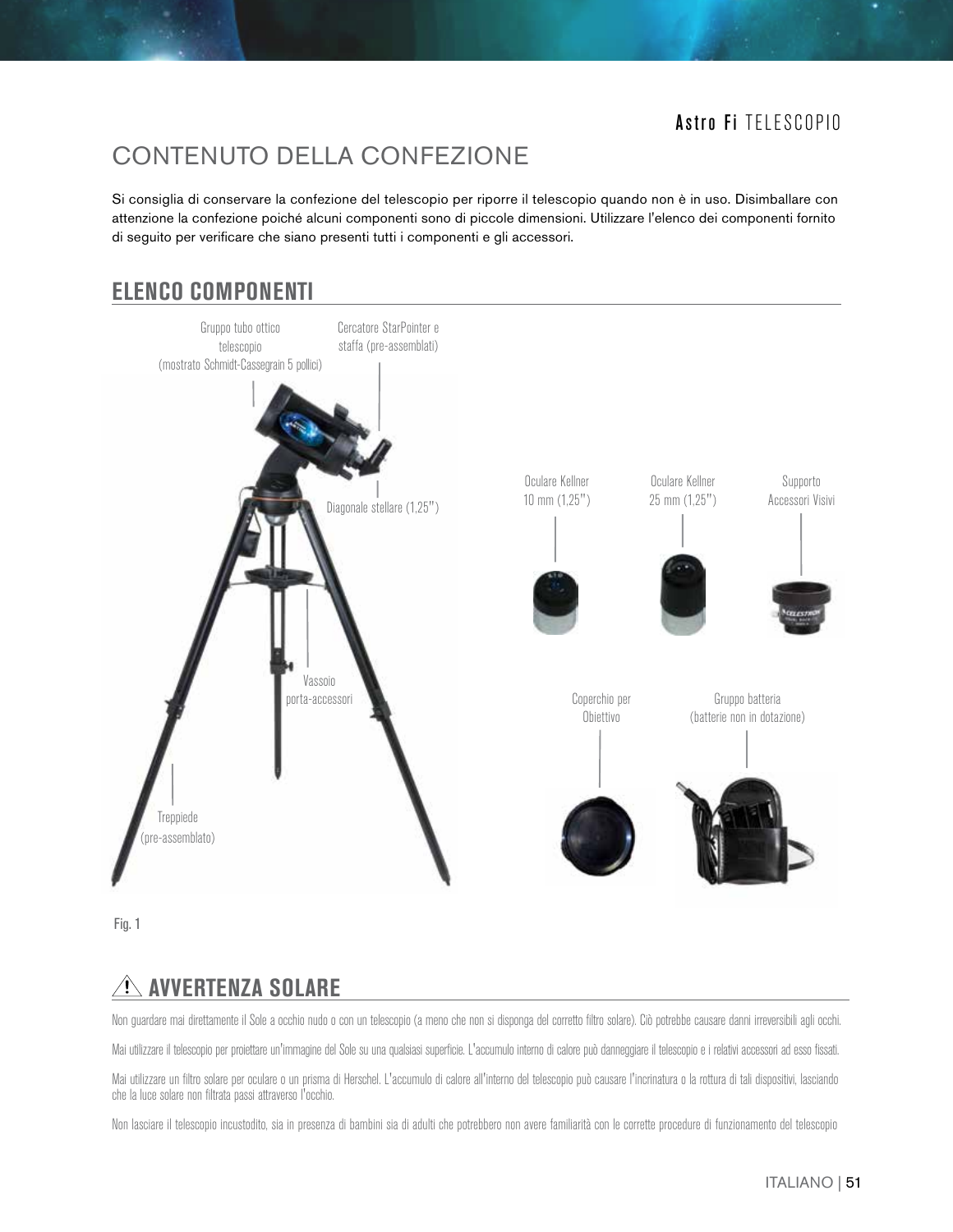#### **PREREQUISITI**

Il telescopio Astro Fi richiede una delle seguenti fonti di alimentazione:

- 8 batterie tipo AA
- Fonte CC 12 volt con almeno 1 ampere di corrente
- PowerTank Celestron (venduto separatamente)

È inoltre necessario uno smartphone o un tablet per mettere in funzione il telescopio. Dispositivi compatibili: Apple iPhone o iPad con iOS 6 o successivo, e smartphone o tablet Samsung con Android 4.0. Visitare celestron.com per un elenco completo dei dispositivi compatibili.

Prima di iniziare, installare sul dispositivo l'app gratuita Celestron SkyPortal. Scaricare l'app da App Store o Google Play.

### **MONTAGGIO DEL TELESCOPIO**

Non sono necessari attrezzi per montare il telescopio Astro Fi. Rimuovere tutti i componenti dall'imballaggio.

- **1.** Aprire il treppiede fino a quando il supporto centrale non è completamente aperto (Figura 2).
- **2.** Avvitare il bullone centrale nel vassoio porta-accessori (Figura 3).
- **3.** Sistemare il gruppo del braccio a forcella sul treppiede e fissarlo mediante il bullone sulla sommità del treppiede (Figura 4).
- **4.** Fissare il tubo ottico del telescopio sistemando la coda di rondine sull'apposito supporto sul braccio. Assicurarsi che la base della coda di rondine sia dritta sul supporto. Serrare fermamente il bullone (Figura 5).
- **5.** Regolare il treppiede a un'altezza comoda e a livello, impiegando le manopole di blocco per fissare ciascuna gamba del treppiede.
- **6.** Inserire otto batterie AA (non in dotazione) nel gruppo batteria, seguendo la posizione corretta dei segni + e -. Lasciare il gruppo batteria nel vassoio porta-accessori.

NOTA: il vassoio porta-accessori è dotato di un supporto specifico per lo smartphone o un piccolo tablet.





Fig. 5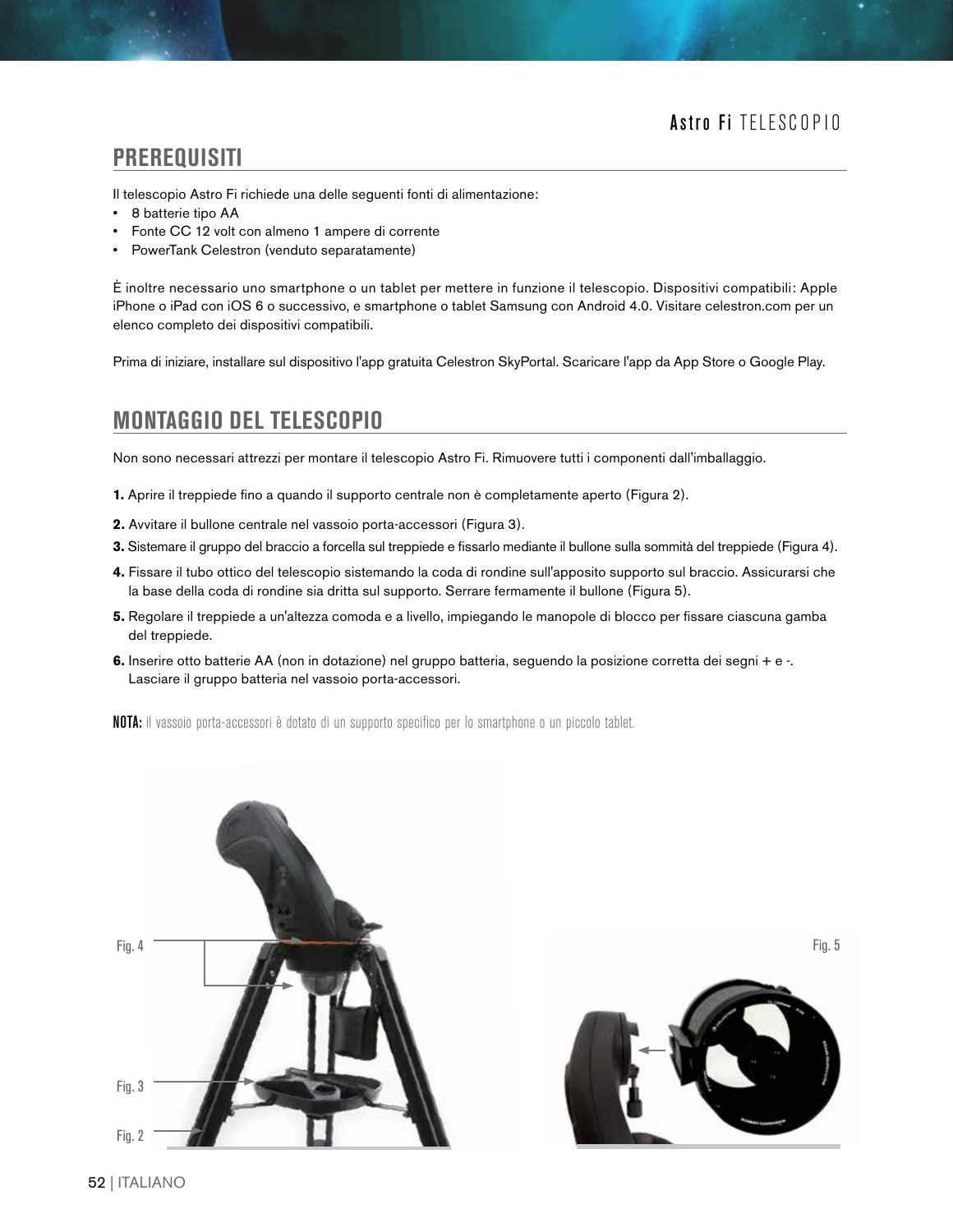#### **OCULARI E DIAGONALE STELLARE**

L' Astro Fi 5 è dotato di due oculari, uno a bassa potenza da 25 mm e uno ad alta potenza da 10 mm. L'oculare scelto determina l'ingrandimento e il campo visivo. Quando si prepara il telescopio, iniziare sempre con l'oculare da 25 mm. Dopo avere localizzato l'oggetto, è possibile passare all'oculare più potente da 10 mm per ottenere una visione più dettagliata. Il telescopio viene inoltre fornito con una diagonale stellare. Il diagonale stellare posiziona l'oculare a un angolo più comodo di 90 gradi rispetto al telescopio e fornisce un'immagine dritta, anche se a specchio, con destra e sinistra invertite.



Rimuovere tutti i tappi, quindi inserire il diagonale stellare nel supporto accessori visivi e serrare le due viti color argento. Inserire l'oculare da 25 mm e fissarlo serrando le due viti sul diagonale stellare.

# **IL CERCATORE STARPOINTER**

Il telescopio è dotato di un cercatore StarPointer a puntino rosso che viene utilizzato come strumento di visione quando si punta il telescopio a un oggetto lontano.

Per installare il cercatore StarPointer:

- **1.** Localizzare la coda di rondine posto nella parte superiore del tubo del telescopio.
- **2.** Infilare la base del StarPointer sopra la coda di rondine montare sul telescopio. Fissarlo in posizione serrando la vite color argento.



Fig. 7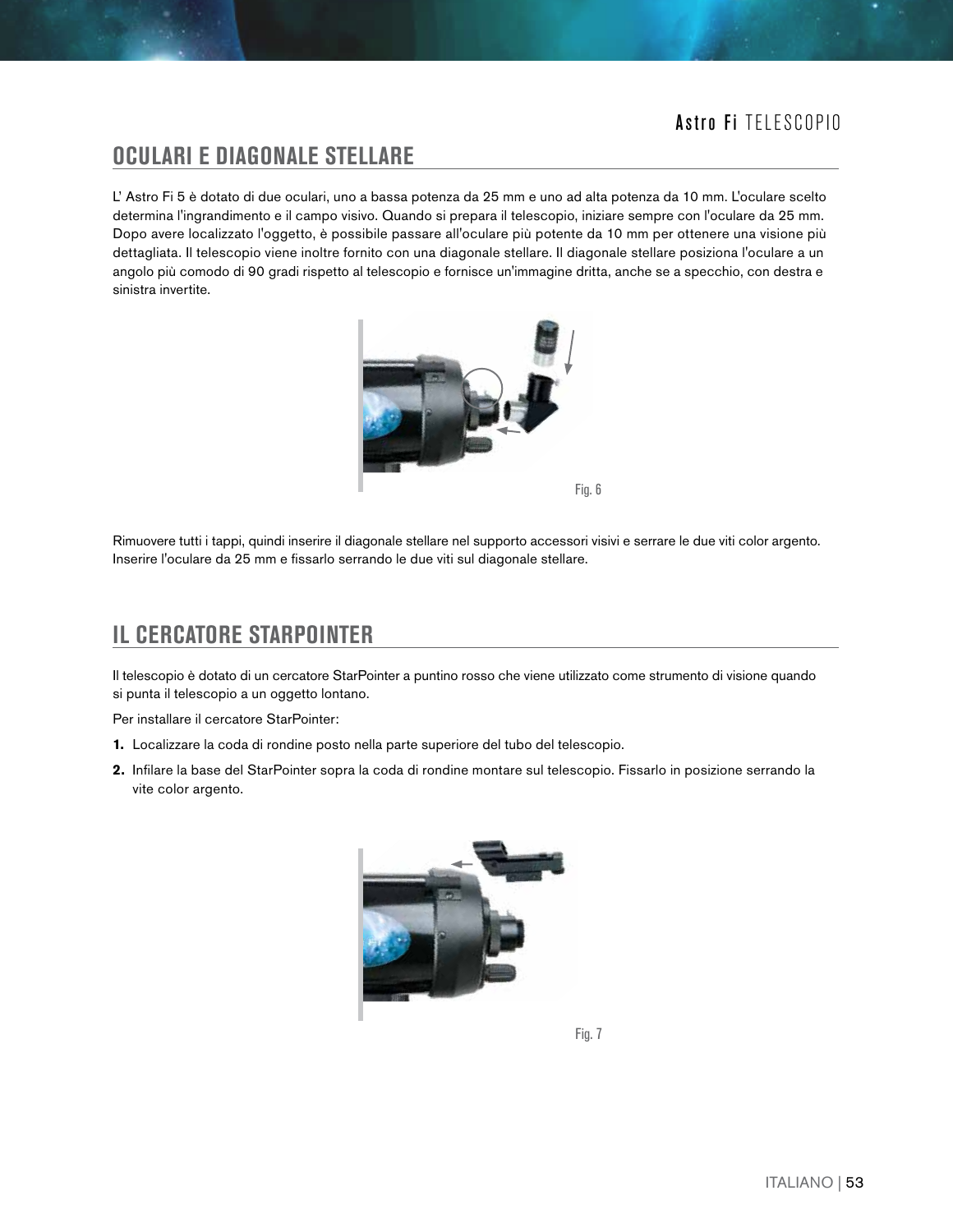### **ALLINEAMENTO DEL CERCATORE STARPOINTER**

La prima volta che si monta il telescopio è necessario allineare il cercatore StarPointer con le ottiche principali del telescopio. Non è necessario accendere il telescopio per effettuare questa operazione. Anche se questo passaggio può essere effettuato di notte, è considerevolmente più agevole farlo all'esterno di giorno. Una volta completato l'allineamento del cercatore, non è necessario ripetere questo passaggio salvo che il cercatore riceva un colpo o cada.

- **1.** Portare il telescopio all'esterno durante il giorno e, a occhio nudo, individuare un oggetto facilmente riconoscibile, come ad esempio un semaforo, la targa di un'auto o un albero di grandi dimensioni. L'oggetto dovrebbe trovarsi il più lontano possibile, preferibilmente ad almeno 400 metri.
- **2.** Rimuovere il coperchio principale dalla parte anteriore del telescopio estraendolo. Assicurarsi che sia installato nel focheggiatore l'oculare da 25 mm.
- **3.** Non muovere il telescopio a destra e a sinistra mentre è spento. Spostare il treppiede montato in modo che il telescopio sia puntato verso l'oggetto scelto al punto 1.
- **4.** Guardare attraverso il telescopio e muoverlo verso l'alto e verso il basso fino a quando l'oggetto scelto non si trova al centro. Se l'immagine è sfocata, ruotare con delicatezza le manopole di messa a fuoco a lato del telescopio fino a quando l'immagine non è nitida.

NOTA: l'immagine visualizzata nell'oculare apparirà capovolta. Ciò è perfettamente normale per un telescopio astronomico.

- **5.** Una volta centrato l'oggetto nell'oculare da 25 mm, accendere il cercatore ruotando la manopola di accensione sulla destra del cercatore in senso orario. Sarà udibile un "clic" a conferma che il cercatore è stato acceso. La manopola è inoltre utile per regolare l'intensità del puntino rosso. Ruotare completamente la manopola fino alla fine per avere la massima luminosità per il puntino rosso.
- **6.** Con la testa a circa 30 cm (1 piede) dal cercatore, guardare attraverso la finestrella rotonda del cercatore e trovare il puntino rosso. Sarà probabilmente vicino, non al di sopra dell'oggetto quando si guarda attraverso l'oculare da 25 mm.
- **7.** Senza muovere il telescopio, utilizzare le due manopole di regolazione sul lato e sotto il cercatore StarPointer (Figura 8). Una controlla il movimento sinistra-destra del puntino. L'altra controlla il movimento su-giù. Regolare entrambe fino a quando il puntino rosso non si trova esattamente sopra l'oggetto osservato mediante l'oculare da 25 mm.



Il cercatore StarPointer è ora allineato.

NOTA: Per risparmiare batteria, assicurarsi di spegnere il cercatore StarPointer quando non in uso.

### **PREPARAZIONI PER L'OSSERVAZIONE**

Ora che il telescopio è montato e lo StarPointer allineato, è necessario effettuare il collegamento allo smartphone o al tablet. Si consiglia di prendere familiarità con il telescopio e l'app durante il giorno prima di utilizzarli di notte.

ATTENZIONE: Ricordarsi di non puntare il telescopio verso il Sole durante il giorno senza un filtro solare adeguato!

- **1.** Collegare il gruppo batteria alla porta di alimentazione alla base del telescopio (Figura 9). La spia rossa del Wi-Fi sul braccio si accende indicando lo stato di acceso e di Wi-Fi attivo. Assicurarsi che il piccolo interruttore vicino alla presa di corrente sia in posizione DESTRA come mostrato in figura.
- **2.** Sul proprio dispositivo, accedere al menu relativo alle impostazioni Wi-Fi e connettersi alla rete "Celestron-xx". Attendere la conferma del dispositivo dell'avvenuto collegamento.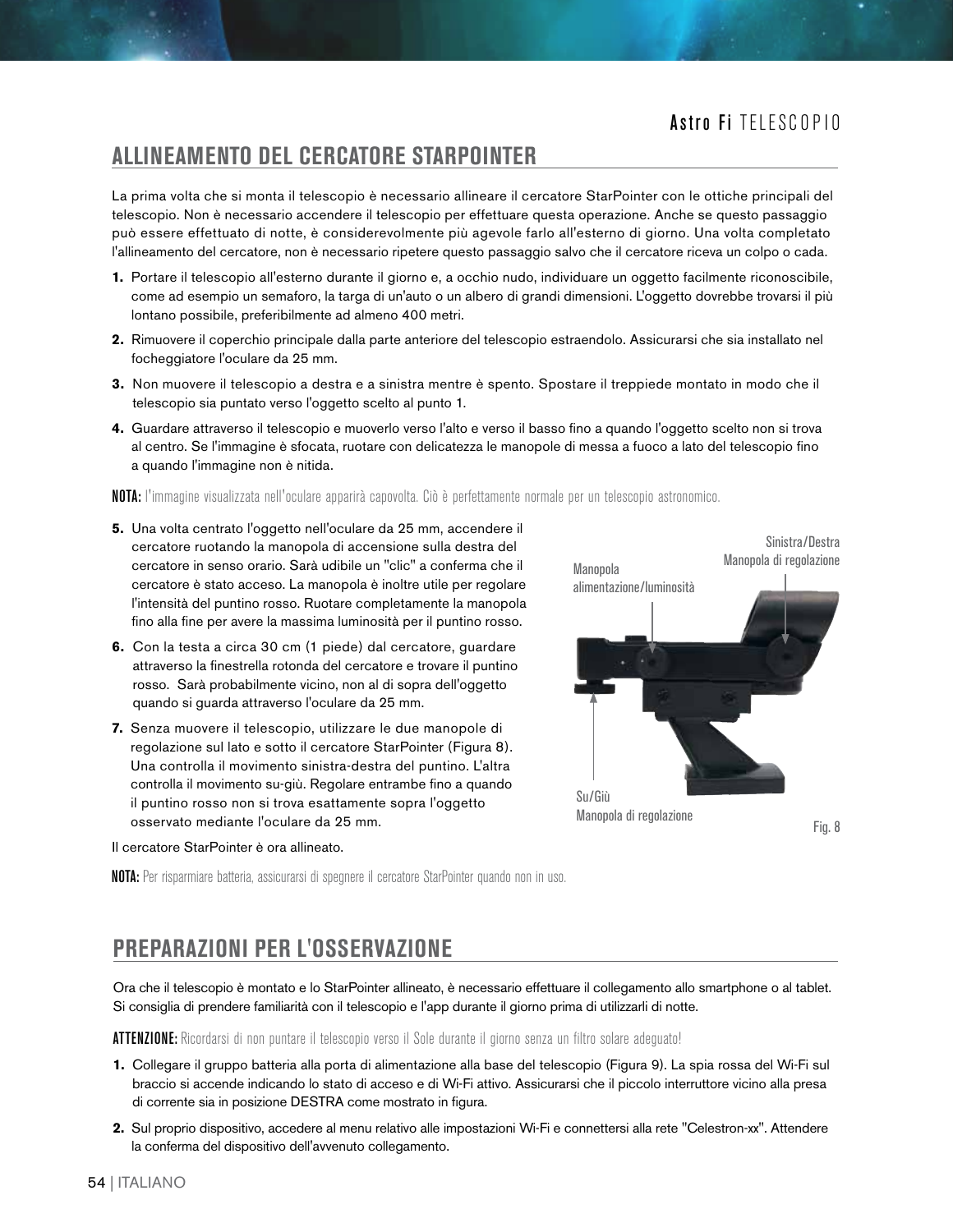Fig. 9

- **3.** Aprire Celestron Sky Portal e selezionare "Connect to Telescope" (Connetti al telescopio). Appariranno sullo schermo frecce per SU/GIÙ e SINISTRA/DESTRA. Questi spostamenti si riferiscono, rispettivamente, ad altitudine e azimuth.
- **4.** Utilizzare le frecce per spostare il telescopio. Un cursore regola la velocità del motore.

Iniziare puntando a oggetti terrestri lontani. Localizzare prima qualcosa con lo StarPointer, quindi osservare l'oggetto utilizzando l'oculare da 25 mm. Passare all'oculare da 10 mm e osservare come aumenta l'ingrandimento e diminuisce il campo visivo. Quando si cambia oculare potrebbe essere necessario regolare la messa a fuoco per ottenere un'immagine nitida.

Ora che si ha familiarità con il telescopio, è possibile iniziare a osservare il cielo stellato!



Interruttore Wi-Fi in posizione destra

# **ALLINEAMENTO DI ASTRO FI**

Per sfruttare al meglio il computerizzato Astro Fi 5, è necessario prima allineare il telescopio con il cielo utilizzando l'app Celestron SkyPortal. Una volta allineato, il telescopio localizza automaticamente gli oggetti celesti sullo schermo. Il telescopio traccia inoltre automaticamente gli oggetti del cielo durante la rotazione della Terra. Ciò mantiene gli oggetti al centro dell'oculare e semplifica la possibilità di condividere le immagini con familiari e amici.

- **1.** Impostare il telescopio come fatto durante il giorno. Assicurarsi che è montato l'oculare da 25 mm. Impostare il treppiede a un'altezza comoda e a livello. Collegare il gruppo batteria alla porta di alimentazione sul telescopio.
- **2.** Collegarsi alla rete Wi-Fi "Celestron-xx". Aprire l'app SkyPortal e confermare ora e località sullo schermo. Ciò dovrebbe essere aggiornato automaticamente dal dispositivo; in caso non avvenga è possibile andare alle impostazioni dell'app ed effettuare l'aggiornamento manualmente. Selezionare l'icona del telescopio sullo schermo, quindi premere "Connect and Align" (Connetti e allinea).

L'app guida l'utente passo dopo passo. Seguire semplicemente le istruzioni sullo schermo.

# **PORTARE FUORI L'ASTRO FI PER UNA PROVA**

Una volta allineato l'Astro Fi, l'app SkyPortal guida l'utente attraverso l'universo utilizzando il suo planetario interattivo. Rivolgere il dispositivo verso il cielo per identificare facilmente le stelle, le costellazioni, i pianeti e gli oggetti dello spazio profondo al di fuori del Sistema Solare. SkyPortal consente di puntare il telescopio su uno qualsiasi di questi oggetti. Toccare semplicemente l'oggetto sullo schermo e selezionare "GoTo" (Vai A). È inoltre possibile selezionare l'icona di ricerca e immettere un nome come "Nebulosa di Orione", "Giove" o "Pleiadi".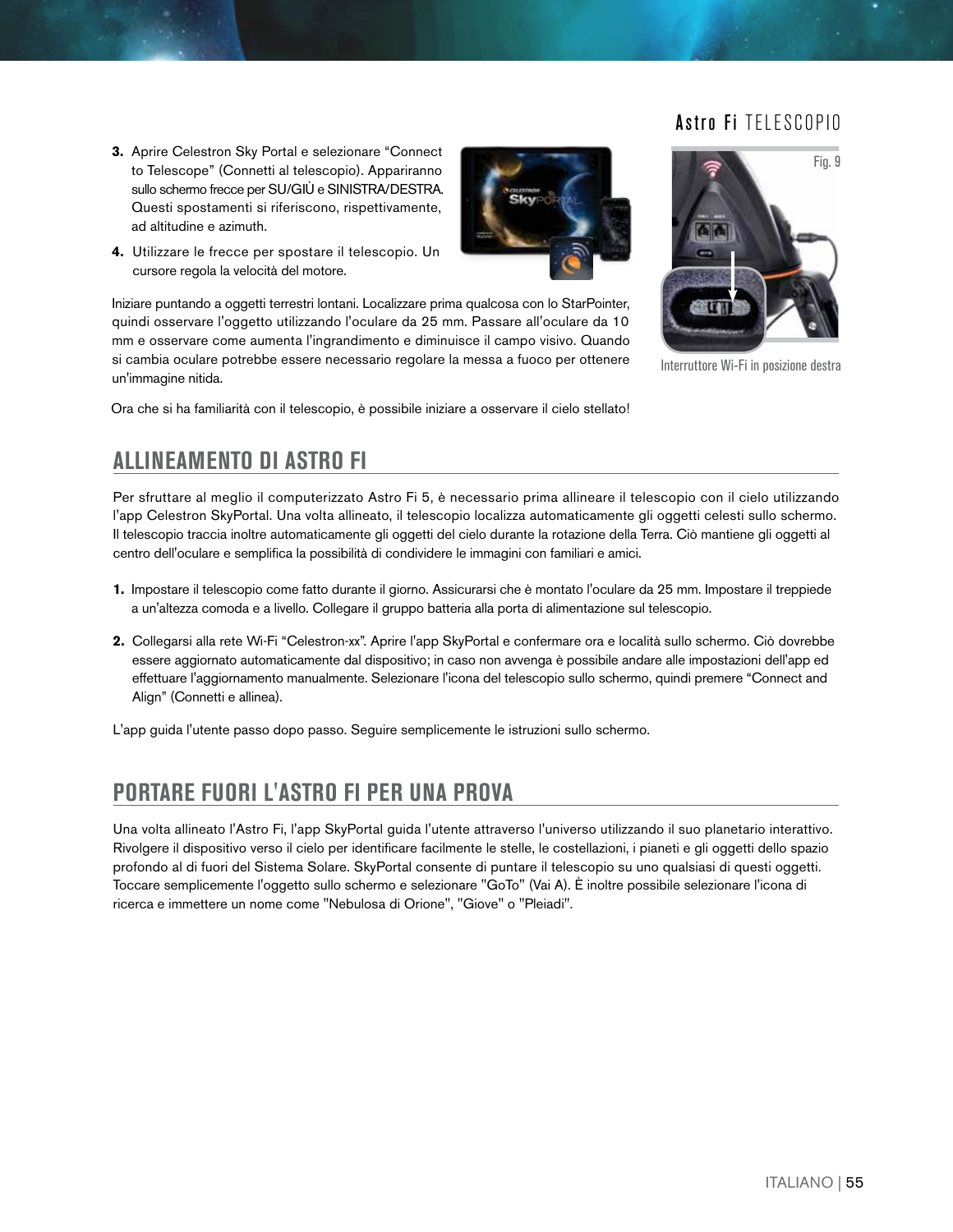### **CATTURARE IMMAGINI CON LO SMARTPHONE**

Ora che si è osservato con il telescopio, il passo successivo è catturare le immagini di ciò che si osserva. Il telescopio è dotato di un adattatore per smartphone integrato nel tappo dell'obiettivo. Per usare questa funzione procedere come segue.

- **1.** Iniziare estraendo il tappo arancione dall'apertura della fotocamera nel tappo dell'obiettivo. È possibile fare ciò tirando il cordino arancione posto all'interno del tappo dell'obiettivo. Il tappo deve saltare fuori. Il tappo e il cordino possono essere conservati sistemando il cordino nella clip posta sul retro del tappo dell'obiettivo vicino al supporto dell'oculare.
- **2.** Ruotare il tappo in modo che l'esterno del tappo sia rivolto verso l'alto. Sollevare le fasce elastiche e far scorrere lo smartphone tra le fasce e il tappo dell'obiettivo in modo che la fotocamera sia rivolta verso l'apertura. Le fasce forniscono abbastanza tensione per tenere il dispositivo contro il tappo e l'anello nero in silicone fornisce l'aderenza necessaria per evitare che il cellulare scivoli via.
- SUGGERIMENTO: A seconda del tipo di smartphone, la fotocamera può trovarsi al centro del dispositivo oppure in un angolo. Modificare l'angolatura delle fasce elastiche per fissare meglio il cellulare. Sono presenti otto diversi punti di ancoraggio intorno al bordo del tappo dell'obiettivo. Sistemare le fasce in diversi punti di ancoraggio per ottenere risultati ottimali.
- **3.** Capovolgere il tappo e assicurarsi che la lente della fotocamera sia centrata sull'apertura del tappo dell'obiettivo. Più la fotocamera è centrata, più facile sarà catturare immagini attraverso il telescopio.
- **4.** Allentare le viti poste sul supporto dell'oculare all'interno del tappo dell'obiettivo. Sistemare la parte nera dell'oculare nel supporto dell'oculare e serrare le viti per fissare l'oculare in posizione.
- **5.** Prendere quindi il tappo dell'obiettivo e l'oculare montato e inserire il barilotto cromato dell'oculare nel diagonale sul retro del focheggiatore del telescopio. Fissarlo in posizione serrando le viti di regolazione sul diagonale.
- **6.** Attivare l'app della fotocamera sullo smartphone e regolare la messa a fuoco, come si farebbe per l'oculare, questa volta utilizzando l'immagine che appare sullo schermo.

NOTA: Assicurarsi di spegnere il flash del cellulare.

**7.** Quando appare l'immagine scattare la foto.

È preferibile provare ciò durante il giorno; quindi, una volta che tutto è configurato correttamente, portare fuori il telescopio e provare a fare una foto alla Luna. Una volta fatta pratica e acquisita familiarità con l'uso dell'oculare da 20 mm, provare l'adattatore della fotocamera con l'oculare da 10 mm per un maggiore ingrandimento.









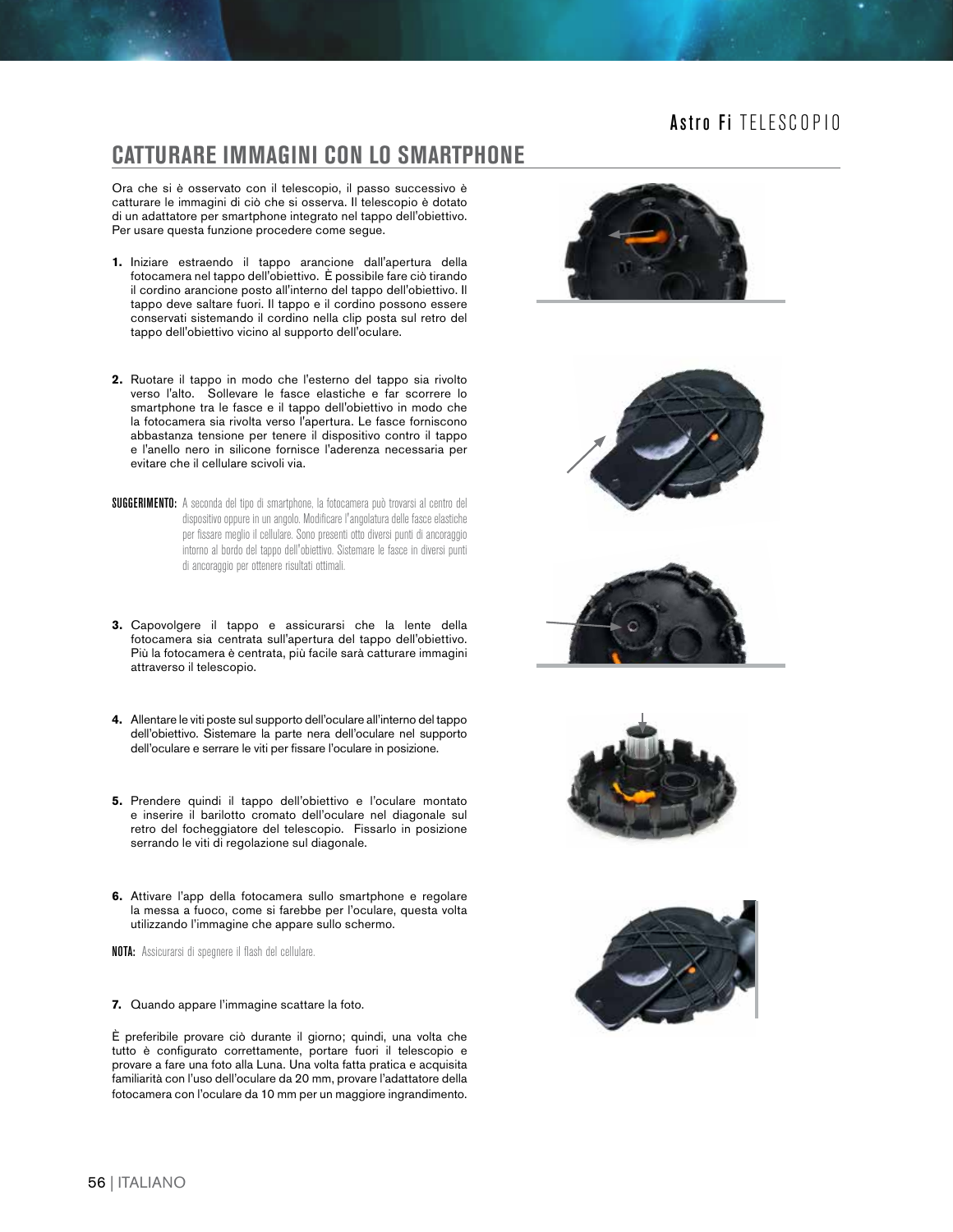### **SUGGERIMENTI E TRUCCHI PER CATTURARE LE IMMAGINI**

#### **Comandi fotocamera**

Le app standard della fotocamera pre-installate nello smartphone offrono dei comandi rudimentali e sono ideati per regolare automaticamente la messa a fuoco e l'esposizione. Per scattare semplici fotografie come ritratti o paesaggi ciò non è un problema, ma può esserlo quando si scattano fotografie di un pianeta o della Luna dove abbiamo un oggetto molto luminoso su uno sfondo molto scuro. La fotocamera del cellulare cerca di compensare lo sbilanciamento della luce illuminando le zone scure, ma ciò provoca una sovraesposizione delle zone luminose e annulla i dettagli. Se le impostazioni dell'app della fotocamera non consentono di selezionare manualmente il punto di messa a fuoco o presentano l'opzione di disabilitare la messa a fuoco o l'esposizione automatica, prendere in considerazione la possibilità di utilizzare una diversa app. Sono disponibili numerose app per iOS e Android che offrono un elevato controllo della fotocamera. La maggior parte sono gratuite.

#### **Vibrazione**

Per eliminare le vibrazioni date dal tocco della fotocamera per scattare l'immagine, provare a usare una funzione di ritardo di scatto dell'otturatore. Alcune app offrono un ritardo di 2, 5 o 10 secondi prima di scattare l'immagine. Ciò consente di dissipare le vibrazioni prima di catturare le immagini.

#### **Soggetti da catturare**

Utilizzando questo metodo è possibile scattare immagini di oggetti terrestri di giorno e immagini astronomiche notturne della Luna e dei pianeti più luminosi (Venere, Marte, Giove e Saturno). Purtroppo i sensori delle fotocamere degli smartphone non sono ideati per funzionare a ridotta luminosità, pertanto non è possibile catturare in questo modo oggetti astronomici con luce tenue come galassie e nebulose.

#### **Ingrandimento**

Quando si osserva la Luna o i pianeti con un telescopio fisso, è possibile notare che l'oggetto sembra spostarsi all'interno del campo visivo. Ciò è dovuto alla rotazione della Terra. Se si osserva attraverso l'oculare da 20 mm, un pianeta impiega circa 3 minuti per percorrere l'intero campo visivo. Se si utilizza un oculare da 10 mm, impiega circa 1,5 minuti. Lo smartphone non utilizza l'intero campo visivo dell'oculare e usa solo il centro, facendo apparire il movimento ancora più veloce. Quando si centra un oggetto astronomico nel campo visivo del cellulare, cercare di anticipare l'oggetto. Cercare di puntare il telescopio davanti al pianeta in modo che stia per entrare all'interno del campo visivo. Ciò ottimizza il tempo per percorrere il campo visivo, fornendo più tempo per scattare le immagini prima di ri-puntare il telescopio. L'oculare da 10 mm ha un campo visivo più stretto e necessita di conseguenza di essere regolato più spesso. All'inizio è più facile lavorare con l'oculare da 20 mm. Una volta acquisita familiarità, è possibile passare all'oculare da 10 mm.

### **RISORSE AGGIUNTIVE**

#### **Come contattare Celestron**

Per assistenza sul prodotto, contattare il nostro reparto di assistenza tecnica al numero (310) 328-9560, oppure contattare l'Assistenza Celestron online visitando il nostro sito web (www.celestron.com) e facendo clic sulla scheda "Support" (Assistenza) in cima alla pagina. Qui è disponibile un ampio database di domande frequenti da consultare oppure è possibile inviare una richiesta di assistenza.

#### **Inviare la corrispondenza scritta a:**

Celestron • 2835 Columbia Street • Torrance, CA 90503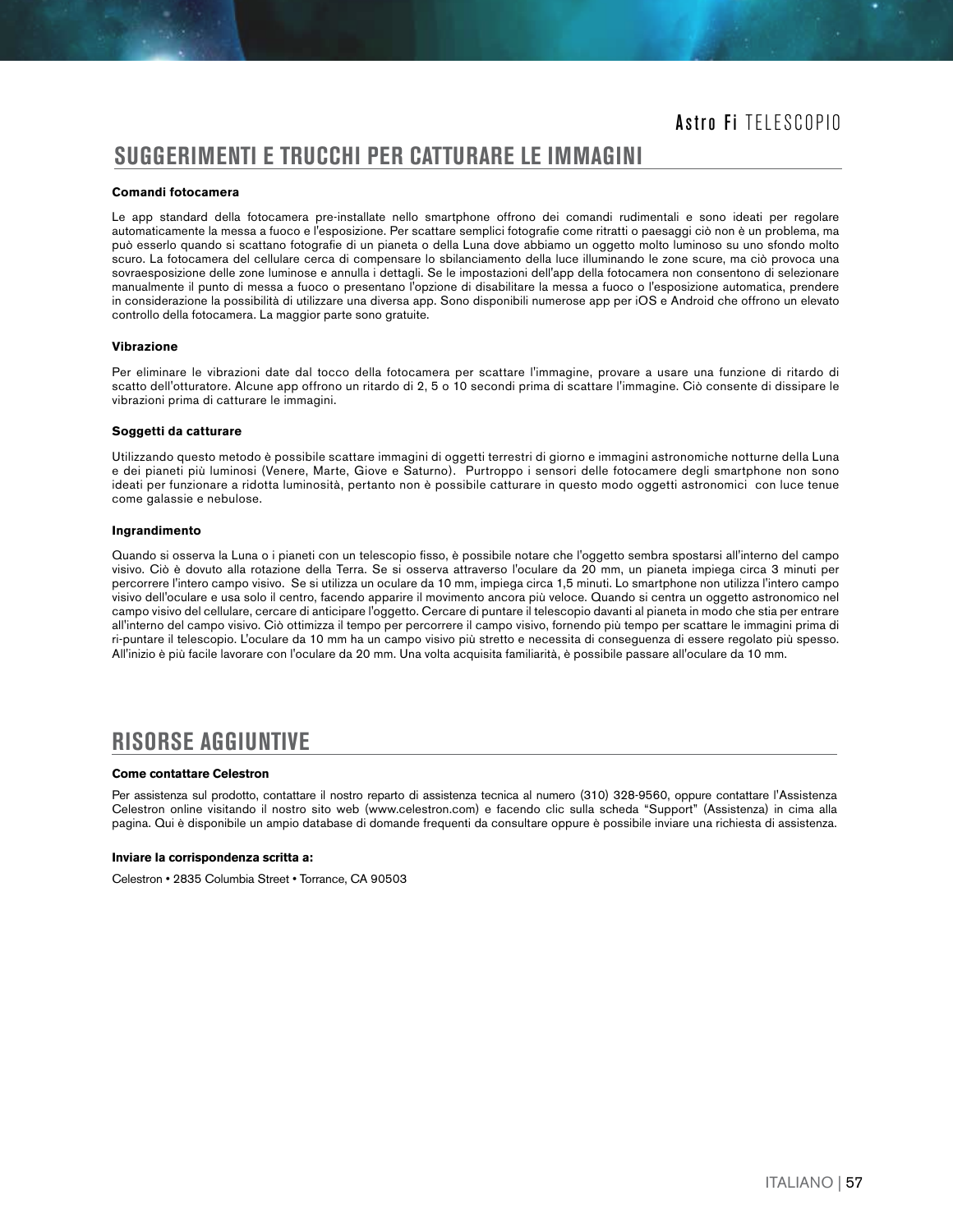# **SPECIFICHE**

| <b>ART N.</b>                      | 22204                                                            |  |
|------------------------------------|------------------------------------------------------------------|--|
| Design ottico                      | Schmidt-Cassegrain                                               |  |
| Apertura                           | 125 mm (4,9")                                                    |  |
| Lunghezza focale                   | 1250 mm                                                          |  |
| Rapporto focale                    | f/10                                                             |  |
| Rivestimenti ottici                | StarBright XLT                                                   |  |
| Ingrandimento dell'oculare:        | 25 mm Kellner (1,25") / 50x;<br>10 mm Kellner (1,25") / 125x;    |  |
| Cercatore                          | Cercatore StarPointer a puntino rosso                            |  |
| Risoluzione                        | Rayleigh: 1,11 arcosecondi /<br>Limite Dawes: 0,93 arcosecondi / |  |
| Potere di raccolta della luce      | 329x occhio nudo                                                 |  |
| Massimo ingrandimento utile        | 295x                                                             |  |
| Minimo ingrandimento utile         | 18x                                                              |  |
| Limite di magnitudine stellare     | 13                                                               |  |
| Treppiede                          | Altezza regolabile, in alluminio                                 |  |
| Garanzia                           | 2 anni                                                           |  |
| Lunghezza del tubo ottico          | 33 cm (13")                                                      |  |
| Peso totale del kit per telescopio | 14,2 libbre                                                      |  |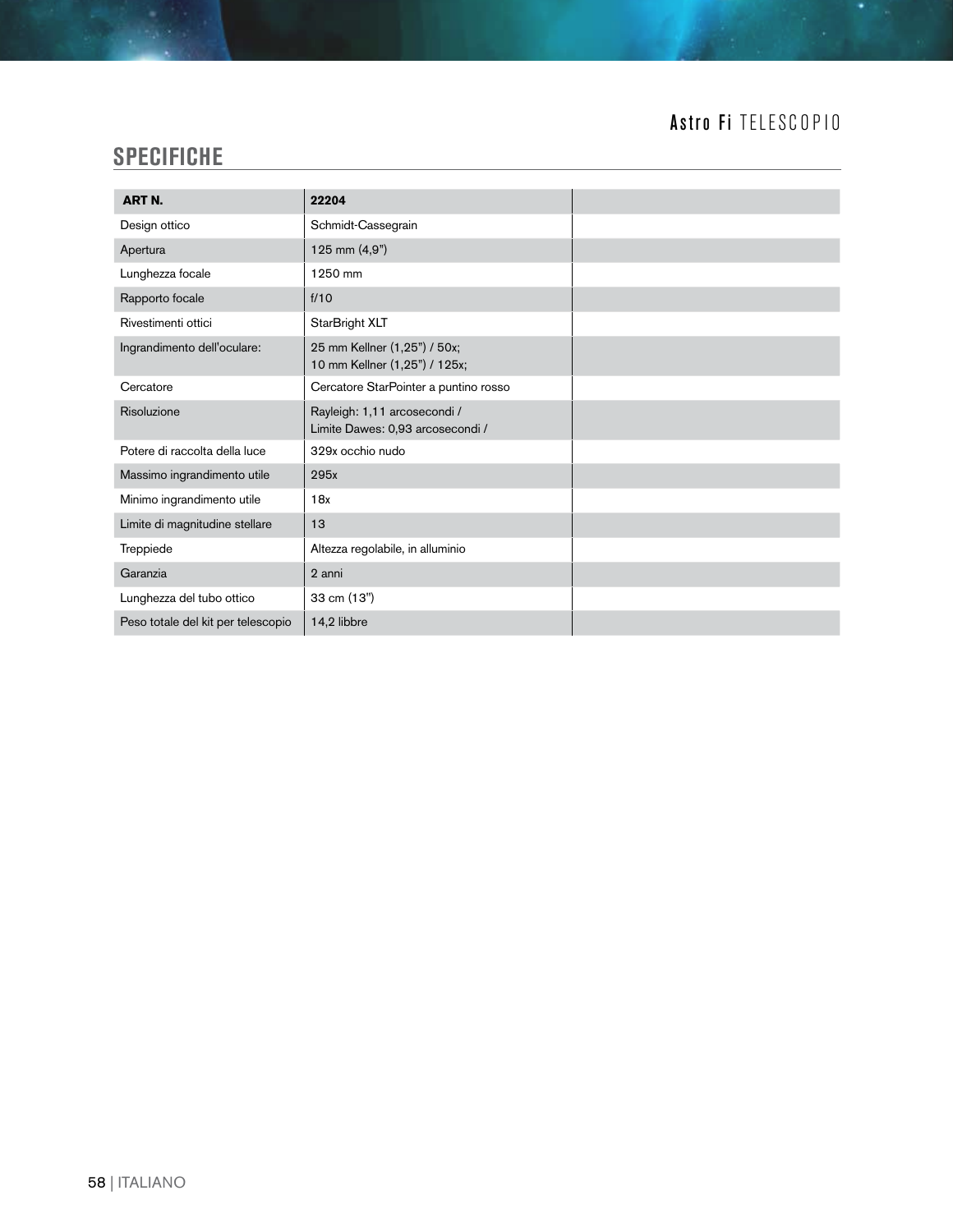# **NOTE**

# Astro Fi TELESCOPIO